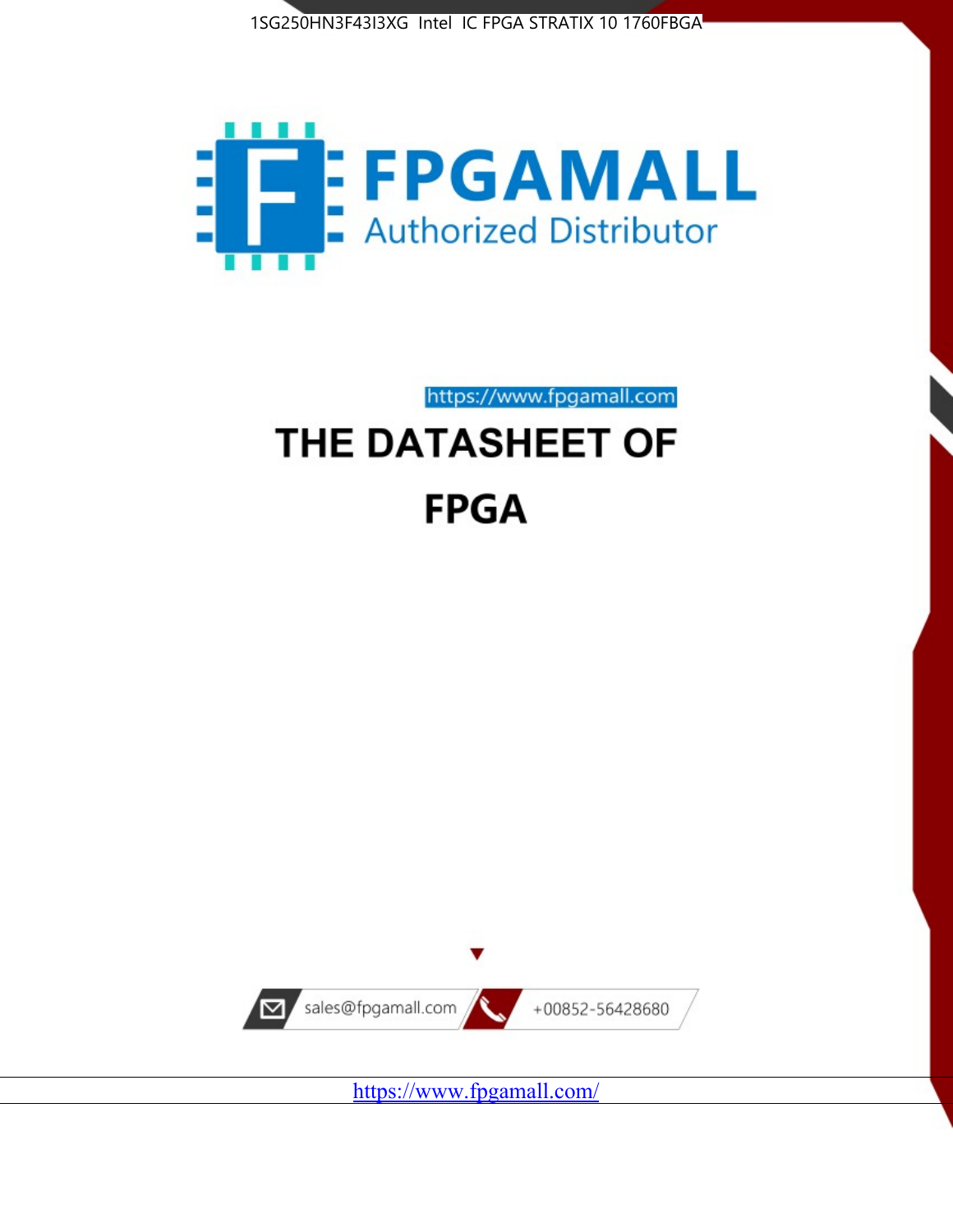1SG250HN3F43I3XG Intel IC FPGA STRATIX 10 1760FBGA



# **Intel® Stratix® 10 GX/SX Device Overview**



**S10-OVERVIEW | 2020.04.30** Latest document on the web: **[PDF](https://www.intel.com/content/dam/www/programmable/us/en/pdfs/literature/hb/stratix-10/s10-overview.pdf)** | **[HTML](https://www.intel.com/content/www/us/en/programmable/documentation/joc1442261161666.html)**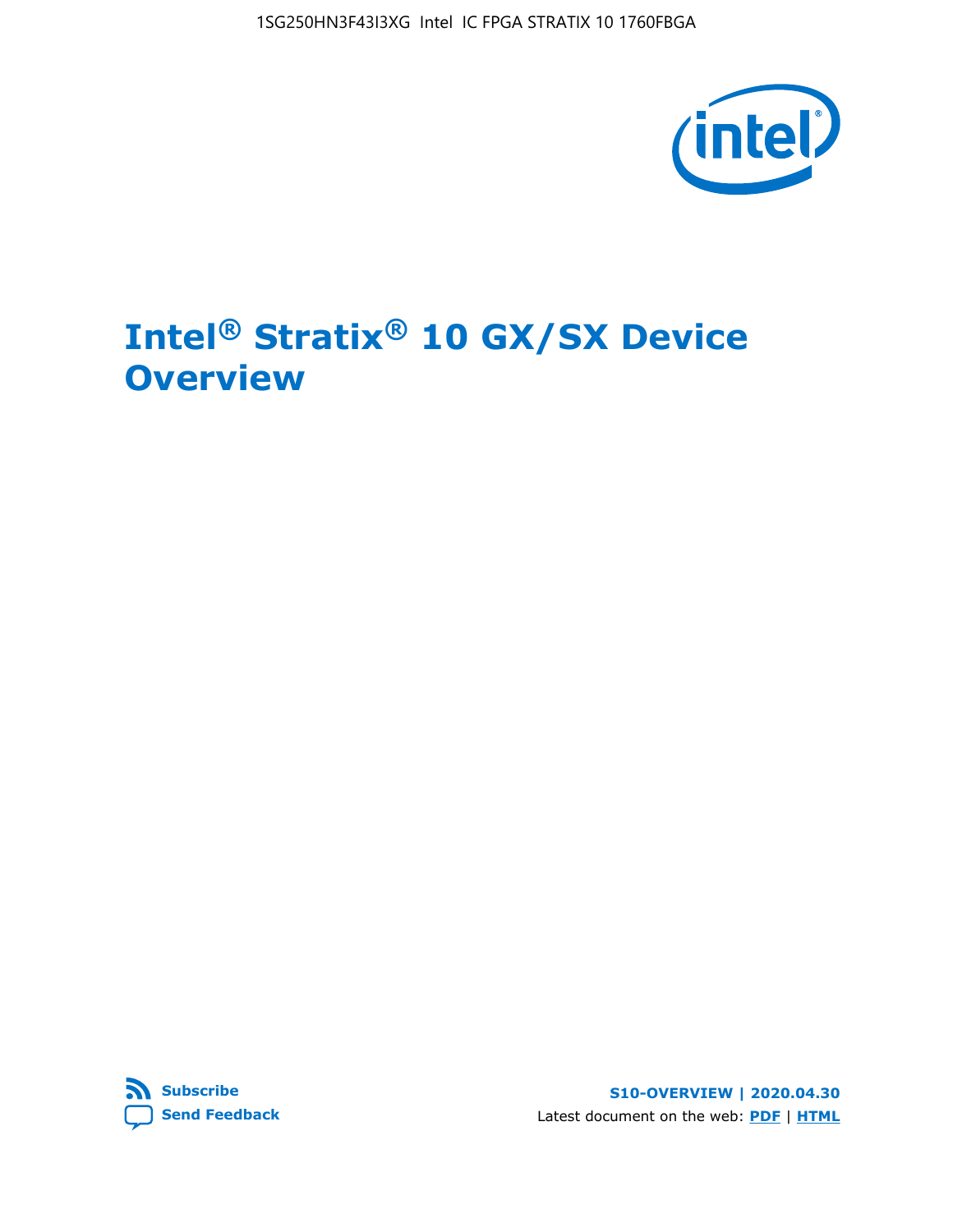

*Contents*

# **Contents**

| 1.26. Document Revision History for the Intel Stratix 10 GX/SX Device Overview36 |  |
|----------------------------------------------------------------------------------|--|

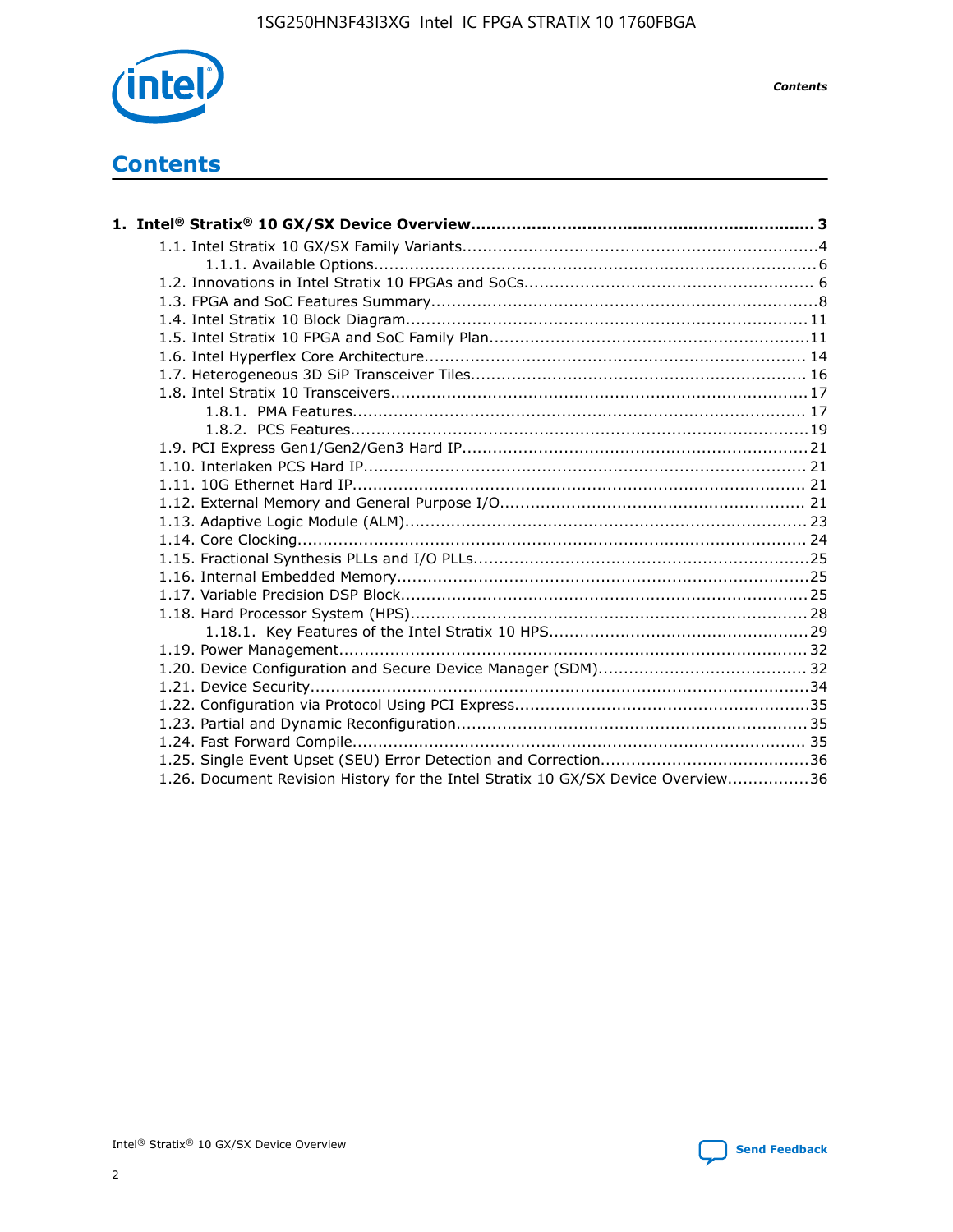**S10-OVERVIEW | 2020.04.30**

**[Send Feedback](mailto:FPGAtechdocfeedback@intel.com?subject=Feedback%20on%20Intel%20Stratix%2010%20GX/SX%20Device%20Overview%20(S10-OVERVIEW%202020.04.30)&body=We%20appreciate%20your%20feedback.%20In%20your%20comments,%20also%20specify%20the%20page%20number%20or%20paragraph.%20Thank%20you.)**



# **1. Intel® Stratix® 10 GX/SX Device Overview**

Intel's 14 nm Intel® Stratix® 10 GX FPGAs and SX SoCs deliver 2X the core performance and up to 70% lower power over previous generation high-performance FPGAs.

Featuring several groundbreaking innovations, including the all new Intel Hyperflex™ core architecture, this device family enables you to meet the demand for everincreasing bandwidth and processing performance in your most advanced applications, while meeting your power budget.

With an embedded hard processor system (HPS) based on a quad-core 64 bit Arm\* Cortex\*-A53, the Intel Stratix 10 SoC devices deliver power efficient, application-class processing and allow designers to extend hardware virtualization into the FPGA fabric. Intel Stratix 10 SoC devices demonstrate Intel's commitment to high-performance SoCs and extend Intel's leadership in programmable devices featuring an Arm-based processor system.

Important innovations in Intel Stratix 10 FPGAs and SoCs include:

- All new Intel Hyperflex core architecture delivering 2X the core performance compared to previous generation high-performance FPGAs
- Intel 14 nm tri-gate (FinFET) technology
- Heterogeneous 3D System-in-Package (SiP) technology
- Core fabric with up to 10.2 million logic elements (LEs)
- Up to 96 full duplex transceiver channels on heterogeneous 3D SiP transceiver tiles
- Transceiver data rates up to 28.3 Gbps chip-to-chip/module and backplane performance
- M20K (20 Kb) internal SRAM memory blocks
- Fractional synthesis and ultra-low jitter LC tank based transmit phase locked loops (PLLs)
- Hard PCI Express<sup>®</sup> Gen3 x16 intellectual property (IP) blocks
- Hard 10GBASE-KR/40GBASE-KR4 Forward Error Correction (FEC) in every transceiver channel
- Hard memory controllers and PHY supporting DDR4 rates up to 2666 Mbps per pin
- Hard fixed-point and IEEE 754 compliant hard floating-point variable precision digital signal processing (DSP) blocks with up to 10 TFLOP compute performance with a power efficiency of 80 GFLOP per Watt
- Quad-core 64 bit Arm Cortex-A53 embedded processor running up to 1.5 GHz in SoC family variants
- Programmable clock tree synthesis for flexible, low power, low skew clock trees

Intel Corporation. All rights reserved. Agilex, Altera, Arria, Cyclone, Enpirion, Intel, the Intel logo, MAX, Nios, Quartus and Stratix words and logos are trademarks of Intel Corporation or its subsidiaries in the U.S. and/or other countries. Intel warrants performance of its FPGA and semiconductor products to current specifications in accordance with Intel's standard warranty, but reserves the right to make changes to any products and services at any time without notice. Intel assumes no responsibility or liability arising out of the application or use of any information, product, or service described herein except as expressly agreed to in writing by Intel. Intel customers are advised to obtain the latest version of device specifications before relying on any published information and before placing orders for products or services. \*Other names and brands may be claimed as the property of others.

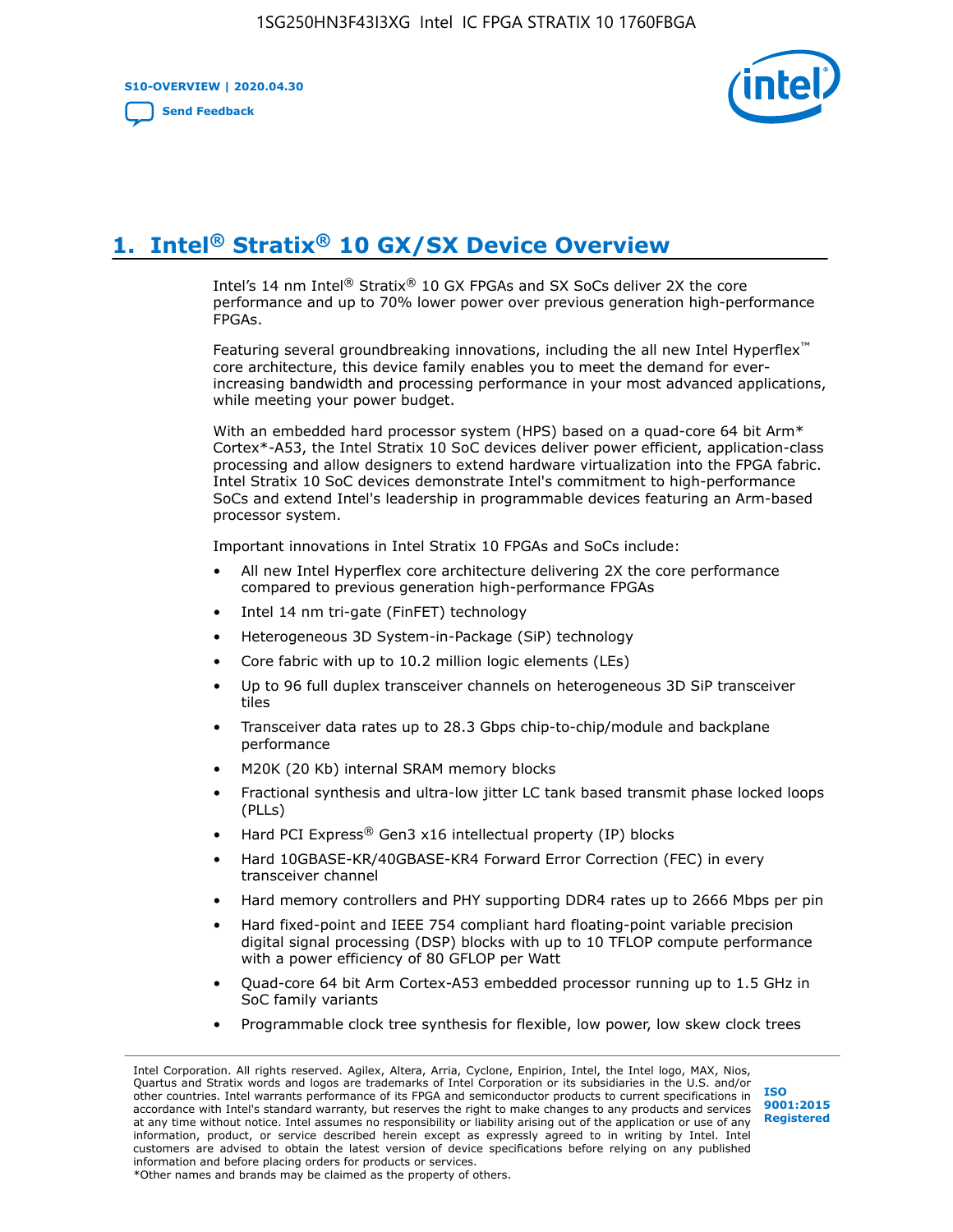

- Dedicated secure device manager (SDM) for:
	- Enhanced device configuration and security
	- AES-256, SHA-256/384 and ECDSA-256/384 encrypt/decrypt accelerators and authentication
	- Multi-factor authentication
	- Physically Unclonable Function (PUF) service and software programmable device configuration capability
- Comprehensive set of advanced power saving features delivering up to 70% lower power compared to previous generation high-performance FPGAs
- Non-destructive register state readback and writeback, to support ASIC prototyping and other applications

With these capabilities, Intel Stratix 10 FPGAs and SoCs are ideally suited for the most demanding applications in diverse markets such as:

- **Compute and Storage**—for custom servers, cloud computing and datacenter acceleration
- **Networking**—for Terabit, 400G and multi-100G bridging, aggregation, packet processing and traffic management
- **Optical Transport Networks**—for OTU4, 2xOTU4, 4xOTU4
- **Broadcast**—for high-end studio distribution, head end encoding/decoding, edge quadrature amplitude modulation (QAM)
- **Military**—for radar, electronic warfare, and secure communications
- **Medical**—for diagnostic scanners and diagnostic imaging
- **Test and Measurement**—for protocol and application testers
- **Wireless**—for next-generation 5G networks
- **ASIC Prototyping**—for designs that require the largest FPGA fabric with the highest I/O count

## **1.1. Intel Stratix 10 GX/SX Family Variants**

Intel Stratix 10 devices are available in FPGA (GX) and SoC (SX) variants.

- **Intel Stratix 10 GX** devices deliver up to 1 GHz core fabric performance and contain up to 10.2 million LEs in the fabric. They also feature up to 96 general purpose transceivers on separate transceiver tiles, and 2666 Mbps DDR4 external memory interface performance. The transceivers are capable of up to 28.3 Gbps short reach and across the backplane. These devices are optimized for FPGA applications that require the highest transceiver bandwidth and core fabric performance, with the power efficiency of Intel's 14 nm tri-gate process technology.
- **Intel Stratix 10 SX** devices have a feature set that is identical to Intel Stratix 10 GX devices, with the addition of an embedded quad-core 64 bit Arm Cortex A53 hard processor system.

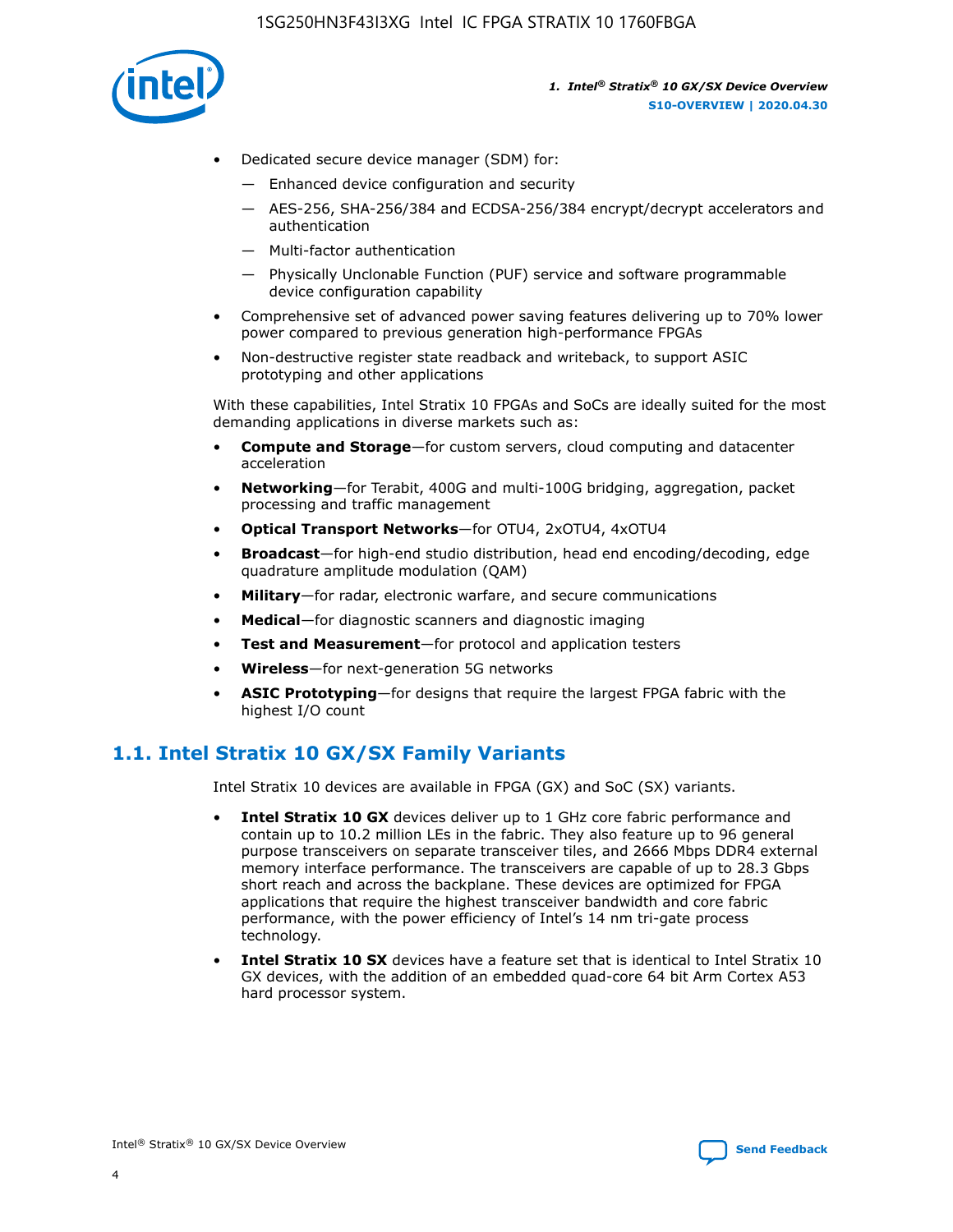

Common to all Intel Stratix 10 family variants is a high-performance fabric based on the new Intel Hyperflex core architecture that includes additional Hyper-Registers throughout the interconnect routing and at the inputs of all functional blocks. The core fabric also contains an enhanced logic array utilizing Intel's adaptive logic module (ALM) and a rich set of high performance building blocks including:

- M20K (20 Kb) embedded memory blocks
- Variable precision DSP blocks with hard IEEE 754 compliant floating-point units
- Fractional synthesis and integer PLLs
- Hard memory controllers and PHY for external memory interfaces
- General purpose IO cells

To clock these building blocks, Intel Stratix 10 devices use programmable clock tree synthesis, which uses dedicated clock tree routing to synthesize only those branches of the clock trees required for the application. All devices support in-system, finegrained partial reconfiguration of the logic array, allowing logic to be added and subtracted from the system while it is operating.

All family variants also contain high speed serial transceivers, containing both the physical medium attachment (PMA) and the physical coding sublayer (PCS), which can be used to implement a variety of industry standard and proprietary protocols. In addition to the hard PCS, Intel Stratix 10 devices contain multiple instantiations of PCI Express hard IP that supports Gen1/Gen2/Gen3 rates in x1/x2/x4/x8/x16 lane configurations, and hard 10GBASE-KR/40GBASE-KR4 FEC for every transceiver. The hard PCS, FEC, and PCI Express IP free up valuable core logic resources, save power, and increase your productivity.

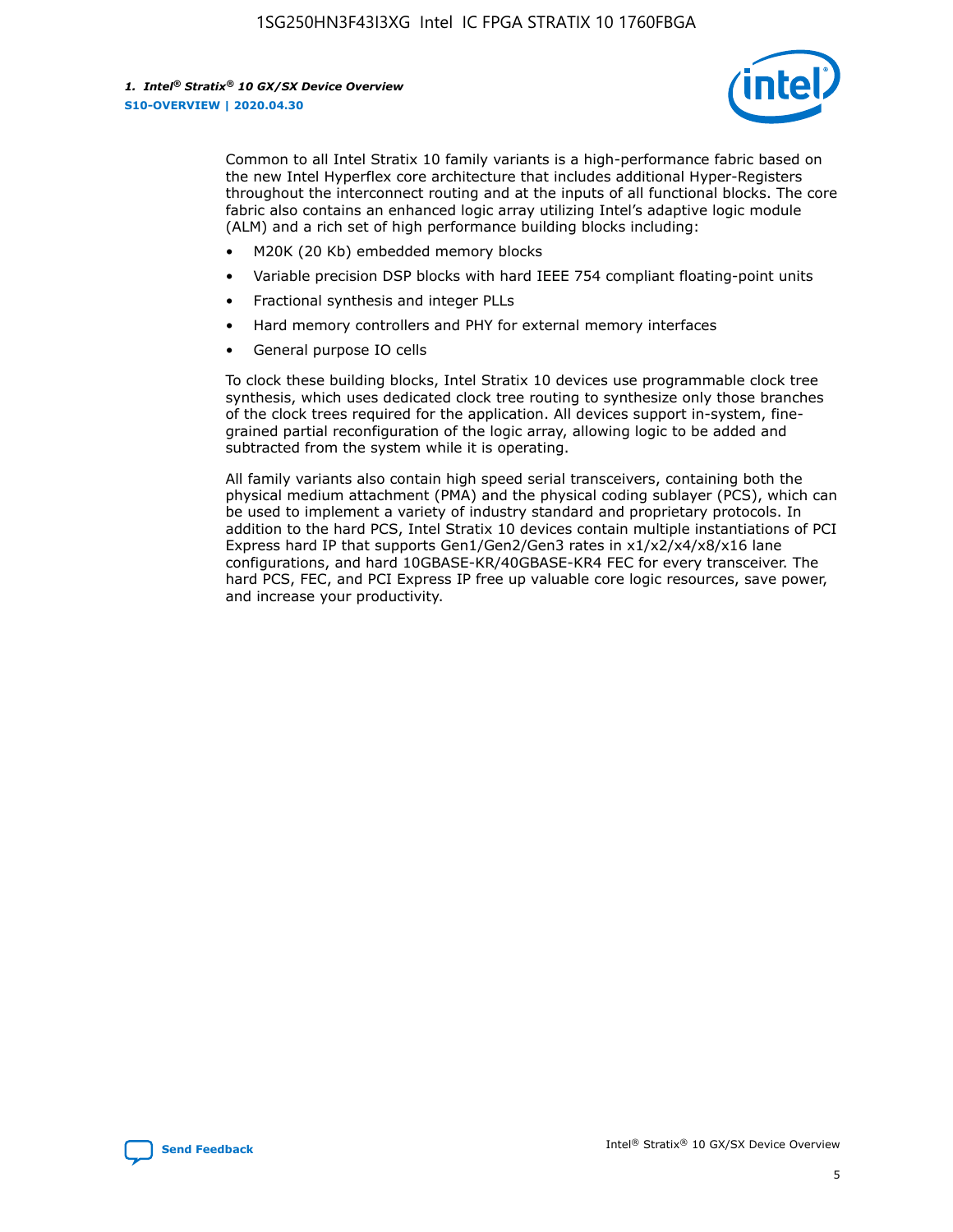

## **1.1.1. Available Options**

#### **Figure 1. Sample Ordering Code and Available Options for Intel Stratix 10 Devices**



## **Related Information**

[My Intel Support](https://www.intel.com/content/www/us/en/programmable/my-intel/mal-home.html)

## **1.2. Innovations in Intel Stratix 10 FPGAs and SoCs**

Intel Stratix 10 FPGAs and SoCs deliver many significant improvements over the previous generation high-performance Stratix V FPGAs.

#### **Table 1. Key Features of Intel Stratix 10 Devices Compared to Stratix V Devices**

| <b>Feature</b>            | <b>Stratix V FPGAs</b>                                           | <b>Intel Stratix 10 FPGAs and SoCs</b>                                        |
|---------------------------|------------------------------------------------------------------|-------------------------------------------------------------------------------|
| <b>Process technology</b> | 28 nm TSMC (planar<br>transistor)                                | 14 nm Intel tri-gate (FinFET)                                                 |
| Hard processor core       | None                                                             | Quad-core 64 bit Arm Cortex-A53<br>(SoC only)                                 |
| Core architecture         | Conventional core architecture<br>with conventional interconnect | Intel Hyperflex core architecture with<br>Hyper-Registers in the interconnect |
|                           |                                                                  | continued                                                                     |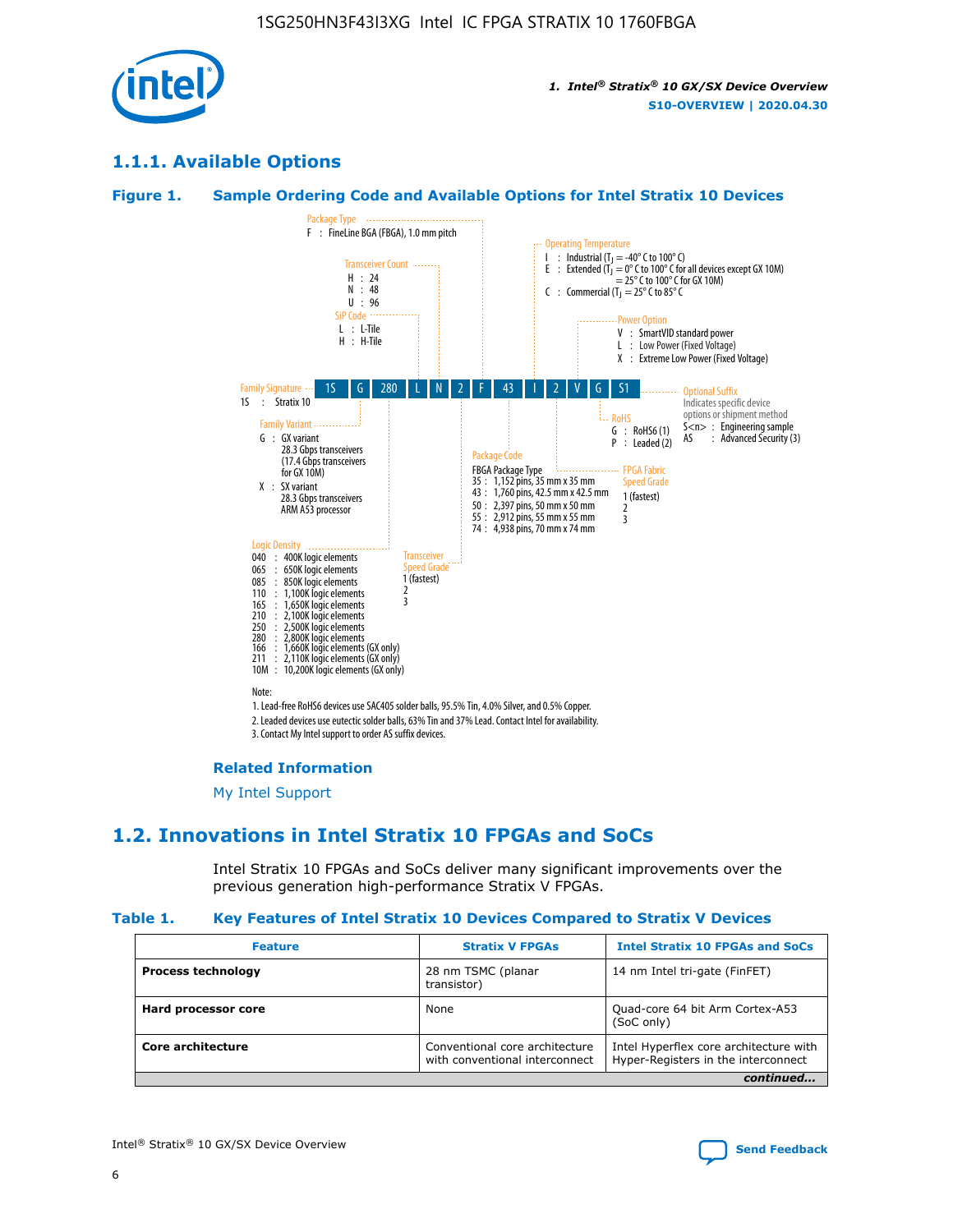

| <b>Feature</b>                                   | <b>Stratix V FPGAs</b>                                                              | <b>Intel Stratix 10 FPGAs and SoCs</b>                                                                                                       |
|--------------------------------------------------|-------------------------------------------------------------------------------------|----------------------------------------------------------------------------------------------------------------------------------------------|
| Core performance                                 | 500 MHz                                                                             | 1 GHz                                                                                                                                        |
| <b>Power dissipation</b>                         | 1x                                                                                  | As low as $0.3x$                                                                                                                             |
| Logic density                                    | <b>952 KLE</b>                                                                      | 10,200 KLE                                                                                                                                   |
| <b>Embedded memory (M20K)</b>                    | 52 Mbits                                                                            | 253 Mbits                                                                                                                                    |
| 18x19 multipliers                                | 3,926                                                                               | 11,520                                                                                                                                       |
|                                                  | Note: Multiplier is 18x18 in<br>Stratix V devices.                                  | Note: Multiplier is 18x19 in Intel<br>Stratix 10 devices.                                                                                    |
| <b>Floating point DSP capability</b>             | Up to 1 TFLOP, requires soft<br>floating point adder and<br>multiplier              | Up to 10 TFLOP, hard IEEE 754<br>compliant single precision floating<br>point adder and multiplier                                           |
| <b>Maximum transceivers</b>                      | 66                                                                                  | 96                                                                                                                                           |
| Maximum transceiver data rate (chip-to-<br>chip) | 28.05 Gbps                                                                          | 26.6 Gbps L-Tile<br>28.3 Gbps H-Tile                                                                                                         |
| Maximum transceiver data rate (backplane)        | 12.5 Gbps                                                                           | 12.5 Gbps L-Tile<br>28.3 Gbps H-Tile                                                                                                         |
| <b>Hard memory controller</b>                    | None                                                                                | DDR4 @ 1333 MHz/2666 Mbps<br>DDR3 @ 1067 MHz/2133 Mbps                                                                                       |
| <b>Hard protocol IP</b>                          | PCIe* Gen3 x8 (up to 4<br>instances)                                                | PCIe Gen3 x16 (up to 4 instances)<br>SR-IOV (4 physical functions / 2k<br>virtual functions) on H-Tile devices<br>10GBASE-KR/40GBASE-KR4 FEC |
| <b>Core clocking and PLLs</b>                    | Global, quadrant and regional<br>clocks supported by fractional-<br>synthesis fPLLs | Programmable clock tree synthesis<br>supported by fractional synthesis<br>fPLLs and integer IO PLLs                                          |
| Register state readback and writeback            | Not available                                                                       | Non-destructive register state<br>readback and writeback for ASIC<br>prototyping and other applications                                      |

These innovations result in the following improvements:

- **Improved Core Logic Performance**: The Intel Hyperflex core architecture combined with 14 nm Intel tri-gate technology allows Intel Stratix 10 devices to achieve 2X the core performance compared to the previous generation
- **Lower Power**: Intel Stratix 10 devices use up to 70% lower power compared to the previous generation, enabled by 14 nm Intel tri-gate technology, the Intel Hyperflex core architecture, and optional power saving features built into the architecture
- **Higher Density**: Intel Stratix 10 devices offer three times the level of integration, with up to 10.2 million logic elements (LEs), over 253 Mbits of embedded memory blocks (M20K), and 11,520 18x19 multipliers
- **Embedded Processing**: Intel Stratix 10 SoCs feature a Quad-Core 64 bit Arm Cortex-A53 processor optimized for power efficiency and software compatible with previous generation Arria® and Cyclone® SoC devices
- **Improved Transceiver Performance**: With up to 96 transceiver channels implemented in heterogeneous 3D SiP transceiver tiles, Intel Stratix 10 GX and SX devices support data rates up to 28.3 Gbps chip-to-chip and 28.3 Gbps across the backplane with signal conditioning circuits capable of equalizing over 30 dB of system loss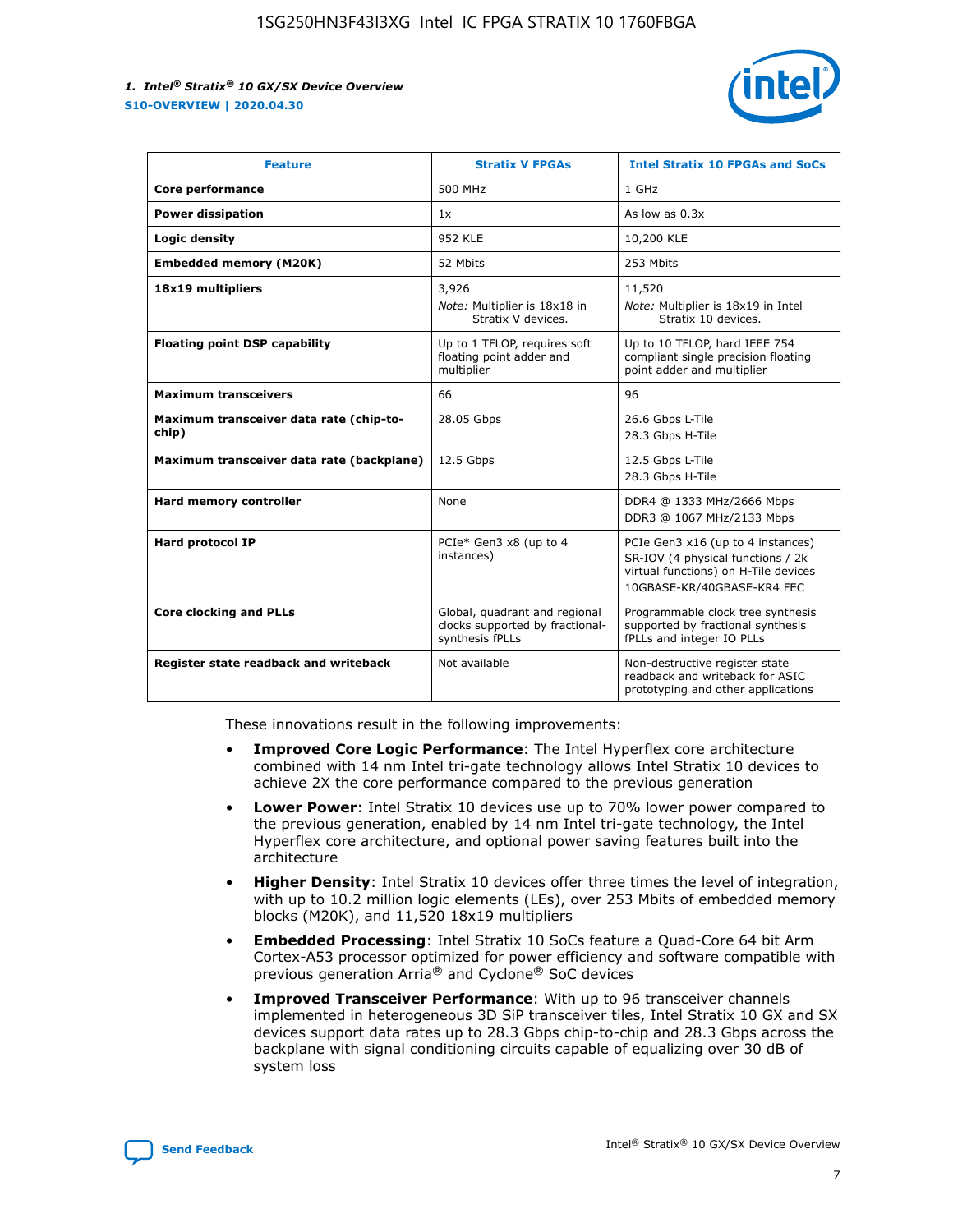

- **Improved DSP Performance**: The variable precision DSP block in Intel Stratix 10 devices features hard fixed and floating point capability, with up to 10 TFLOP IEEE754 single-precision floating point performance
- **Additional Hard IP**: Intel Stratix 10 devices include many more hard IP blocks than previous generation devices, with a hard memory controller included in each bank of 48 general purpose IOs, a hard PCIe Gen3 x16 full protocol stack in each transceiver tile, and a hard 10GBASE-KR/40GBASE-KR4 FEC in every transceiver channel
- **Enhanced Core Clocking**: Intel Stratix 10 devices feature programmable clock tree synthesis; clock trees are only synthesized where needed, increasing the flexibility and reducing the power dissipation of the clocking solution
- **Additional Core PLLs**: The core fabric in Intel Stratix 10 devices is supported by both integer IO PLLs and fractional synthesis fPLLs, resulting in a greater total number of PLLs available than the previous generation

## **1.3. FPGA and SoC Features Summary**

## **Table 2. Intel Stratix 10 FPGA and SoC Common Device Features**

| <b>Feature</b>                   | <b>Description</b>                                                                                                                                                                                                                                                                                                                                                                                                                                                                                                                                                                                                                                                                                  |
|----------------------------------|-----------------------------------------------------------------------------------------------------------------------------------------------------------------------------------------------------------------------------------------------------------------------------------------------------------------------------------------------------------------------------------------------------------------------------------------------------------------------------------------------------------------------------------------------------------------------------------------------------------------------------------------------------------------------------------------------------|
| Technology                       | 14 nm Intel tri-gate (FinFET) process technology<br>$\bullet$<br>SmartVID controlled core voltage, standard power devices<br>0.85-V fixed core voltage, low static power devices available<br>٠                                                                                                                                                                                                                                                                                                                                                                                                                                                                                                     |
| Low power serial<br>transceivers | Up to 96 total transceivers available<br>٠<br>Continuous operating range of 1 Gbps to 28.3 Gbps for Intel Stratix 10 GX/SX devices<br>Backplane support up to 28.3 Gbps for Intel Stratix 10 GX/SX devices<br>$\bullet$<br>Extended range down to 125 Mbps with oversampling<br>ATX transmit PLLs with user-configurable fractional synthesis capability<br>$\bullet$<br>XFP, SFP+, QSFP/QSFP28, CFP/CFP2/CFP4 optical module support<br>$\bullet$<br>• Adaptive linear and decision feedback equalization<br>Transmit pre-emphasis and de-emphasis<br>Dynamic partial reconfiguration of individual transceiver channels<br>On-chip instrumentation (Eye Viewer non-intrusive data eye monitoring) |
| General purpose I/Os             | Up to 2,304 total GPIO available<br>$\bullet$<br>1.6 Gbps LVDS-every pair can be configured as an input or output<br>1333 MHz/2666 Mbps DDR4 external memory interface<br>1067 MHz/2133 Mbps DDR3 external memory interface<br>• 1.2 V to 3.3 $V^{(1)}$ single-ended LVCMOS/LVTTL interfacing<br>• On-chip termination (OCT)                                                                                                                                                                                                                                                                                                                                                                        |
| Embedded hard IP                 | PCIe Gen1/Gen2/Gen3 complete protocol stack, x1/x2/x4/x8/x16 end point and root<br>$\bullet$<br>port<br>DDR4/DDR3 hard memory controller (RLDRAM3/QDR II+/QDR IV using soft memory<br>controller)<br>Multiple hard IP instantiations in each device<br>• Single Root I/O Virtualization (SR-IOV)                                                                                                                                                                                                                                                                                                                                                                                                    |
| Transceiver hard IP              | 10GBASE-KR/40GBASE-KR4 Forward Error Correction (FEC)<br>$\bullet$<br>10G Ethernet PCS<br>٠<br>PCI Express PIPE interface<br>continued                                                                                                                                                                                                                                                                                                                                                                                                                                                                                                                                                              |
|                                  |                                                                                                                                                                                                                                                                                                                                                                                                                                                                                                                                                                                                                                                                                                     |

<sup>(1)</sup> Available in some configurations only

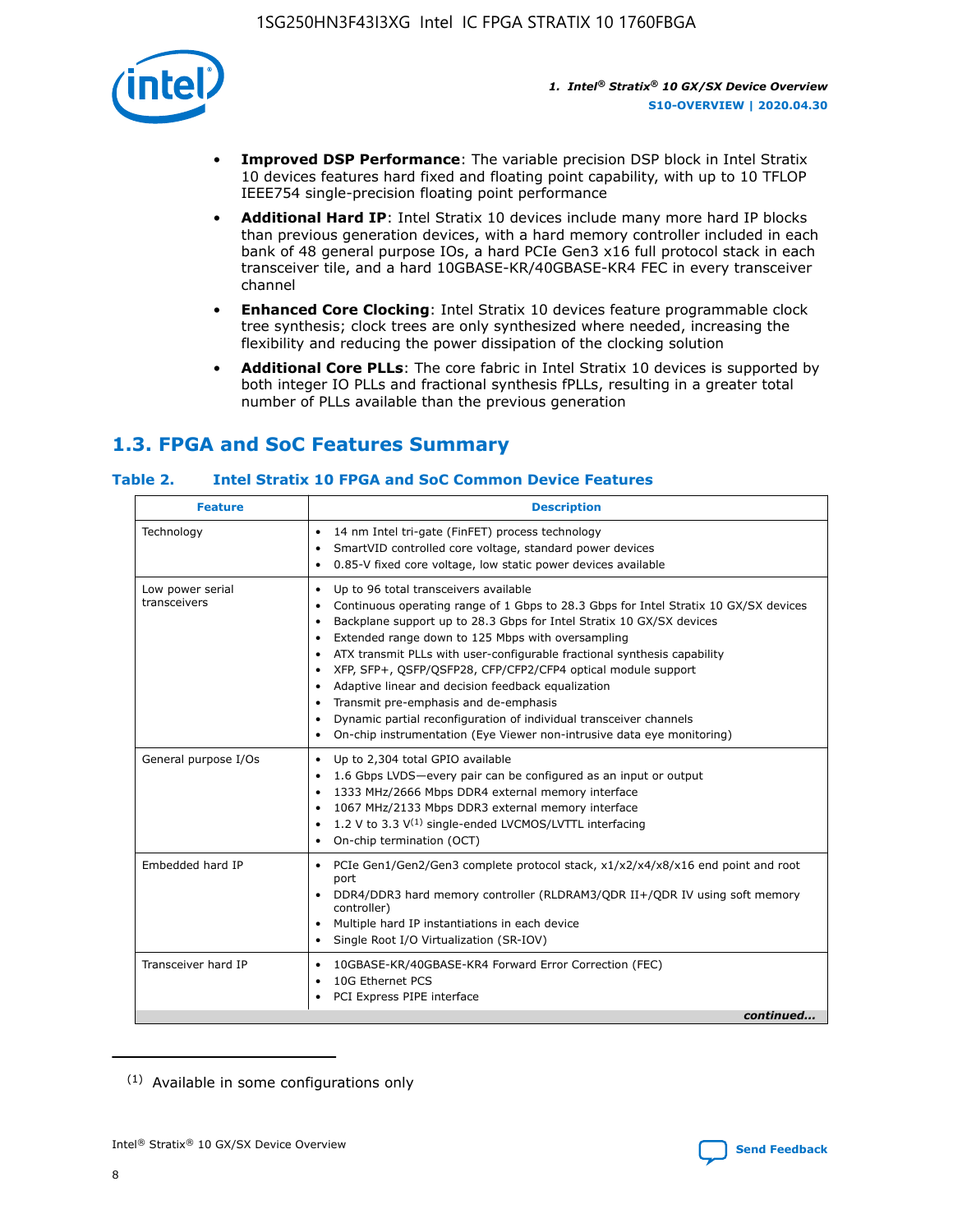

| <b>Feature</b>                   | <b>Description</b>                                                                                                                                                                                                                                                                                                                                                                                                                                                    |  |  |  |
|----------------------------------|-----------------------------------------------------------------------------------------------------------------------------------------------------------------------------------------------------------------------------------------------------------------------------------------------------------------------------------------------------------------------------------------------------------------------------------------------------------------------|--|--|--|
|                                  | Interlaken PCS<br>Gigabit Ethernet PCS<br>$\bullet$<br>Deterministic latency support for Common Public Radio Interface (CPRI) PCS<br>$\bullet$<br>Fast lock-time support for Gigabit Passive Optical Networking (GPON) PCS<br>$\bullet$<br>8B/10B, 64B/66B, 64B/67B encoders and decoders<br>$\bullet$<br>Custom mode support for proprietary protocols                                                                                                               |  |  |  |
| Power management                 | SmartVID controlled core voltage, standard power devices<br>٠<br>0.85-V fixed core voltage, low static power devices available<br>$\bullet$<br>Intel Quartus <sup>®</sup> Prime Pro Edition integrated power analysis                                                                                                                                                                                                                                                 |  |  |  |
| High performance core fabric     | Intel Hyperflex core architecture with Hyper-Registers throughout the interconnect<br>routing and at the inputs of all functional blocks<br>Enhanced adaptive logic module (ALM)<br>$\bullet$<br>Improved multi-track routing architecture reduces congestion and improves compile<br>times<br>Hierarchical core clocking architecture with programmable clock tree synthesis<br>$\bullet$<br>Fine-grained partial reconfiguration                                    |  |  |  |
| Internal memory blocks           | M20K-20 Kb with hard ECC support<br>٠<br>MLAB-640 bit distributed LUTRAM                                                                                                                                                                                                                                                                                                                                                                                              |  |  |  |
| Variable precision DSP<br>blocks | IEEE 754-compliant hard single-precision floating point capability<br>$\bullet$<br>Supports signal processing with precision ranging from 18x19 up to 54x54<br>$\bullet$<br>Native 27x27 and 18x19 multiply modes<br>$\bullet$<br>64 bit accumulator and cascade for systolic FIRs<br>Internal coefficient memory banks<br>Pre-adder/subtractor improves efficiency<br>$\bullet$<br>Additional pipeline register increases performance and reduces power<br>$\bullet$ |  |  |  |
| Phase locked loops (PLL)         | Fractional synthesis PLLs (fPLL) support both fractional and integer modes<br>$\bullet$<br>Fractional mode with third-order delta-sigma modulation<br>Precision frequency synthesis<br>٠<br>Integer PLLs adjacent to general purpose I/Os, support external memory, and LVDS<br>$\bullet$<br>interfaces, clock delay compensation, zero delay buffering                                                                                                               |  |  |  |
| Core clock networks              | 1 GHz fabric clocking<br>$\bullet$<br>667 MHz external memory interface clocking, supports 2666 Mbps DDR4 interface<br>$\bullet$<br>800 MHz LVDS interface clocking, supports 1600 Mbps LVDS interface<br>$\bullet$<br>Programmable clock tree synthesis, backwards compatible with global, regional and<br>$\bullet$<br>peripheral clock networks<br>Clocks only synthesized where needed, to minimize dynamic power<br>continued                                    |  |  |  |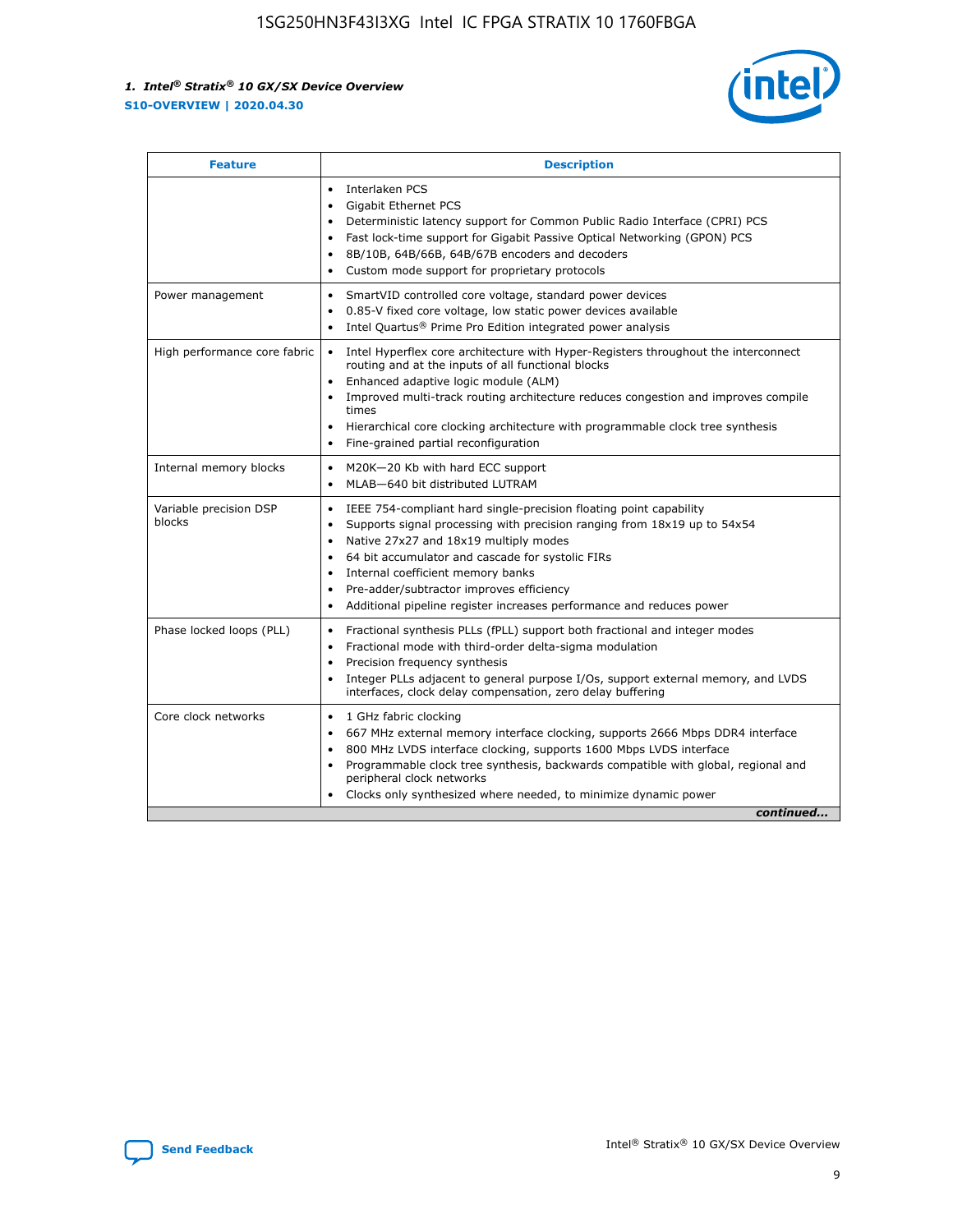

| <b>Feature</b>     | <b>Description</b>                                                                                                                                                                                                                                                                                                                                                                                                                                                                                                            |
|--------------------|-------------------------------------------------------------------------------------------------------------------------------------------------------------------------------------------------------------------------------------------------------------------------------------------------------------------------------------------------------------------------------------------------------------------------------------------------------------------------------------------------------------------------------|
| Configuration      | Dedicated Secure Device Manager<br>٠<br>Software programmable device configuration<br>٠<br>Serial and parallel flash interface<br>$\bullet$<br>Configuration via protocol (CvP) using PCI Express Gen1/Gen2/Gen3<br>Fine-grained partial reconfiguration of core fabric<br>Dynamic reconfiguration of transceivers and PLLs<br>٠<br>Comprehensive set of security features including AES-256, SHA-256/384, and<br>ECDSA-256/384 accelerators, and multi-factor authentication<br>Physically Unclonable Function (PUF) service |
| Packaging          | Intel Embedded Multi-die Interconnect Bridge (EMIB) packaging technology<br>٠<br>Multiple devices with identical package footprints allows seamless migration across<br>$\bullet$<br>different device densities<br>1.0 mm ball-pitch FBGA packaging<br>٠<br>Lead and lead-free package options                                                                                                                                                                                                                                |
| Software and tools | Intel Quartus Prime Pro Edition design suite with new compiler and Hyper-Aware design<br>flow<br>Fast Forward compiler to allow Intel Hyperflex architecture performance exploration<br>٠<br>Transceiver toolkit<br>Platform designer integration tool<br>DSP Builder advanced blockset<br>OpenCL <sup>™</sup> support<br>SoC Embedded Design Suite (EDS)                                                                                                                                                                     |

## **Table 3. Intel Stratix 10 SoC Specific Device Features**

| <b>SoC Subsystem</b>            | <b>Feature</b>                                  | <b>Description</b>                                                                                                                                                                                                                                         |
|---------------------------------|-------------------------------------------------|------------------------------------------------------------------------------------------------------------------------------------------------------------------------------------------------------------------------------------------------------------|
| <b>Hard Processor</b><br>System | Multi-processor unit (MPU) core                 | Quad-core Arm Cortex-A53 MPCore processor with Arm<br>$\bullet$<br>CoreSight* debug and trace technology<br>Scalar floating-point unit supporting single and double<br>٠<br>precision<br>Arm Neon* media processing engine for each processor<br>$\bullet$ |
|                                 | <b>System Controllers</b>                       | System Memory Management Unit (SMMU)<br>٠<br>Cache Coherency Unit (CCU)<br>٠                                                                                                                                                                               |
|                                 | Layer 1 Cache                                   | 32 KB L1 instruction cache with parity<br>$\bullet$<br>32 KB L1 data cache with ECC<br>$\bullet$                                                                                                                                                           |
|                                 | Layer 2 Cache                                   | 1 MB Shared L2 Cache with ECC<br>$\bullet$                                                                                                                                                                                                                 |
|                                 | On-Chip Memory                                  | 256 KB On-Chip RAM<br>$\bullet$                                                                                                                                                                                                                            |
|                                 | Direct memory access (DMA) controller           | • 8-Channel DMA                                                                                                                                                                                                                                            |
|                                 | Ethernet media access controller<br>(EMAC)      | Three 10/100/1000 EMAC with integrated DMA<br>$\bullet$                                                                                                                                                                                                    |
|                                 | USB On-The-Go controller (OTG)                  | 2 USB OTG with integrated DMA<br>$\bullet$                                                                                                                                                                                                                 |
|                                 | <b>UART</b> controller                          | 2 UART 16550 compatible<br>$\bullet$                                                                                                                                                                                                                       |
|                                 | Serial Peripheral Interface (SPI)<br>controller | $\bullet$ 4 SPI                                                                                                                                                                                                                                            |
|                                 | $I2C$ controller                                | 5 <sup>2</sup> C controllers                                                                                                                                                                                                                               |
|                                 | SD/SDIO/MMC controller                          | 1 eMMC version 4.5 with DMA and CE-ATA support<br>$\bullet$<br>SD, including eSD, version 3.0<br>٠<br>SDIO, including eSDIO, version 3.0<br>$\bullet$<br>CE-ATA - version 1.1<br>continued                                                                 |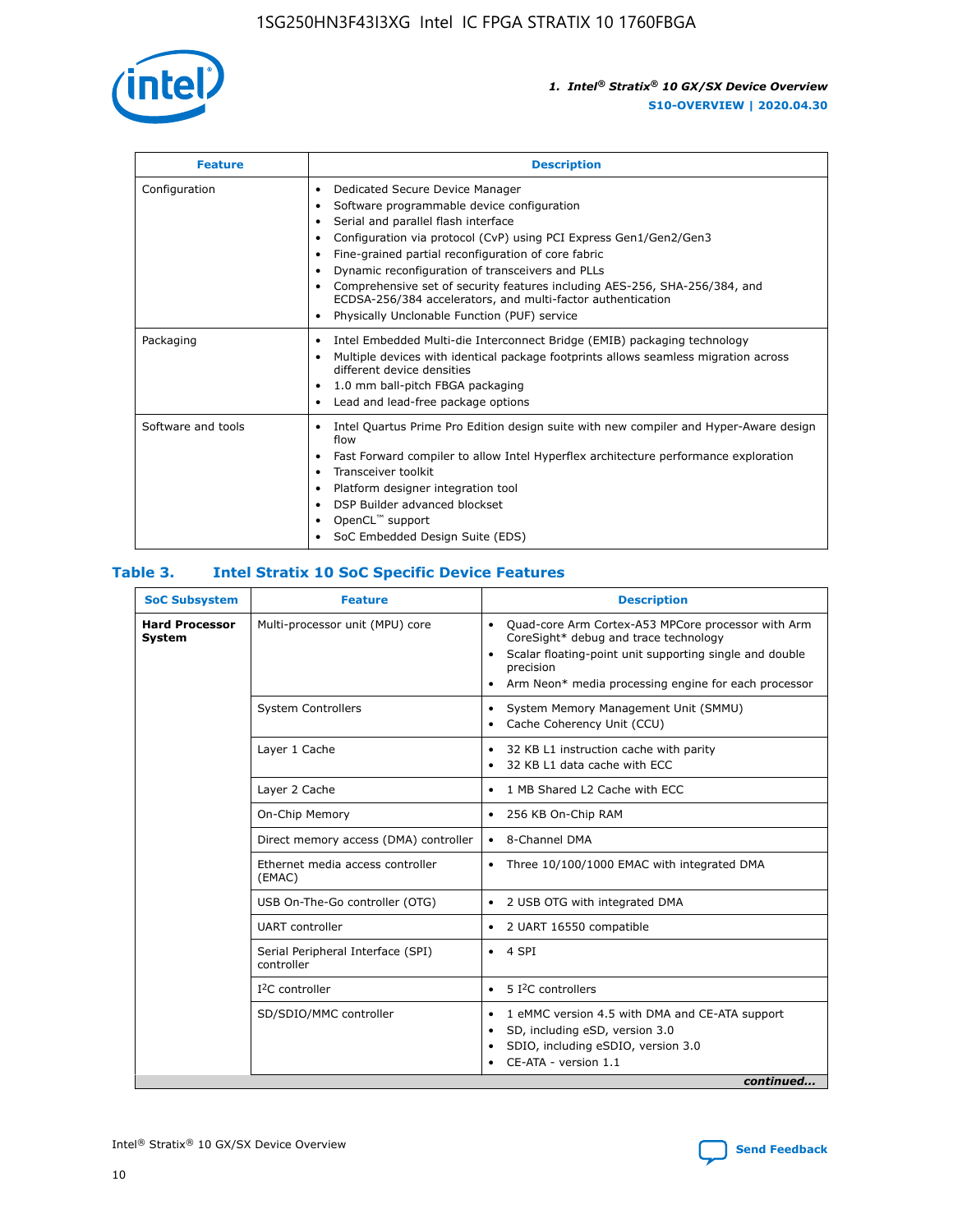

| <b>SoC Subsystem</b>                   | <b>Feature</b>             | <b>Description</b>                                                                                    |  |  |
|----------------------------------------|----------------------------|-------------------------------------------------------------------------------------------------------|--|--|
|                                        | NAND flash controller      | 1 ONFI 1.0, 8- and 16-bit support<br>$\bullet$                                                        |  |  |
|                                        | General-purpose I/O (GPIO) | Maximum of 48 software programmable GPIO<br>$\bullet$                                                 |  |  |
|                                        | Timers                     | 4 general-purpose timers<br>4 watchdog timers<br>٠                                                    |  |  |
| <b>Secure Device</b><br>Manager        | Security                   | Secure boot<br>$\bullet$<br>Advanced Encryption Standard (AES) and authentication<br>٠<br>(SHA/ECDSA) |  |  |
| External<br>Memory<br><b>Interface</b> | External Memory Interface  | Hard Memory Controller with DDR4 and DDR3<br>$\bullet$                                                |  |  |

## **1.4. Intel Stratix 10 Block Diagram**

## **Figure 2. Intel Stratix 10 FPGA and SoC Architecture Block Diagram**



HPS: Quad ARM Cortex-A53 Hard Processor System SDM: Secure Device Manager

## **1.5. Intel Stratix 10 FPGA and SoC Family Plan**

<sup>(2)</sup> The number of 27x27 multipliers is one-half the number of 18x19 multipliers.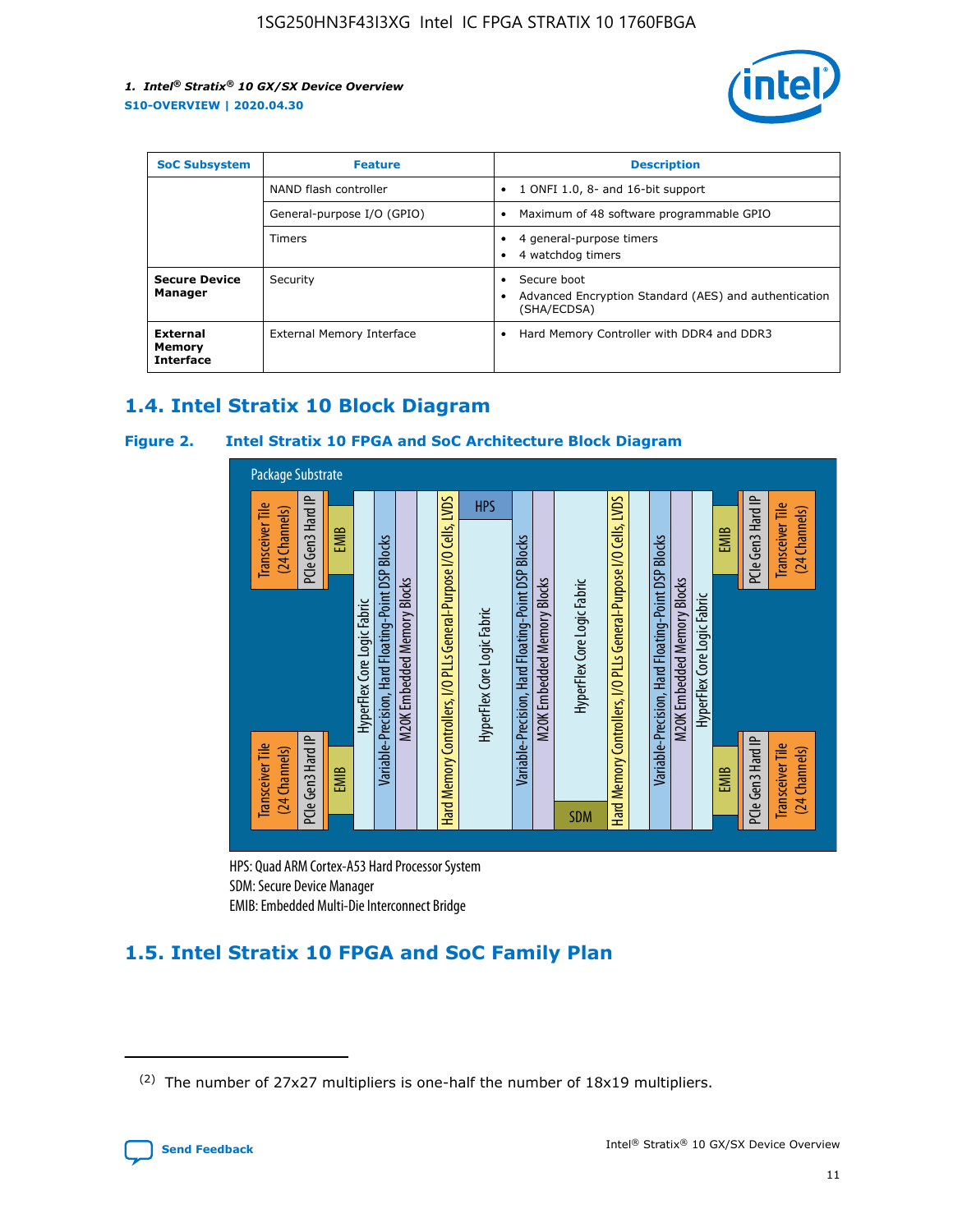

## **Table 4. Intel Stratix 10 GX/SX FPGA and SoC Family Plan—FPGA Core (part 1)**

| <b>Intel Stratix 10</b><br><b>GX/SX Device</b><br><b>Name</b> | <b>Logic Elements</b><br>(KLE) | <b>M20K Blocks</b> | <b>M20K Mbits</b> | <b>MLAB Counts</b> | <b>MLAB Mbits</b> | 18x19 Multi-<br>pliers <sup>(2)</sup> |
|---------------------------------------------------------------|--------------------------------|--------------------|-------------------|--------------------|-------------------|---------------------------------------|
| GX 400/<br>SX 400                                             | 378                            | 1,537              | 30                | 3,276              | $\overline{2}$    | 1,296                                 |
| GX 650/<br>SX 650                                             | 612                            | 2,489              | 49                | 5,364              | 3                 | 2,304                                 |
| GX 850/<br>SX 850                                             | 841                            | 3,477              | 68                | 7,124              | $\overline{4}$    | 4,032                                 |
| GX 1100/<br>SX 1100                                           | 1,325                          | 5,461              | 107               | 11,556             | $\overline{7}$    | 5,184                                 |
| GX 1650/<br>SX 1650                                           | 1,624                          | 5,851              | 114               | 13,764             | 8                 | 6,290                                 |
| GX 2100/<br>SX 2100                                           | 2,005                          | 6,501              | 127               | 17,316             | 11                | 7,488                                 |
| GX 2500/<br>SX 2500                                           | 2,422                          | 9,963              | 195               | 20,529             | 13                | 10,022                                |
| GX 2800/<br>SX 2800                                           | 2,753                          | 11,721             | 229               | 23,796             | 15                | 11,520                                |
| GX 1660                                                       | 1,679                          | 6,162              | 120               | 14,230             | 9                 | 6,652                                 |
| GX 2110                                                       | 2,073                          | 6,847              | 134               | 17,856             | 11                | 7,920                                 |
| <b>GX 10M</b>                                                 | 10,200                         | 12,950             | 253               | 87,984             | 55                | 6,912                                 |

#### **Table 5. Intel Stratix 10 GX/SX FPGA and SoC Family Plan—Interconnects, PLLs and Hard IP (part 2)**

| <b>Intel Stratix 10</b>            |                      | <b>PLLs</b><br><b>Interconnects</b> |              |          | <b>Hard IP</b>                       |  |
|------------------------------------|----------------------|-------------------------------------|--------------|----------|--------------------------------------|--|
| <b>GX/SX Device</b><br><b>Name</b> | <b>Maximum GPIOs</b> | <b>Maximum XCVR</b>                 | <b>fPLLs</b> | I/O PLLs | <b>PCIe Hard IP</b><br><b>Blocks</b> |  |
| GX 400/<br>SX 400                  | 374                  | 24                                  | 8            | 8        | $\mathbf{1}$                         |  |
| GX 650/<br>SX 650                  | 392                  | 24                                  | 8            | 8        | $\mathbf{1}$                         |  |
| GX 850/<br>SX 850                  | 688                  | 48                                  | 16           | 16       | 2                                    |  |
| GX 1100/<br>SX 1100                | 688                  | 48                                  | 16           | 16       | 2                                    |  |
| GX 1650/<br>SX 1650                | 704                  | 96                                  | 32           | 24       | $\overline{4}$                       |  |
| GX 2100/<br>SX 2100                | 704                  | 96                                  | 32           | 24       | 4                                    |  |
| GX 2500/<br>SX 2500                | 1,160                | 96                                  | 32           | 24       | $\overline{4}$                       |  |
| GX 2800/<br>SX 2800                | 1,160                | 96                                  | 32           | 24       | $\overline{4}$                       |  |
| continued                          |                      |                                     |              |          |                                      |  |

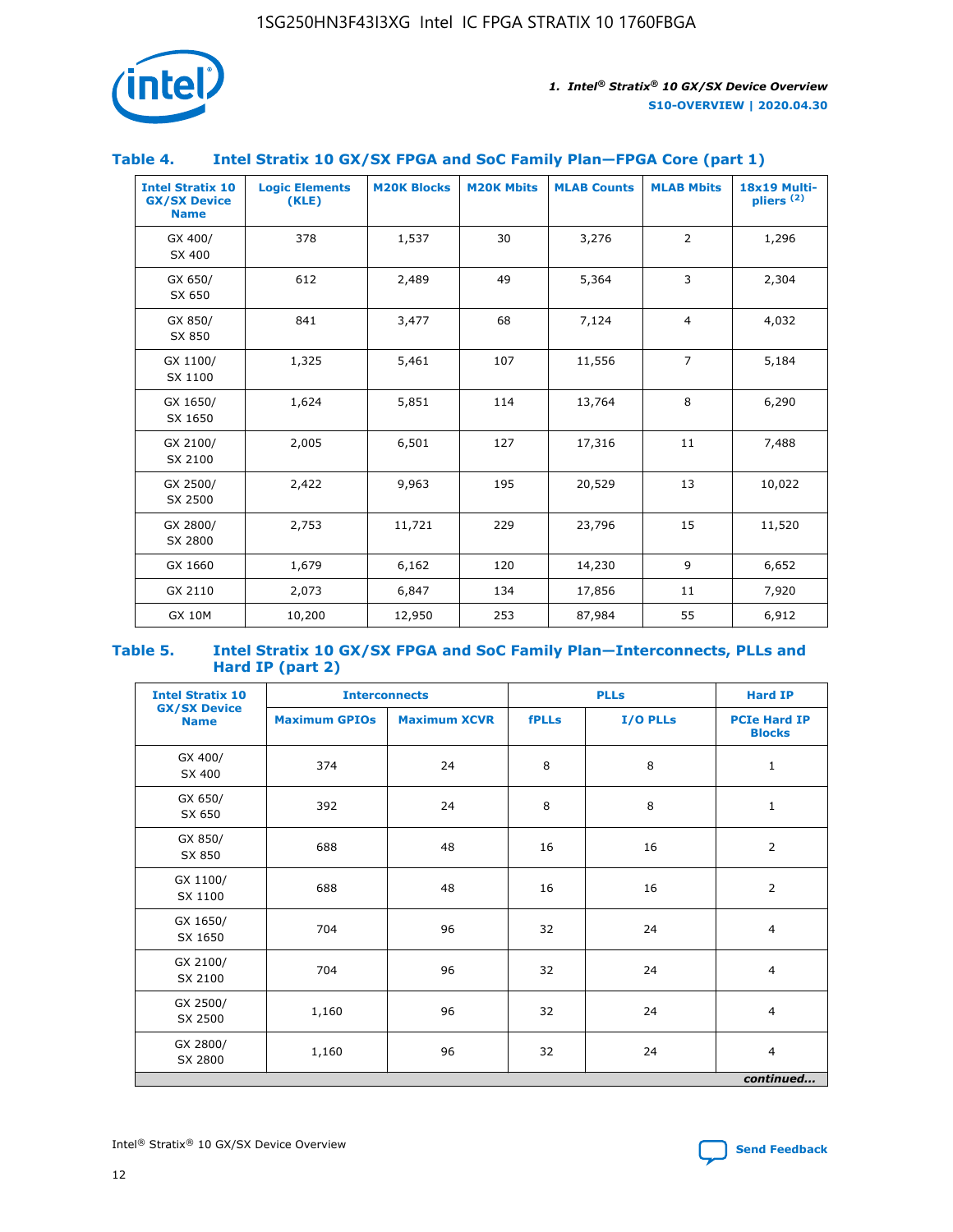

| <b>Intel Stratix 10</b>            | <b>Interconnects</b> |                     |              | <b>Hard IP</b>  |                                      |
|------------------------------------|----------------------|---------------------|--------------|-----------------|--------------------------------------|
| <b>GX/SX Device</b><br><b>Name</b> | <b>Maximum GPIOs</b> | <b>Maximum XCVR</b> | <b>fPLLs</b> | <b>I/O PLLs</b> | <b>PCIe Hard IP</b><br><b>Blocks</b> |
| GX 1660                            | 688                  | 48                  | 16           | 16              |                                      |
| GX 2110                            | 688                  | 48                  | 16           | 16              |                                      |
| <b>GX 10M</b>                      | 2,304                | 48                  | 24           | 48              | 4                                    |

## **Table 6. Intel Stratix 10 GX/SX FPGA and SoC Family Package Plan**

Cell legend: General Purpose I/Os, High-Voltage I/Os, LVDS Pairs, Transceivers (3) (4) (5) (6) (7) (8)

| <b>Intel Stratix 10</b><br><b>GX/SX Device</b><br><b>Name</b> | F1152<br><b>HF35</b><br>$(35x35 \text{ mm}^2)$ | <b>F1760</b><br><b>NF43</b><br>(42.5x42.5<br>$mm2$ ) | F2397<br><b>UF50</b><br>$(50x50 \text{ mm}^2)$ | F2912<br><b>HF55</b><br>$(55x55 \text{ mm}^2)$ | F4938<br><b>NF74</b><br>$(70x74)$ mm <sup>2</sup> |
|---------------------------------------------------------------|------------------------------------------------|------------------------------------------------------|------------------------------------------------|------------------------------------------------|---------------------------------------------------|
| GX 400/<br>SX 400                                             | 374, 56, 120, 24 <sup>(9)</sup>                | $\overline{\phantom{a}}$                             | $\overline{\phantom{a}}$                       |                                                |                                                   |
| GX 650/<br>SX 650                                             | 392, 8, 192, 24                                | ٠                                                    | $\overline{\phantom{a}}$                       |                                                |                                                   |
| GX 850/<br>SX 850                                             |                                                | 688, 16, 336, 48                                     |                                                |                                                |                                                   |
| GX 1100/<br>SX 1100                                           |                                                | 688, 16, 336, 48                                     |                                                |                                                |                                                   |
| GX 1650/<br>SX 1650                                           |                                                | 688, 16, 336, 48                                     | 704, 32, 336, 96                               |                                                |                                                   |
| GX 2100/<br>SX 2100                                           |                                                | 688, 16, 336, 48                                     | 704, 32, 336, 96                               | -                                              | ۰                                                 |
| GX 2500/<br>SX 2500                                           |                                                | 688, 16, 336, 48                                     | 704, 32, 336, 96                               | 1160, 8, 576, 24                               |                                                   |
| GX 2800/                                                      | $\overline{\phantom{a}}$                       | 688, 16, 336, 48                                     | 704, 32, 336, 96                               | 1160, 8, 576, 24                               | ٠<br>continued                                    |

- (3) All packages are ball grid arrays with 1.0 mm pitch.
- (4) High-Voltage I/O pins are used for 3 V and 2.5 V interfacing.
- $(5)$  Each LVDS pair can be configured as either a differential input or a differential output.
- (6) High-Voltage I/O pins and LVDS pairs are included in the General Purpose I/O count. Transceivers are counted separately.
- $(7)$  Each package column offers pin migration (common circuit board footprint) for all devices in the column.
- $(8)$  Intel Stratix 10 GX devices are pin migratable with Intel Stratix 10 SX devices in the same package.
- $(9)$  The Intel Stratix 10 SX/GX 400 device has a level shifter, and this imposes some restrictions on the number of LVDS pairs and I/O banks available (see "Intel Stratix 10 SX/GX 400 Device Level Shifter Details").

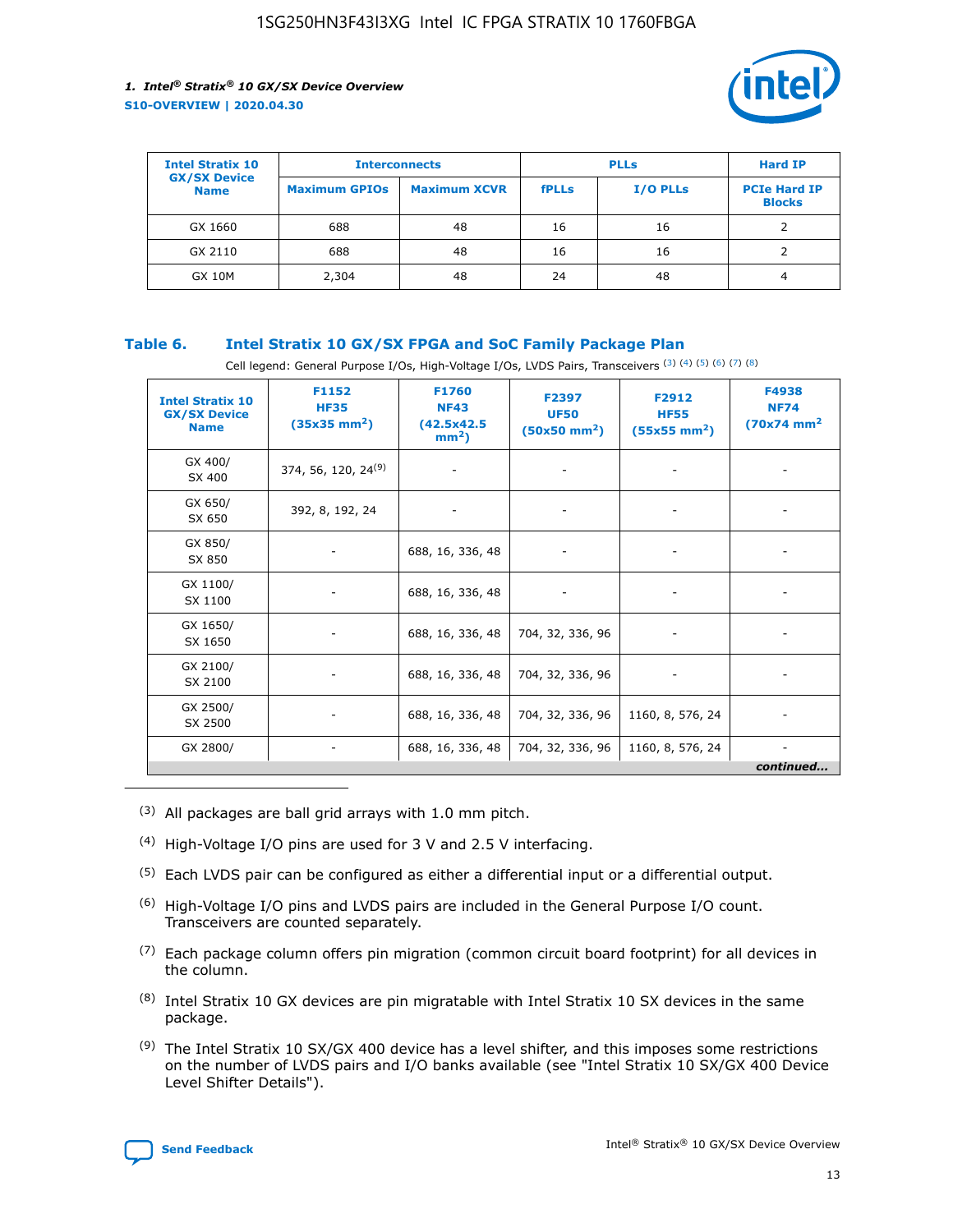

| <b>Intel Stratix 10</b><br><b>GX/SX Device</b><br><b>Name</b> | F1152<br><b>HF35</b><br>$(35x35 \text{ mm}^2)$ | F1760<br><b>NF43</b><br>(42.5x42.5<br>$mm2$ ) | F2397<br><b>UF50</b><br>$(50x50 \text{ mm}^2)$ | F2912<br><b>HF55</b><br>$(55x55$ mm <sup>2</sup> ) | F4938<br><b>NF74</b><br>$(70x74)$ mm <sup>2</sup> |
|---------------------------------------------------------------|------------------------------------------------|-----------------------------------------------|------------------------------------------------|----------------------------------------------------|---------------------------------------------------|
| SX 2800                                                       |                                                |                                               |                                                |                                                    |                                                   |
| GX 1660                                                       | ٠                                              | 688, 16, 336, 48                              | ۰                                              |                                                    |                                                   |
| GX 2110                                                       |                                                | 688, 16, 336, 48                              | $\overline{\phantom{a}}$                       |                                                    |                                                   |
| <b>GX 10M</b>                                                 | ۰                                              | -                                             | -                                              |                                                    | 2304, 32, 1152,<br>48                             |





## **1.6. Intel Hyperflex Core Architecture**

Intel Stratix 10 FPGAs and SoCs are based on a core fabric featuring the new Intel Hyperflex core architecture. The Intel Hyperflex core architecture delivers 2X the clock frequency performance and up to 70% lower power compared to previous generation high-end FPGAs. Along with this performance breakthrough, the Intel Hyperflex core architecture delivers a number of advantages including:

- **Higher Throughput**—Capitalizes on 2X core clock frequency performance to obtain throughput breakthroughs
- **Improved Power Efficiency**—Uses reduced IP size, enabled by Intel Hyperflex, to consolidate designs which previously spanned multiple devices into a single device, thereby reducing power by up to 70% versus previous generation devices
- **Greater Design Functionality**—Uses faster clock frequency to reduce bus widths and reduce IP size, freeing up additional FPGA resources to add greater functionality
- **Increased Designer Productivity**—Boosts performance with less routing congestion and fewer design iterations using Hyper-Aware design tools, obtaining greater timing margin for more rapid timing closure

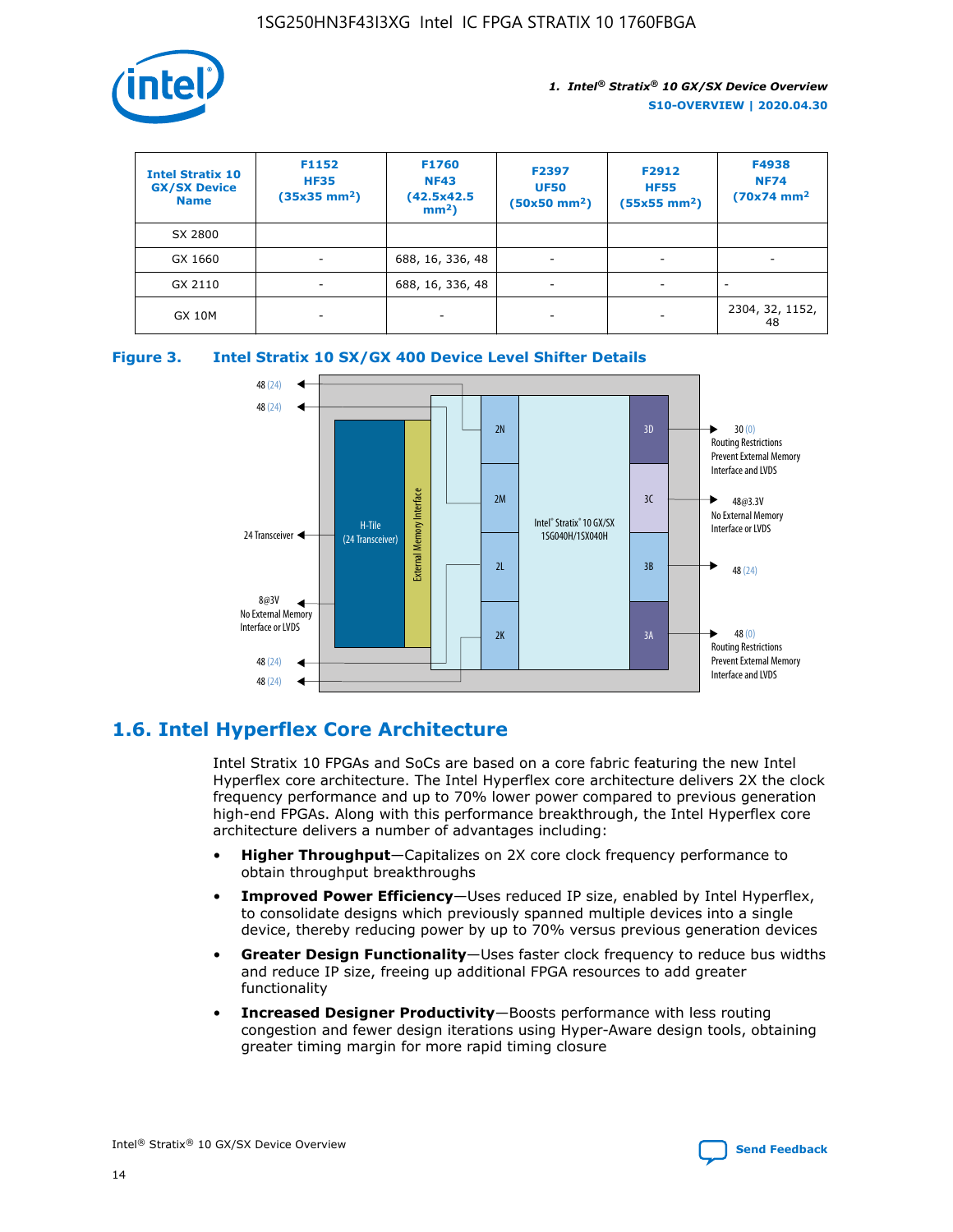

In addition to the traditional user registers found in the Adaptive Logic Modules (ALM), the Intel Hyperflex core architecture introduces additional bypassable registers everywhere throughout the fabric of the FPGA. These additional registers, called Hyper-Registers are available on every interconnect routing segment and at the inputs of all functional blocks.

#### **Figure 4. Bypassable Hyper-Register**



The Hyper-Registers enable the following key design techniques to achieve the 2X core performance increases:

- Fine grain Hyper-Retiming to eliminate critical paths
- Zero latency Hyper-Pipelining to eliminate routing delays
- Flexible Hyper-Optimization for best-in-class performance

By implementing these techniques in your design, the Hyper-Aware design tools automatically make use of the Hyper-Registers to achieve maximum core clock frequency.



## **Figure 5. Intel Hyperflex Core Architecture**

New Hyper-Registers throughout the core fabric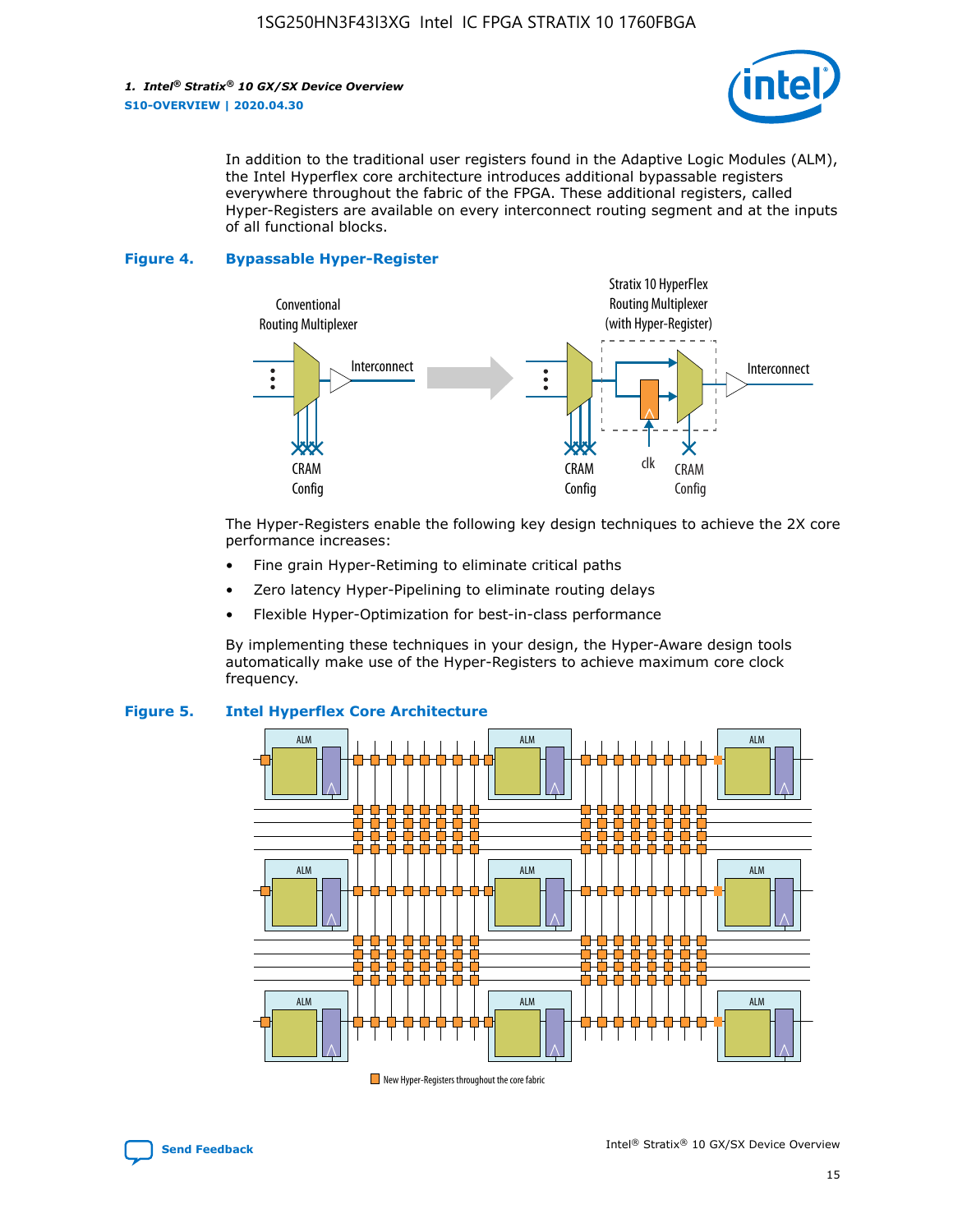

## **1.7. Heterogeneous 3D SiP Transceiver Tiles**

Intel Stratix 10 FPGAs and SoCs feature power efficient, high bandwidth, low latency transceivers. The transceivers are implemented on heterogeneous 3D System-in-Package (SiP) transceiver tiles, each containing 24 full-duplex transceiver channels. In addition to providing a high-performance transceiver solution to meet current connectivity needs, this allows for future flexibility and scalability as data rates, modulation schemes, and protocol IPs evolve.

## **Figure 6. Monolithic Core Fabric and Heterogeneous 3D SiP Transceiver Tiles**



## **Figure 7. Dual Core Fabric and Heterogeneous 3D SiP Transceiver Tiles (for the Intel Stratix 10 GX 10M Variant Only)**



Each transceiver tile contains:

- 24 full-duplex transceiver channels (PMA and PCS) $(10)$
- Reference clock distribution network
- Transmit PLLs
- High-speed clocking and bonding networks
- One instance of PCI Express hard IP

 $(10)$  12 full-duplex transceiver channels for the Intel Stratix 10 GX 10M variant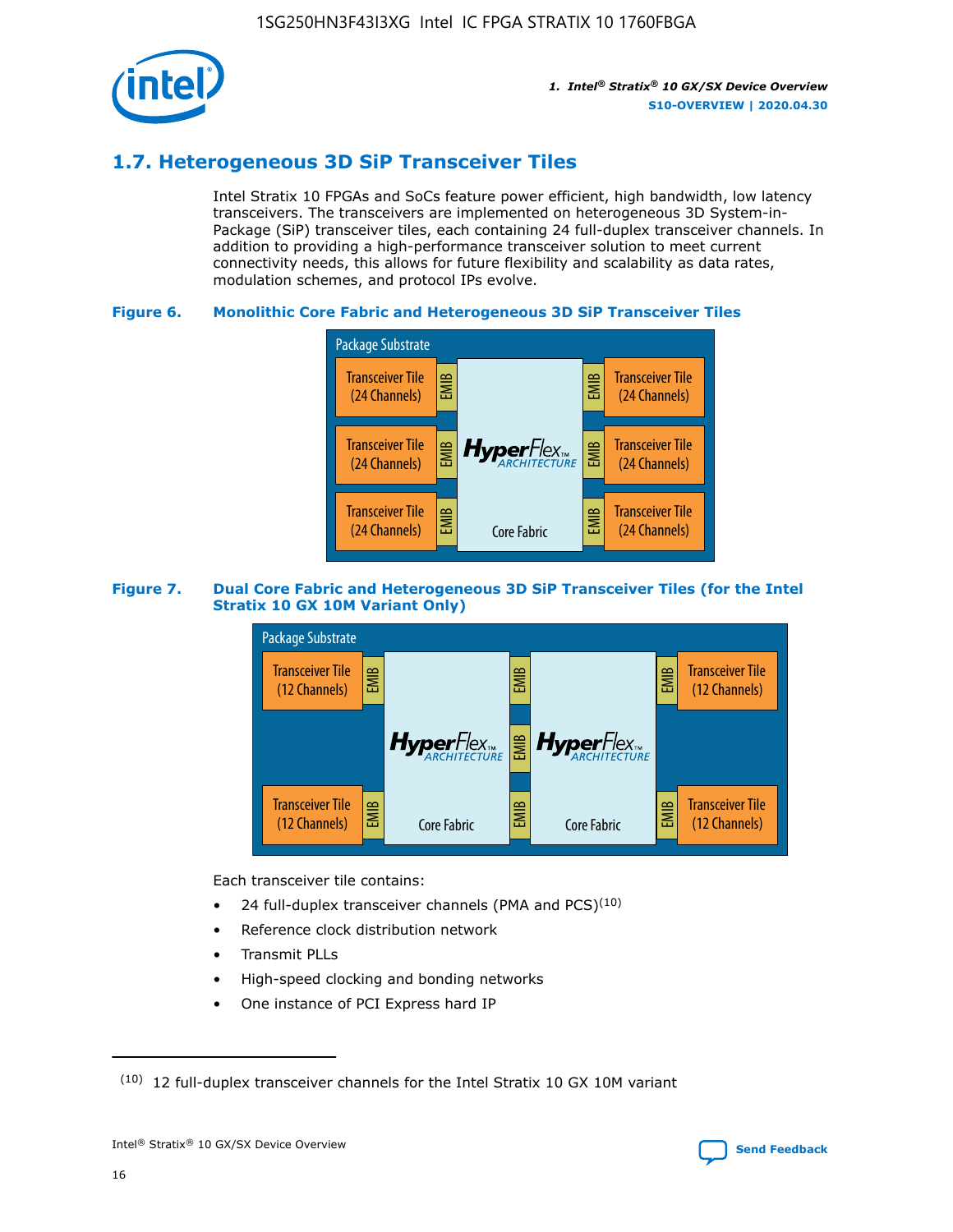



## **Figure 8. Heterogeneous 3D SiP Transceiver Tile Architecture**

## **1.8. Intel Stratix 10 Transceivers**

Intel Stratix 10 devices offer up to 96 total full-duplex transceiver channels. These channels provide continuous data rates from 1 Gbps to 28.3 Gbps for chip-to-chip, chip-to-module, and backplane applications. In each device,two thirds of the transceivers can be configured up to the maximum data rate of 28.3 Gbps to drive 100G interfaces and C form-factor pluggable CFP2/CFP4 optical modules. For longerreach backplane driving applications, advanced adaptive equalization circuits are used to equalize over 30 dB of system loss.

All transceiver channels feature a dedicated Physical Medium Attachment (PMA) and a hardened Physical Coding Sublayer (PCS).

- The PMA provides primary interfacing capabilities to physical channels.
- The PCS typically handles encoding/decoding, word alignment, and other preprocessing functions before transferring data to the FPGA core fabric.

Within each transceiver tile, the transceivers are arranged in four banks of six PMA-PCS groups. A wide variety of bonded and non-bonded data rate configurations are possible within each bank, and within each tile, using a highly configurable clock distribution network.

## **1.8.1. PMA Features**

PMA channels are comprised of transmitter (TX), receiver (RX), and high speed clocking resources.

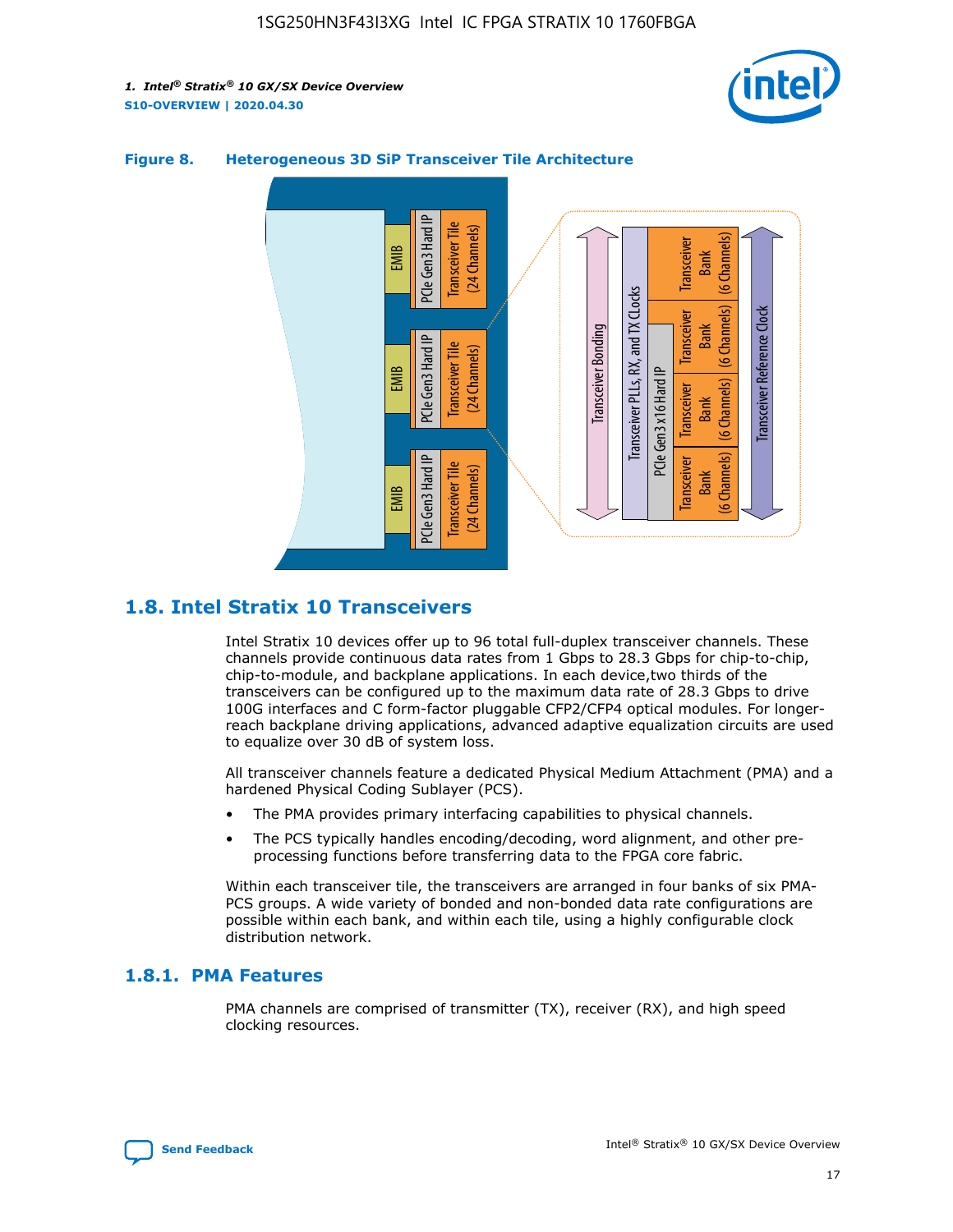

Intel Stratix 10 device features provide exceptional signal integrity at data rates up to 28.3 Gbps. Clocking options include ultra-low jitter LC tank-based (ATX) PLLs with optional fractional synthesis capability, channel PLLs operating as clock multiplier units (CMUs), and fractional synthesis PLLs (fPLLs).

- **ATX PLL**—can be configured in integer mode, or optionally, in a new fractional synthesis mode. Each ATX PLL spans the full frequency range of the supported data rate range providing a stable, flexible clock source with the lowest jitter.
- **CMU PLL**—when not being used as a transceiver, select PMA channels can be configured as channel PLLs operating as CMUs to provide an additional master clock source within the transceiver bank.
- **fPLL**—In addition, dedicated fPLLs are available with precision frequency synthesis capabilities. fPLLs can be used to synthesize multiple clock frequencies from a single reference clock source and replace multiple reference oscillators for multiprotocol and multi-rate applications.

On the receiver side, each PMA has an independent channel PLL that allows analog tracking for clock-data recovery. Each PMA also has advanced equalization circuits that compensate for transmission losses across a wide frequency spectrum.

- **Variable Gain Amplifier (VGA)**—to optimize the receiver's dynamic range
- **Continuous Time Linear Equalizer (CTLE)**—to compensate for channel losses with lowest power dissipation
- **Decision Feedback Equalizer (DFE)**—to provide additional equalization capability on backplanes even in the presence of crosstalk and reflections
- **On-Die Instrumentation (ODI)**—to provide on-chip eye monitoring capabilities (Eye Viewer). This capability helps to optimize link equalization parameters during board bring-up and supports in-system link diagnostics and equalization margin testing

#### **Figure 9. Intel Stratix 10 Receiver Block Features**



All link equalization parameters feature automatic adaptation using the new Advanced Digital Adaptive Parametric Tuning (ADAPT) circuit. This circuit is used to dynamically set DFE tap weights, adjust CTLE parameters, and optimize VGA gain and threshold voltage. Finally, optimal and consistent signal integrity is ensured by using the new



Intel<sup>®</sup> Stratix<sup>®</sup> 10 GX/SX Device Overview **[Send Feedback](mailto:FPGAtechdocfeedback@intel.com?subject=Feedback%20on%20Intel%20Stratix%2010%20GX/SX%20Device%20Overview%20(S10-OVERVIEW%202020.04.30)&body=We%20appreciate%20your%20feedback.%20In%20your%20comments,%20also%20specify%20the%20page%20number%20or%20paragraph.%20Thank%20you.)** Send Feedback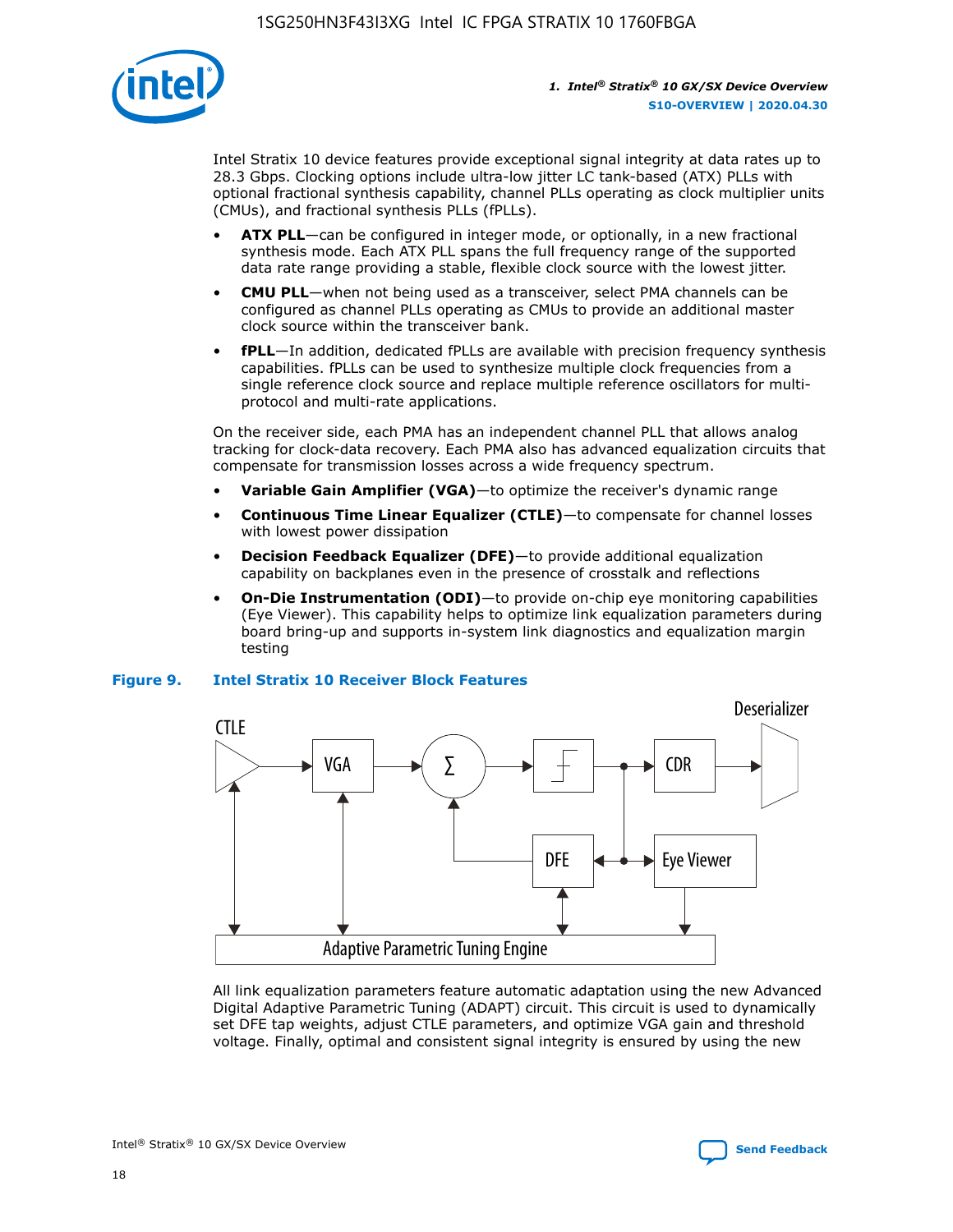

hardened Precision Signal Integrity Calibration Engine (PreSICE) to automatically calibrate all transceiver circuit blocks on power-up. This gives the most link margin and ensures robust, reliable, and error-free operation.

#### **Table 7. Transceiver PMA Features**

| <b>Feature</b>                                                       | <b>Capability</b>                                                                                                                                                                                         |
|----------------------------------------------------------------------|-----------------------------------------------------------------------------------------------------------------------------------------------------------------------------------------------------------|
| Chip-to-Chip Data Rates                                              | 1 Gbps (11) to 28.3 Gbps (Intel Stratix 10 GX/SX devices)                                                                                                                                                 |
| <b>Backplane Support</b>                                             | Drive backplanes at data rates up to 28.3 Gbps, including 10GBASE-KR compliance                                                                                                                           |
| Optical Module Support                                               | SFP+/SFP, XFP, CXP, QSFP/QSFP28, QSFPDD, CFP/CFP2/CFP4                                                                                                                                                    |
| Cable Driving Support                                                | SFP+ Direct Attach, PCI Express over cable, eSATA                                                                                                                                                         |
| <b>Transmit Pre-Emphasis</b>                                         | 5-tap transmit pre-emphasis and de-emphasis to compensate for system channel loss                                                                                                                         |
| Continuous Time Linear<br>Equalizer (CTLE)                           | Dual mode, high-gain, and high-data rate, linear receive equalization to compensate for<br>system channel loss                                                                                            |
| Decision Feedback Equalizer<br>(DFE)                                 | 15 fixed tap DFE to equalize backplane channel loss in the presence of crosstalk and noisy<br>environments                                                                                                |
| Advanced Digital Adaptive<br>Parametric Tuning (ADAPT)               | Fully digital adaptation engine to automatically adjust all link equalization parameters-<br>including CTLE, DFE, and VGA blocks-that provide optimal link margin without intervention<br>from user logic |
| Precision Signal Integrity<br>Calibration Engine (PreSICE)           | Hardened calibration controller to quickly calibrate all transceiver control parameters on<br>power-up, which provides the optimal signal integrity and jitter performance                                |
| <b>ATX Transmit PLLs</b>                                             | Low jitter ATX (inductor-capacitor) transmit PLLs with continuous tuning range to cover a<br>wide range of standard and proprietary protocols, with optional fractional frequency<br>synthesis capability |
| <b>Fractional PLLs</b>                                               | On-chip fractional frequency synthesizers to replace on-board crystal oscillators and reduce<br>system cost                                                                                               |
| Digitally Assisted Analog<br>CDR.                                    | Superior jitter tolerance with fast lock time                                                                                                                                                             |
| On-Die Instrumentation-<br>Eye Viewer and Jitter Margin<br>Tool      | Simplify board bring-up, debug, and diagnostics with non-intrusive, high-resolution eye<br>monitoring (Eye Viewer). Also inject jitter from transmitter to test link margin in system.                    |
| Dynamic Reconfiguration                                              | Allows for independent control of each transceiver channel Avalon memory-mapped<br>interface for the most transceiver flexibility.                                                                        |
| Multiple PCS-PMA and PCS-<br>Core to FPGA fabric interface<br>widths | 8, 10, 16, 20, 32, 40, or 64 bit interface widths for flexibility of deserialization width,<br>encoding, and reduced latency                                                                              |

## **1.8.2. PCS Features**

Intel Stratix 10 PMA channels interface with core logic through configurable and bypassable PCS interface layers.

The PCS contains multiple gearbox implementations to decouple the PMA and PCS interface widths. This feature provides the flexibility to implement a wide range of applications with 8, 10, 16, 20, 32, 40, or 64 bit interface width between each transceiver and the core logic.

<sup>(11)</sup> Stratix 10 transceivers can support data rates below 1 Gbps with over sampling.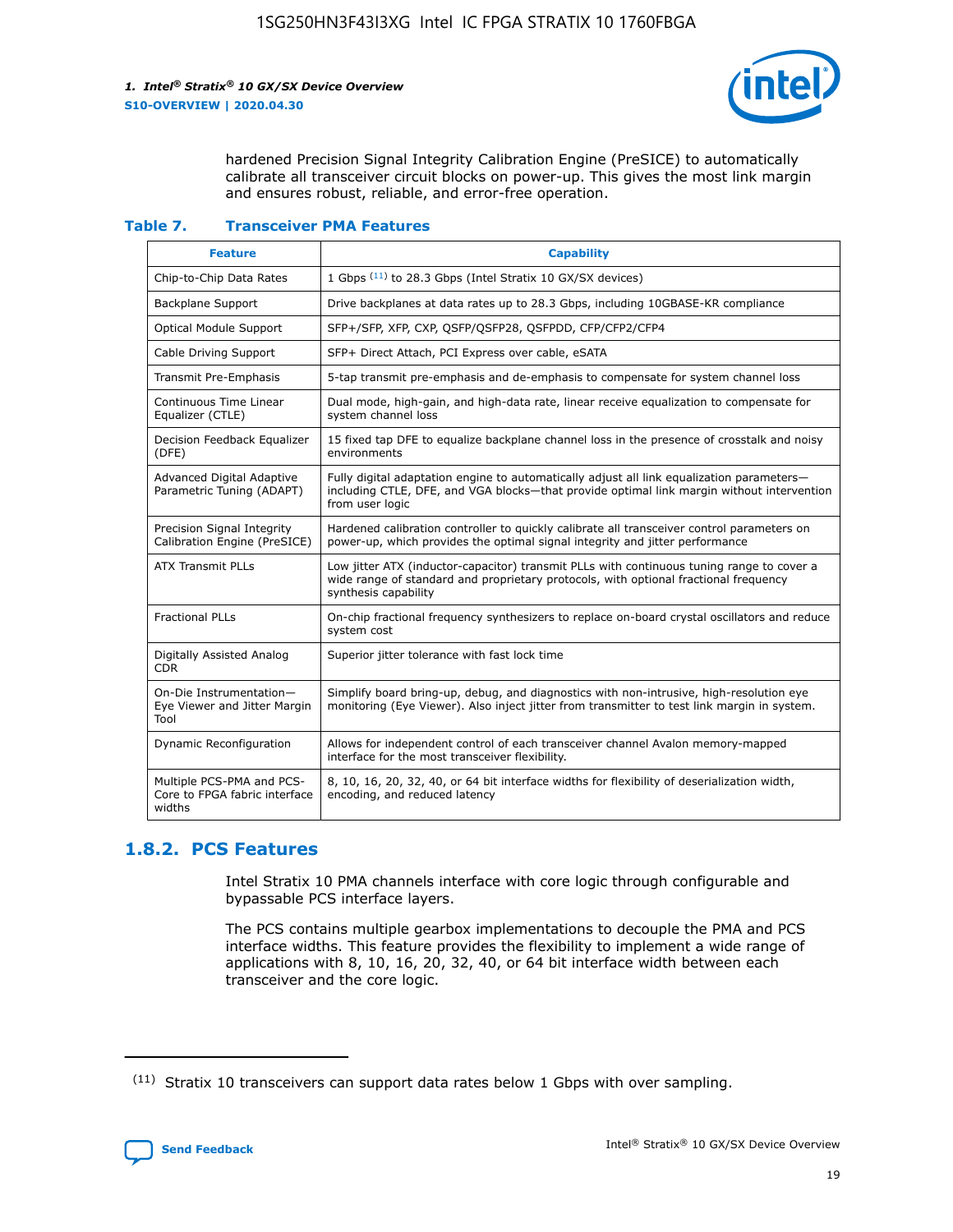

The PCS also contains hard IP to support a variety of standard and proprietary protocols across a wide range of data rates and encoding schemes. The Standard PCS mode provides support for 8B/10B encoded applications up to 12.5 Gbps. The Enhanced PCS mode supports 64B/66B and 64B/67B encoded applications up to 17.4 Gbps. The enhanced PCS mode also includes an integrated 10GBASE-KR/40GBASE-KR4 Forward Error Correction (FEC) circuit. For highly customized implementations, a PCS Direct mode provides an interface up to 64 bits wide to allow for custom encoding and support for data rates up to 28.3 Gbps.

For more information about the PCS-Core interface or the double rate transfer mode, refer to the *Intel Stratix 10 L- and H-Tile Transceiver PHY User Guide*, and the *Intel Stratix 10 E-Tile Transceiver PHY User Guide*.

| <b>PCS Protocol</b><br><b>Support</b>           | <b>Data Rate (Gbps)</b> | <b>Transmitter Data Path</b>                                                                                                                                              | <b>Receiver Data Path</b>                                                                                                                                                                                      |
|-------------------------------------------------|-------------------------|---------------------------------------------------------------------------------------------------------------------------------------------------------------------------|----------------------------------------------------------------------------------------------------------------------------------------------------------------------------------------------------------------|
| Standard PCS                                    | 1 to 12.5               | Phase compensation FIFO, byte<br>serializer, 8B/10B encoder, bit-slipper,<br>channel bonding                                                                              | Rate match FIFO, word-aligner, 8B/10B<br>decoder, byte deserializer, byte<br>ordering                                                                                                                          |
| PCI Express<br>Gen1/Gen2 x1,<br>x2, x4, x8, x16 | $2.5$ and $5.0$         | Same as Standard PCS plus PIPE 2.0<br>interface to core                                                                                                                   | Same as Standard PCS plus PIPE 2.0<br>interface to core                                                                                                                                                        |
| PCI Express Gen3<br>x1, x2, x4, x8,<br>x16      | 8.0                     | Phase compensation FIFO, byte<br>serializer, encoder, scrambler, bit-<br>slipper, gear box, channel bonding, and<br>PIPE 3.0 interface to core, auto speed<br>negotiation | Rate match FIFO (0-600 ppm mode),<br>word-aligner, decoder, descrambler,<br>phase compensation FIFO, block sync,<br>byte deserializer, byte ordering, PIPE<br>3.0 interface to core, auto speed<br>negotiation |
| CPRI                                            | 0.6144 to 9.8           | Same as Standard PCS plus<br>deterministic latency serialization                                                                                                          | Same as Standard PCS plus<br>deterministic latency deserialization                                                                                                                                             |
| <b>Enhanced PCS</b>                             | 2.5 to 17.4             | FIFO, channel bonding, bit-slipper, and<br>gear box                                                                                                                       | FIFO, block sync, bit-slipper, and gear<br>box                                                                                                                                                                 |
| 10GBASE-R                                       | 10.3125                 | FIFO, 64B/66B encoder, scrambler,<br>FEC, and gear box                                                                                                                    | FIFO, 64B/66B decoder, descrambler,<br>block sync, FEC, and gear box                                                                                                                                           |
| Interlaken                                      | 4.9 to 17.4             | FIFO, channel bonding, frame<br>generator, CRC-32 generator,<br>scrambler, disparity generator, bit-<br>slipper, and gear box                                             | FIFO, CRC-32 checker, frame sync,<br>descrambler, disparity checker, block<br>sync, and gear box                                                                                                               |
| SFI-S/SFI-5.2                                   | 11.3                    | FIFO, channel bonding, bit-slipper, and<br>gear box                                                                                                                       | FIFO, bit-slipper, and gear box                                                                                                                                                                                |
| <b>IEEE 1588</b>                                | 1.25 to 10.3125         | FIFO (fixed latency), 64B/66B encoder,<br>scrambler, and gear box                                                                                                         | FIFO (fixed latency), 64B/66B decoder,<br>descrambler, block sync, and gear box                                                                                                                                |
| SDI                                             | up to 12.5              | FIFO and gear box                                                                                                                                                         | FIFO, bit-slipper, and gear box                                                                                                                                                                                |
| GigE                                            | 1.25                    | Same as Standard PCS plus GigE state<br>machine                                                                                                                           | Same as Standard PCS plus GigE state<br>machine                                                                                                                                                                |
| <b>PCS Direct</b>                               | up to 28.3              | Custom                                                                                                                                                                    | Custom                                                                                                                                                                                                         |

## **Table 8. Transceiver PCS Features**

#### **Related Information**

[Intel Stratix 10 L- and H-Tile Transceiver PHY User Guide](https://www.altera.com/documentation/wry1479165198810.html)

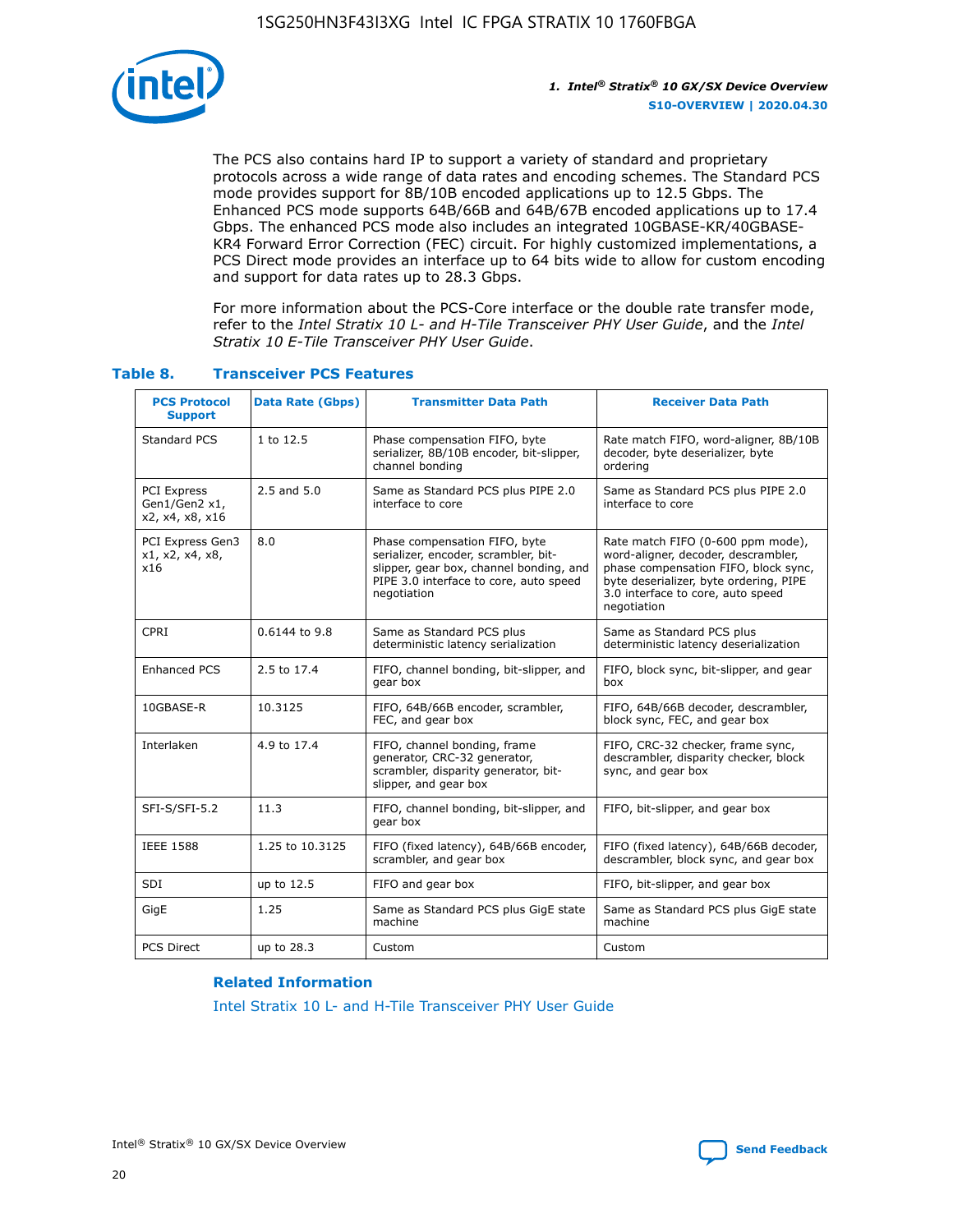

## **1.9. PCI Express Gen1/Gen2/Gen3 Hard IP**

Intel Stratix 10 devices contain embedded PCI Express hard IP designed for performance, ease-of-use, increased functionality, and designer productivity.

The PCI Express hard IP consists of the PHY, Data Link, and Transaction layers. It also supports PCI Express Gen1/Gen2/Gen3 end point and root port, in x1/x2/x4/x8/x16 lane configurations. The PCI Express hard IP is capable of operating independently from the core logic (autonomous mode). This feature allows the PCI Express link to power up and complete link training in less than 100 ms, while the rest of the device is still in the process of being configured. The hard IP also provides added functionality, which makes it easier to support emerging features such as Single Root I/O Virtualization (SR-IOV) and optional protocol extensions.

The PCI Express hard IP has improved end-to-end data path protection using Error Checking and Correction (ECC). In addition, the hard IP supports configuration of the device via protocol (CvP) across the PCI Express bus at Gen1/Gen2/Gen3 rates.

## **1.10. Interlaken PCS Hard IP**

Intel Stratix 10 devices have integrated Interlaken PCS hard IP supporting rates up to 17.4 Gbps per lane.

The Interlaken PCS hard IP is based on the proven functionality of the PCS developed for Intel's previous generation FPGAs, which has demonstrated interoperability with Interlaken ASSP vendors and third-party IP suppliers. The Interlaken PCS hard IP is present in every transceiver channel in Intel Stratix 10 devices.

## **1.11. 10G Ethernet Hard IP**

Intel Stratix 10 devices include IEEE 802.3 10-Gbps Ethernet (10GbE) compliant 10GBASE-R PCS and PMA hard IP. The scalable 10GbE hard IP supports multiple independent 10GbE ports while using a single PLL for all the 10GBASE-R PCS instantiations, which saves on core logic resources and clock networks.

The integrated serial transceivers simplify multi-port 10GbE systems compared to 10 GbE Attachment Unit Interface (XAUI) interfaces that require an external XAUI-to-10G PHY. Furthermore, the integrated transceivers incorporate signal conditioning circuits, which enable direct connection to standard 10G XFP and SFP+ pluggable optical modules. The transceivers also support backplane Ethernet applications and include a hard 10GBASE-KR/40GBASE-KR4 Forward Error Correction (FEC) circuit that can be used for both 10G and 40G applications. The integrated 10G Ethernet hard IP and 10G transceivers save external PHY cost, board space and system power. The 10G Ethernet PCS hard IP and 10GBASE-KR FEC are present in every transceiver channel.

## **1.12. External Memory and General Purpose I/O**

Intel Stratix 10 devices offer substantial external memory bandwidth, with up to ten 72 bit wide DDR4 memory interfaces running at up to 2666 Mbps. For external memory interface and LVDS restrictions, see [AN 906: Intel Stratix 10 GX 400, SX 400,](https://www.intel.com/content/www/us/en/programmable/documentation/sjf1574667190623.html#bft1574667627484) [and TX 400 Routing and Designing Floorplan Guidelines.](https://www.intel.com/content/www/us/en/programmable/documentation/sjf1574667190623.html#bft1574667627484)

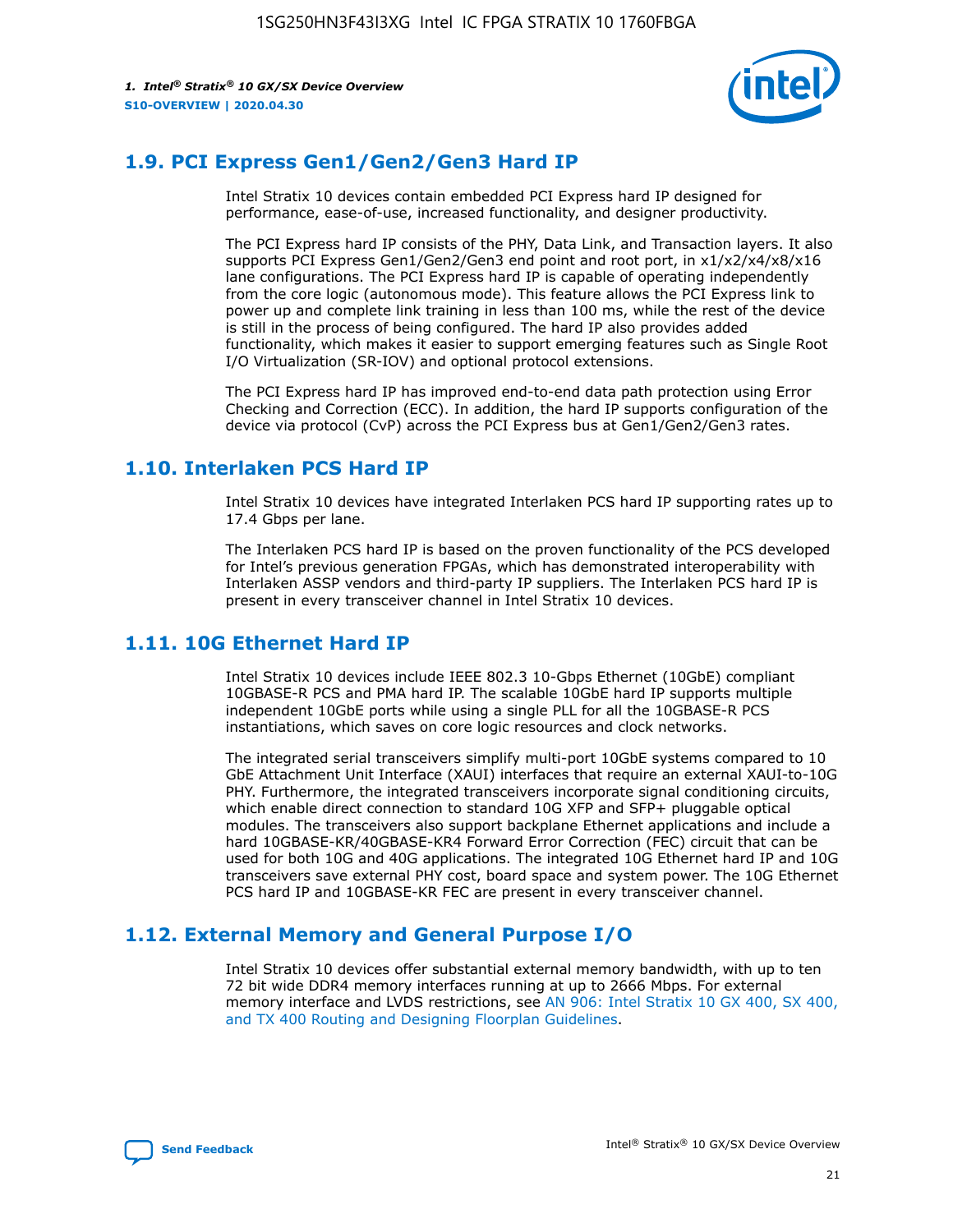

This bandwidth is provided along with the ease of design, lower power, and resource efficiencies of hardened high-performance memory controllers. The external memory interfaces can be configured up to a maximum width of 144 bits when using either hard or soft memory controllers.

#### **Figure 10. Hard Memory Controller**



Each I/O bank contains 48 general purpose I/Os and a high-efficiency hard memory controller capable of supporting many different memory types, each with different performance capabilities. The hard memory controller is also capable of being bypassed and replaced by a soft controller implemented in user logic. The I/Os each have a hardened double data rate (DDR) read/write path (PHY) capable of performing key memory interface functionality such as:

- Read/write leveling
- FIFO buffering to lower latency and improve margin
- Timing calibration
- On-chip termination

The timing calibration is aided by the inclusion of hard microcontrollers based on Intel's Nios® II technology, specifically tailored to control the calibration of multiple memory interfaces. This calibration allows the Intel Stratix 10 device to compensate for any changes in process, voltage, or temperature either within the Intel Stratix 10 device itself, or within the external memory device. The advanced calibration algorithms ensure maximum bandwidth and robust timing margin across all operating conditions.

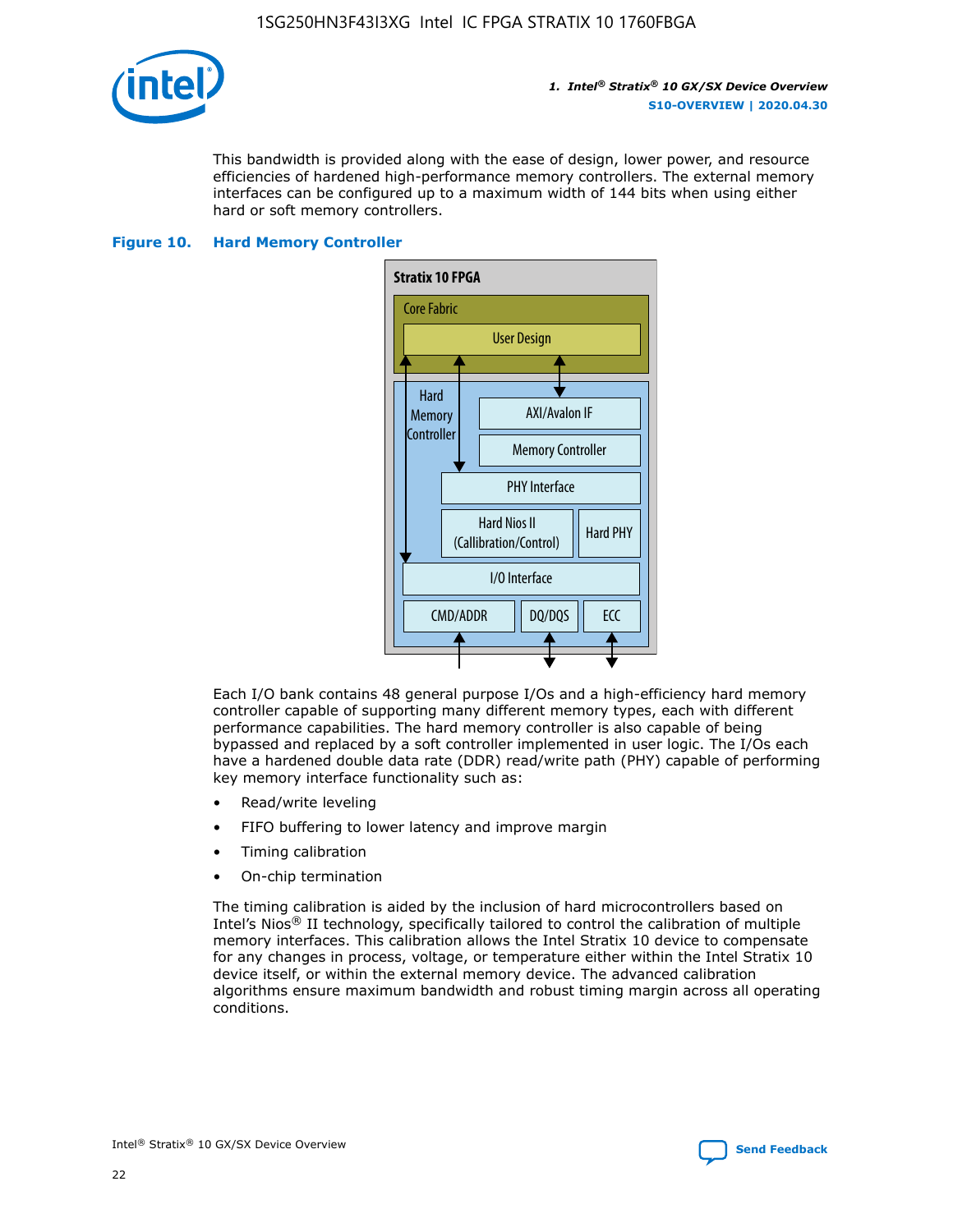

#### **Table 9. External Memory Interface Performance**

The listed speeds are for the 1-rank case.

| <b>Interface</b> | <b>Controller Type</b> | <b>Performance</b><br>(maximum rate possible) |
|------------------|------------------------|-----------------------------------------------|
| DDR4             | Hard                   | 2666 Mbps                                     |
| DDR <sub>3</sub> | Hard                   | 2133 Mbps                                     |
| QDRII+           | Soft                   | 1,100 Mtps                                    |
| QDRII+ Xtreme    | Soft                   | 1,266 Mtps                                    |
| <b>ODRIV</b>     | Soft                   | 2,133 Mtps                                    |
| RLDRAM III       | Soft                   | 2400 Mbps                                     |
| <b>RLDRAM II</b> | Soft                   | 533 Mbps                                      |

In addition to parallel memory interfaces, Intel Stratix 10 devices support serial memory technologies such as the Hybrid Memory Cube (HMC). The HMC is supported by the Intel Stratix 10 high-speed serial transceivers, which connect up to four HMC links, with each link running at data rates of 15 Gbps (HMC short reach specification).

Intel Stratix 10 devices also feature general purpose I/Os capable of supporting a wide range of single-ended and differential I/O interfaces. LVDS rates up to 1.6 Gbps are supported, with each pair of pins having both a differential driver and a differential input buffer. This enables configurable direction for each LVDS pair.

## **1.13. Adaptive Logic Module (ALM)**

Intel Stratix 10 devices use a similar adaptive logic module (ALM) as the previous generation Intel Arria 10 and Stratix V FPGAs, allowing for efficient implementation of logic functions and easy conversion of IP between the devices.

The ALM block diagram shown in the following figure has eight inputs with a fracturable look-up table (LUT), two dedicated embedded adders, and four dedicated registers.

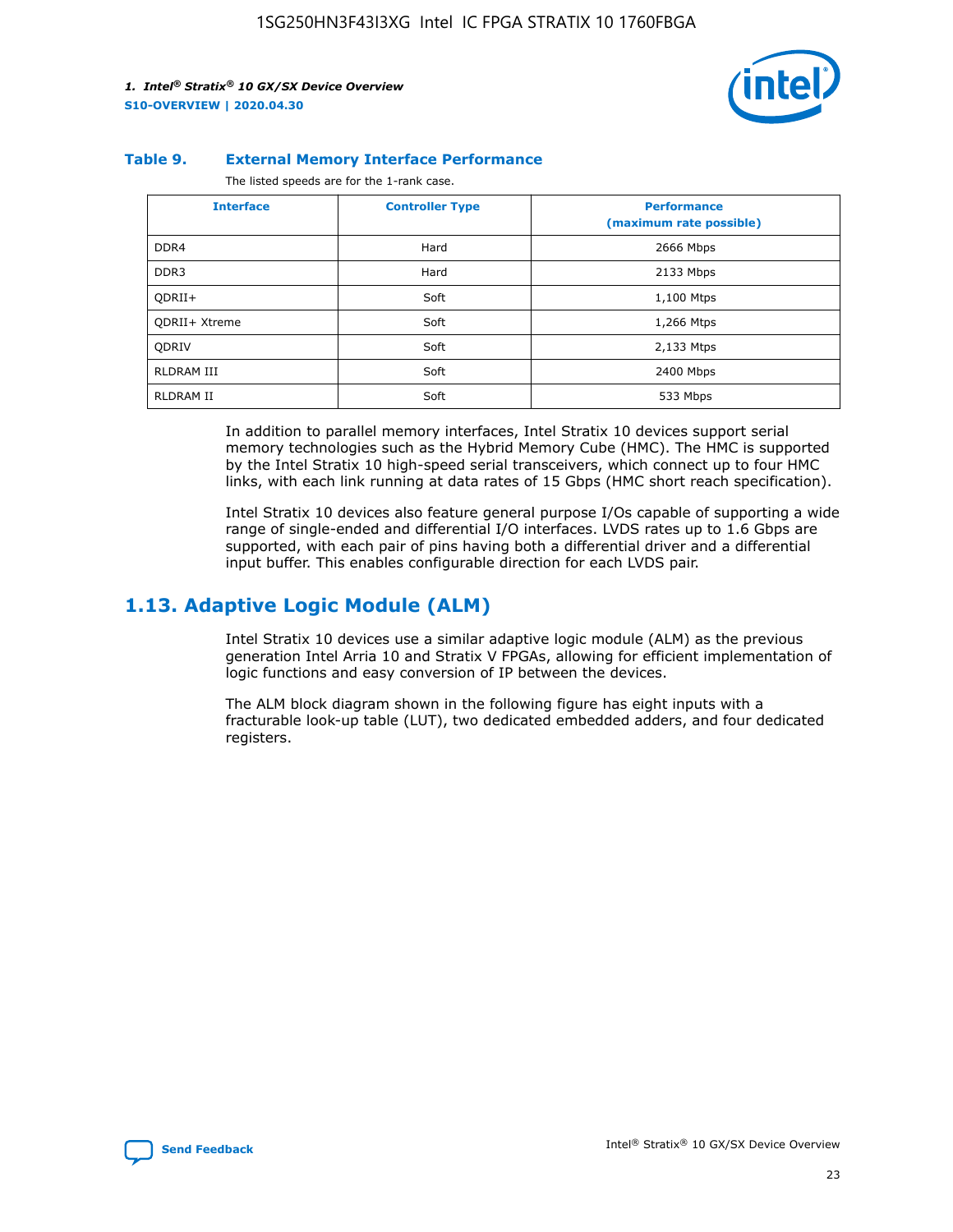

## **Figure 11. Intel Stratix 10 FPGA and SoC ALM Block Diagram**



Key features and capabilities of the ALM include:

- High register count with 4 registers per 8-input fracturable LUT, operating in conjunction with the new Intel Hyperflex architecture, enables Intel Stratix 10 devices to maximize core performance at very high core logic utilization
- Implements select 7-input logic functions, all 6-input logic functions, and two independent functions consisting of smaller LUT sizes (such as two independent 4 input LUTs) to optimize core logic utilization

The Intel Quartus Prime software takes advantage of the ALM logic structure to deliver the highest performance, optimal logic utilization, and lowest compile times. The Intel Quartus Prime software simplifies design reuse as it automatically maps legacy designs into the Intel Stratix 10 ALM architecture.

## **1.14. Core Clocking**

Core clocking in Intel Stratix 10 devices makes use of programmable clock tree synthesis.

This technique uses dedicated clock tree routing and switching circuits, and allows the Intel Quartus Prime software to create the exact clock trees required for your design. Clock tree synthesis minimizes clock tree insertion delay, reduces dynamic power dissipation in the clock tree and allows greater clocking flexibility in the core while still maintaining backwards compatibility with legacy global and regional clocking schemes.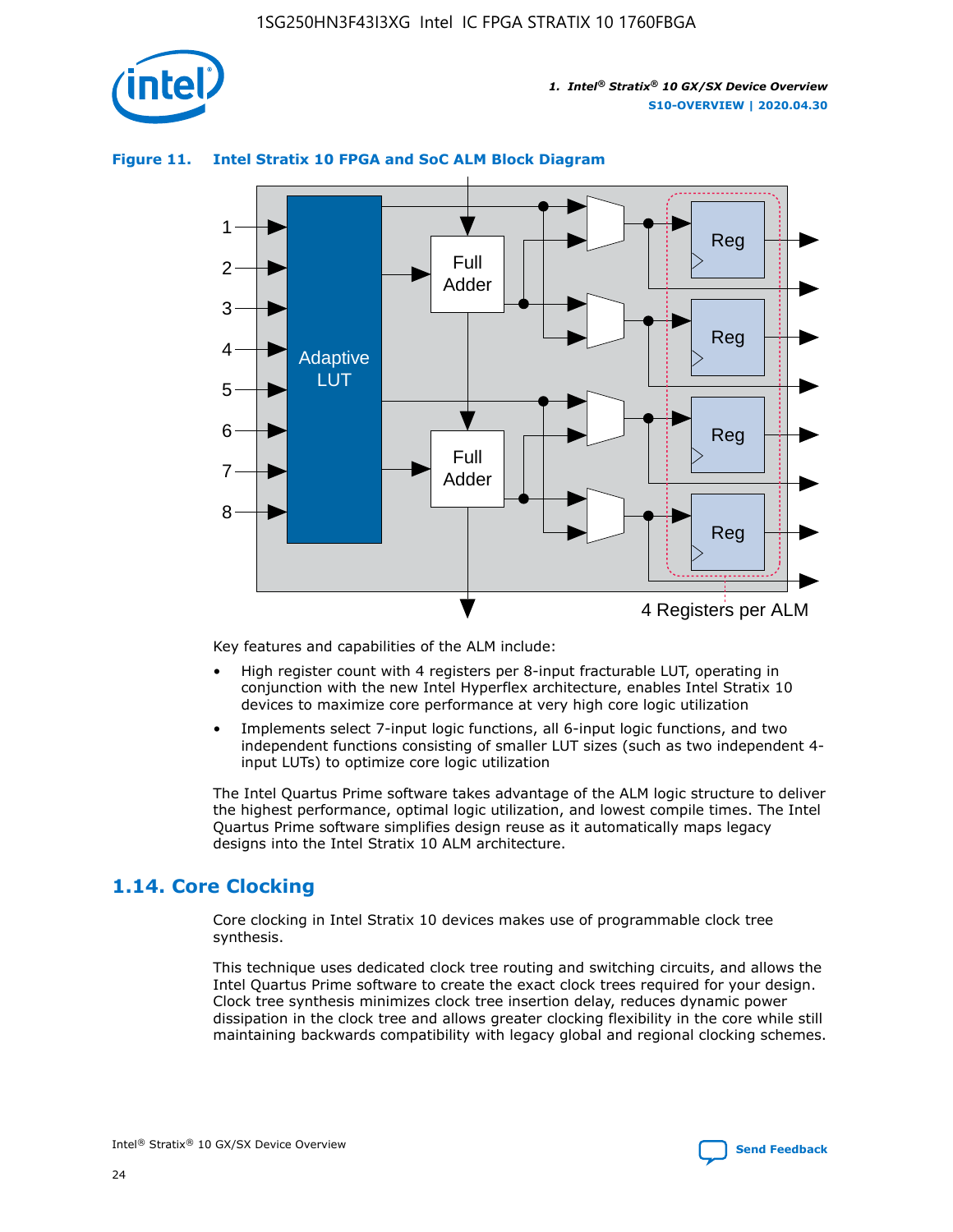

The core clock network in Intel Stratix 10 devices supports the new Intel Hyperflex core architecture at clock rates up to 1 GHz. It also supports the hard memory controllers up to 2666 Mbps with a quarter rate transfer to the core. The core clock network is supported by dedicated clock input pins, fractional clock synthesis PLLs, and integer I/O PLLs.

## **1.15. Fractional Synthesis PLLs and I/O PLLs**

Intel Stratix 10 devices have up to 32 fractional synthesis PLLs (fPLL) available for use with transceivers or in the core fabric.

The fPLLs are located in the 3D SiP transceiver L-tiles and H-tiles, eight per tile, adjacent to the transceiver channels. The fPLLs can be used to reduce both the number of oscillators required on the board and the number of clock pins required, by synthesizing multiple clock frequencies from a single reference clock source. In addition to synthesizing reference clock frequencies for the transceiver transmit PLLs, the fPLLs can also be used directly for transmit clocking. Each fPLL can be independently configured for conventional integer mode, or enhanced fractional synthesis mode with third-order delta-sigma modulation.

In addition to the fPLLs, Intel Stratix 10 devices contain up to 24 integer I/O PLLs (IOPLLs) available for general purpose use in the core fabric and for simplifying the design of external memory interfaces and high-speed LVDS interfaces. The IOPLLs are located in each bank of 48 general purpose I/O, 1 per I/O bank, adjacent to the hard memory controllers and LVDS SerDes in each I/O bank. This makes it easier to close timing because the IOPLLs are tightly coupled with the I/Os that need to use them. The IOPLLs can be used for general purpose applications in the core such as clock network delay compensation and zero-delay clock buffering.

## **1.16. Internal Embedded Memory**

Intel Stratix 10 devices contain two types of embedded memory blocks: M20K (20 Kb) and MLAB (640 bit).

The M20K and MLAB blocks are familiar block sizes carried over from previous Intel device families. The MLAB blocks are ideal for wide and shallow memories, while the M20K blocks are intended to support larger memory configurations and include hard ECC. Both M20K and MLAB embedded memory blocks can be configured as a singleport or dual-port RAM, FIFO, ROM, or shift register. These memory blocks are highly flexible and support a number of memory configurations as shown in Table 10 on page 25.

#### **Table 10. Internal Embedded Memory Block Configurations**

| MLAB (640 bits)                                                | <b>M20K (20 Kb)</b>                                                                    |
|----------------------------------------------------------------|----------------------------------------------------------------------------------------|
| $64 \times 10$ (supported through emulation)<br>$32 \times 20$ | $2K \times 10$ (or $x8$ )<br>$1K \times 20$ (or $x16$ )<br>$512 \times 40$ (or $x32$ ) |

## **1.17. Variable Precision DSP Block**

The Intel Stratix 10 DSP blocks are based upon the Variable Precision DSP Architecture used in Intel's previous generation devices. They feature hard fixed point and IEEE 754 compliant floating point capability.

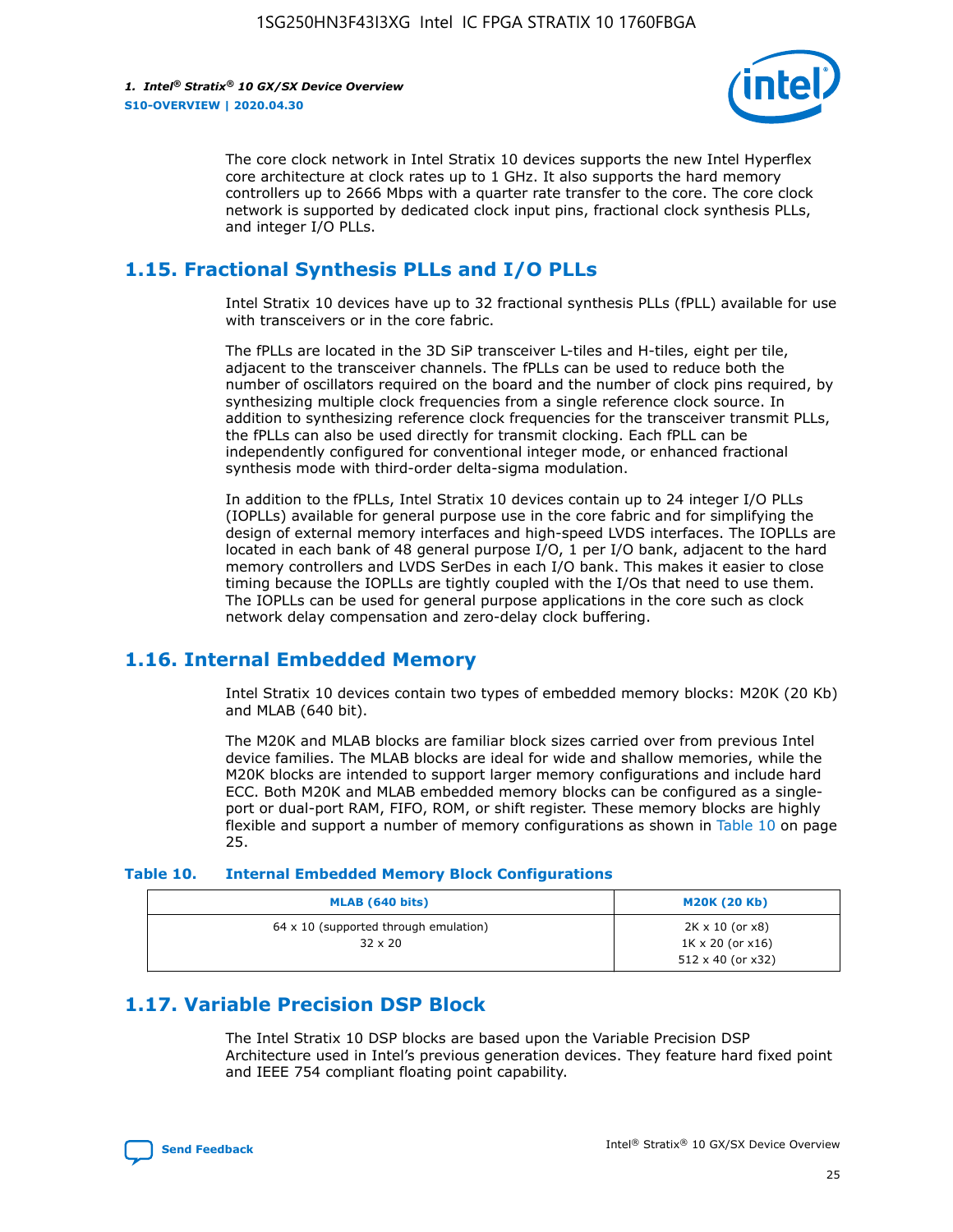

The DSP blocks can be configured to support signal processing with precision ranging from 18x19 up to 54x54. A pipeline register has been added to increase the maximum operating frequency of the DSP block and reduce power consumption.





#### **Figure 13. DSP Block: High Precision Fixed Point Mode**

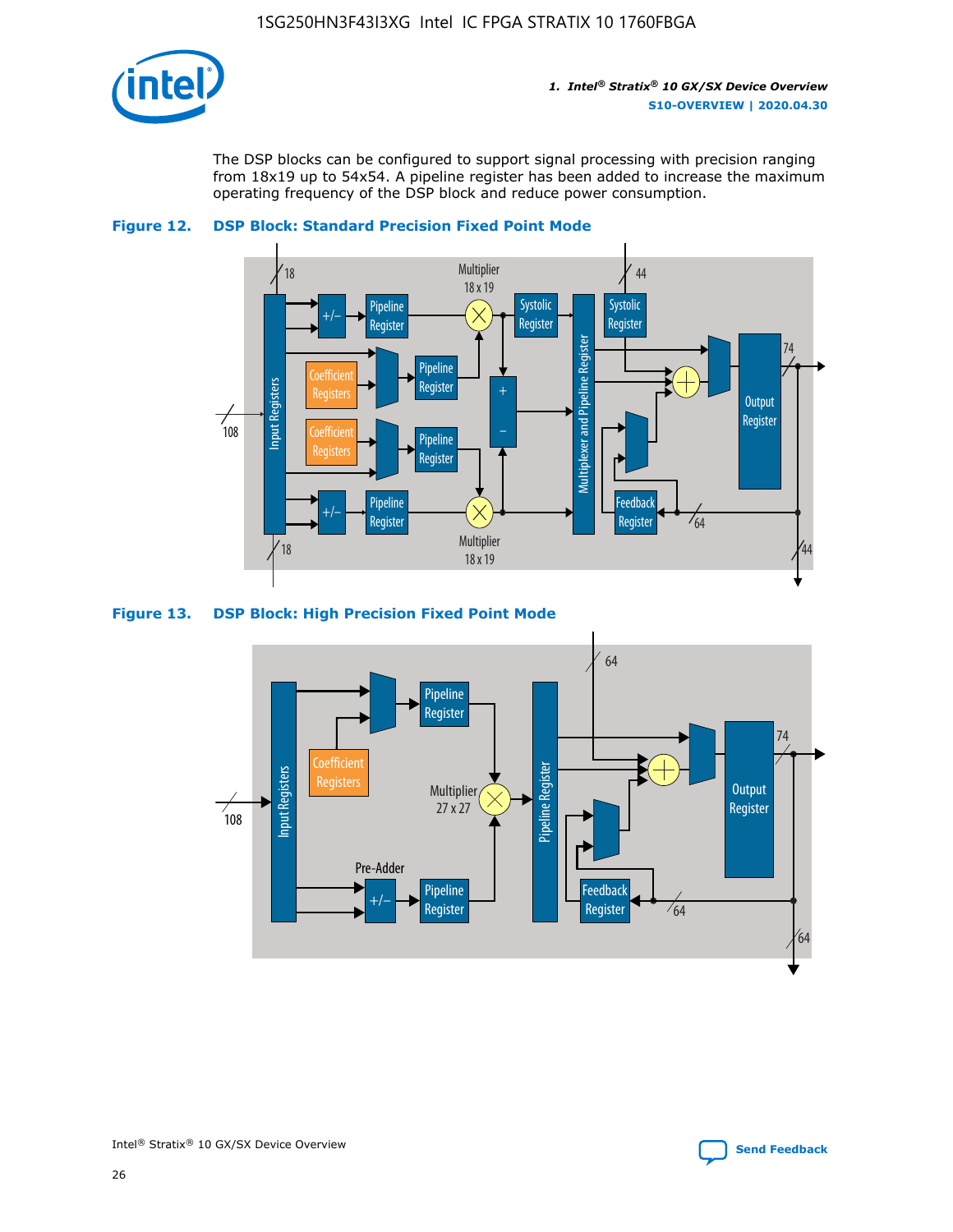



## **Figure 14. DSP Block: Single Precision Floating Point Mode**

Each DSP block can be independently configured at compile time as either dual 18x19 or a single 27x27 multiply accumulate. With a dedicated 64 bit cascade bus, multiple variable precision DSP blocks can be cascaded to implement even higher precision DSP functions efficiently.

In floating point mode, each DSP block provides one single precision floating point multiplier and adder. Floating point additions, multiplications, mult-adds and multaccumulates are supported.

The following table shows how different precisions are accommodated within a DSP block, or by utilizing multiple blocks.

| <b>Multiplier Size</b>             | <b>DSP Block Resources</b>                                                               | <b>Expected Usage</b>           |
|------------------------------------|------------------------------------------------------------------------------------------|---------------------------------|
| $18x19$ bits                       | 1/2 of Variable Precision DSP Block                                                      | Medium precision fixed point    |
| 27x27 bits                         | 1 Variable Precision DSP Block                                                           | High precision fixed point      |
| $19x36$ bits                       | 1 Variable Precision DSP Block with external<br>adder                                    | Fixed point FFTs                |
| 36x36 bits                         | 2 Variable Precision DSP Blocks with external<br>adder                                   | Very high precision fixed point |
| 54x54 bits                         | 4 Variable Precision DSP Blocks with external<br>adder                                   | Double Precision floating point |
| Single Precision<br>floating point | 1 Single Precision floating point adder, 1 Single<br>Precision floating point multiplier | Floating point                  |

#### **Table 11. Variable Precision DSP Block Configurations**

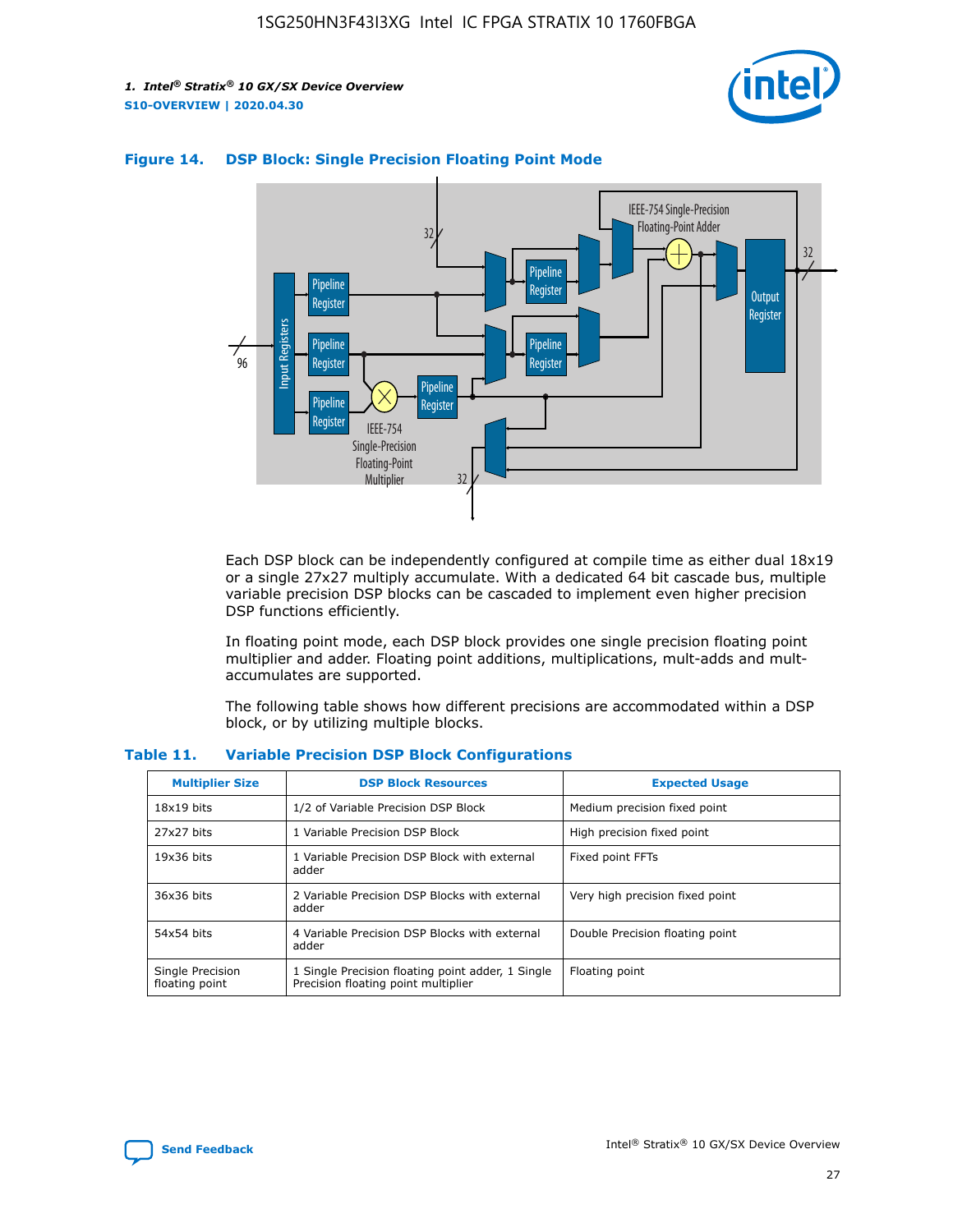

Complex multiplication is very common in DSP algorithms. One of the most popular applications of complex multipliers is the FFT algorithm. This algorithm has the characteristic of increasing precision requirements on only one side of the multiplier. The Variable Precision DSP block supports the FFT algorithm with proportional increase in DSP resources as the precision grows.

## **Table 12. Complex Multiplication With Variable Precision DSP Block**

| <b>Complex Multiplier</b><br><b>Size</b> | <b>DSP Block Resources</b>      | <b>FFT Usage</b>       |
|------------------------------------------|---------------------------------|------------------------|
| $18x19$ bits                             | 2 Variable Precision DSP Blocks | Resource optimized FFT |
| 27x27 bits                               | 4 Variable Precision DSP Blocks | Highest precision FFT  |

For FFT applications with high dynamic range requirements, the Intel FFT IP Core offers an option of single precision floating point implementation with resource usage and performance similar to high precision fixed point implementations.

Other features of the DSP block include:

- Hard 18 bit and 25 bit pre-adders
- Hard floating point multipliers and adders
- 64 bit dual accumulator (for separate I, Q product accumulations)
- Cascaded output adder chains for 18 and 27 bit FIR filters
- Embedded coefficient registers for 18 and 27 bit coefficients
- Fully independent multiplier outputs
- Inferability using HDL templates supplied by the Intel Quartus Prime software for most modes

The Variable Precision DSP block is ideal to support the growing trend towards higher bit precision in high performance DSP applications. At the same time, it can efficiently support the many existing 18 bit DSP applications, such as high definition video processing and remote radio heads. With the Variable Precision DSP block architecture and hard floating point multipliers and adders, Intel Stratix 10 devices can efficiently support many different precision levels up to and including floating point implementations. This flexibility can result in increased system performance, reduced power consumption, and reduce architecture constraints on system algorithm designers.

## **1.18. Hard Processor System (HPS)**

The Intel Stratix 10 SoC Hard Processor System (HPS) is Intel's third generation HPS. Leveraging the performance of Intel 14 nm tri-gate technology, Intel Stratix 10 SoC devices more than double the performance of previous generation SoCs with an integrated quad-core 64-bit Arm Cortex-A53. The HPS also enables system-wide hardware virtualization capabilities by adding a system memory management unit. These architecture improvements ensure that Intel Stratix 10 SoCs meet the requirements of current and future embedded markets, including wireless and wireline communications, datacenter acceleration, and numerous military applications.

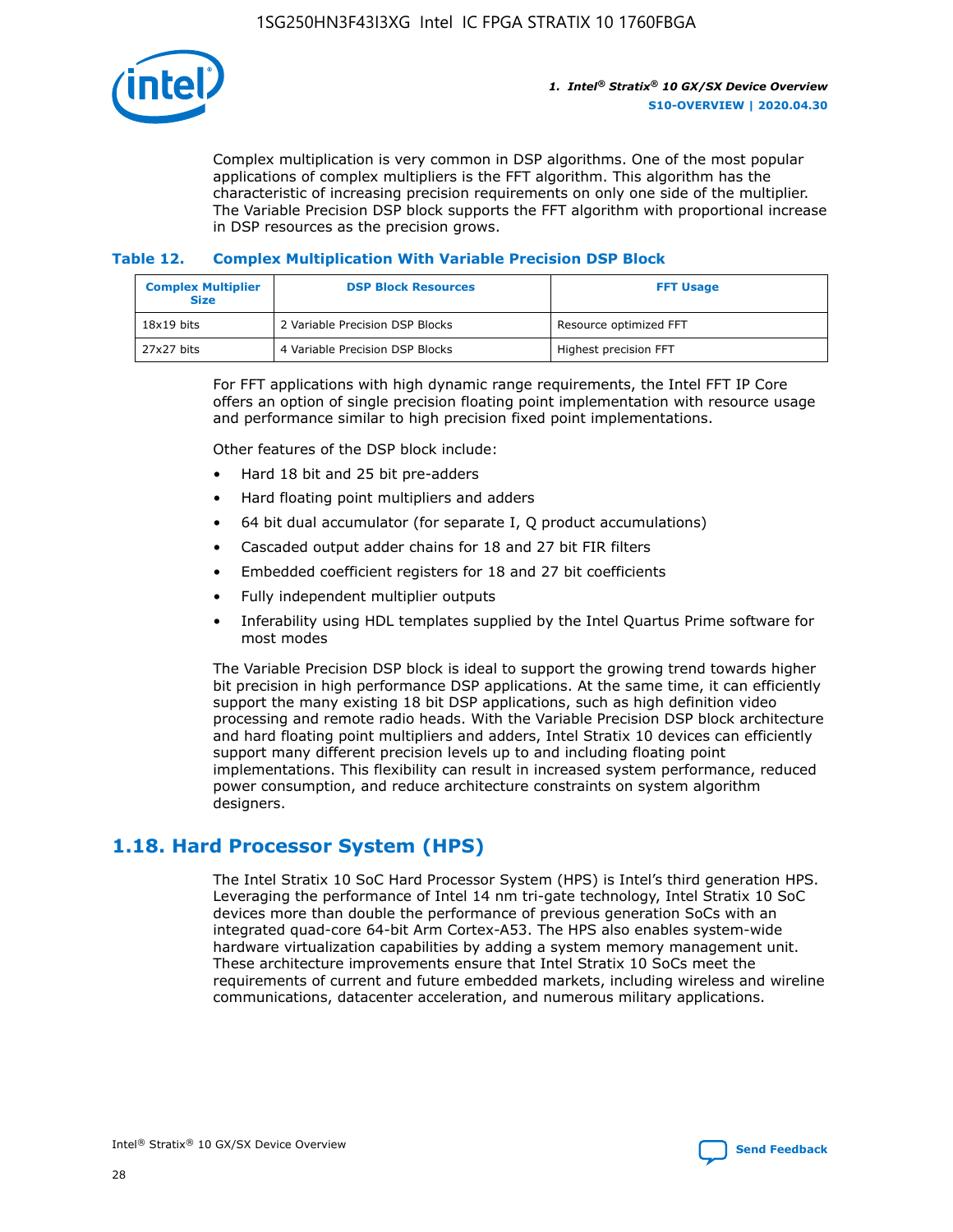

#### **Figure 15. HPS Block Diagram**

| Quad Arm Cortex-A53-Based Hard Processor System |                        |                           |                                                           |  |                              |                          |                                     |                                        |
|-------------------------------------------------|------------------------|---------------------------|-----------------------------------------------------------|--|------------------------------|--------------------------|-------------------------------------|----------------------------------------|
| <b>Arm Cortex - A53</b>                         |                        |                           | Arm Cortex - A53                                          |  |                              |                          | SD/SDIO/                            |                                        |
| <b>NEON</b>                                     |                        | <b>FPU</b>                | <b>NEON</b>                                               |  | <b>FPU</b>                   |                          | USB OTG                             | $MMC$ <sup>1,2</sup>                   |
| 32 KB I-Cache                                   |                        | 32 KB D-Cache             | 32 KB I-Cache                                             |  | 32 KB D - Cache              |                          | $(x2)^{1,2}$                        |                                        |
| with Parity                                     |                        | with ECC                  | with Parity                                               |  | with ECC                     |                          |                                     | <b>DMA</b>                             |
| Arm Cortex - A53                                |                        |                           |                                                           |  | Arm Cortex - A53             |                          | UART (x2)                           | $(8 \text{ Channel})^2$                |
| <b>NEON</b>                                     |                        | <b>FPU</b>                | <b>NEON</b>                                               |  | <b>FPU</b>                   |                          |                                     |                                        |
| 32 KB I-Cache<br>with Parity                    |                        | 32 KB D-Cache<br>with ECC | 32 KB I-Cache<br>32 KB D-Cache<br>with ECC<br>with Parity |  |                              | I <sup>2</sup> C(x5)     | <b>HPS 10</b>                       |                                        |
|                                                 | 1 MB L2 Cache with ECC |                           |                                                           |  |                              |                          |                                     |                                        |
| <b>System MMU</b>                               |                        |                           | <b>Cache Coherency Unit</b>                               |  |                              | <b>EMAC</b> $(x3)^{1,2}$ | <b>NAND</b><br>Flash <sup>1,2</sup> |                                        |
| JTAG Debug<br>or Trace                          |                        |                           | 256 KB<br><b>Timers</b><br>RAM <sup>2</sup><br>(x8)       |  |                              |                          | SPI(x4)                             |                                        |
| Lightweight HPS-to-<br><b>FPGA BRIDGE</b>       |                        |                           | HPS-to-FPGA<br><b>BRIDGE</b>                              |  | FPGA-to-HPS<br><b>BRIDGE</b> |                          | HPS-to-SDM<br>SDM-to-HPS            | <b>SDRAM</b><br>Scheduler <sup>3</sup> |
|                                                 |                        |                           |                                                           |  |                              |                          |                                     |                                        |
| <b>FPGA Fabric</b>                              |                        |                           |                                                           |  |                              |                          | <b>SDM</b>                          | <b>Hard Memory</b><br>Controller       |
|                                                 |                        |                           |                                                           |  |                              |                          |                                     |                                        |

Notes:

1. Integrated direct memory access (DMA)

2. Integrated error correction code (ECC)

3. Multiport front-end interface to hard memory controller

## **1.18.1. Key Features of the Intel Stratix 10 HPS**

## **Table 13. Key Features of the Intel Stratix 10 GX/SX HPS**

| <b>Feature</b>                                    | <b>Description</b>                                                                                                                                                                                                                                                                                                                                     |
|---------------------------------------------------|--------------------------------------------------------------------------------------------------------------------------------------------------------------------------------------------------------------------------------------------------------------------------------------------------------------------------------------------------------|
| Quad-core Arm Cortex-A53<br>MPCore processor unit | 2.3 MIPS/MHz instruction efficiency<br>$\bullet$<br>CPU frequency up to 1.5 GHz<br>٠<br>At 1.5 GHz total performance of 13,800 MIPS<br>Army8-A architecture<br>Runs 64 bit and 32 bit Arm instructions<br>16 bit and 32 bit Thumb instructions for 30% reduction in memory footprint<br>Jazelle* RCT execution architecture with 8 bit Java byte codes |
|                                                   |                                                                                                                                                                                                                                                                                                                                                        |

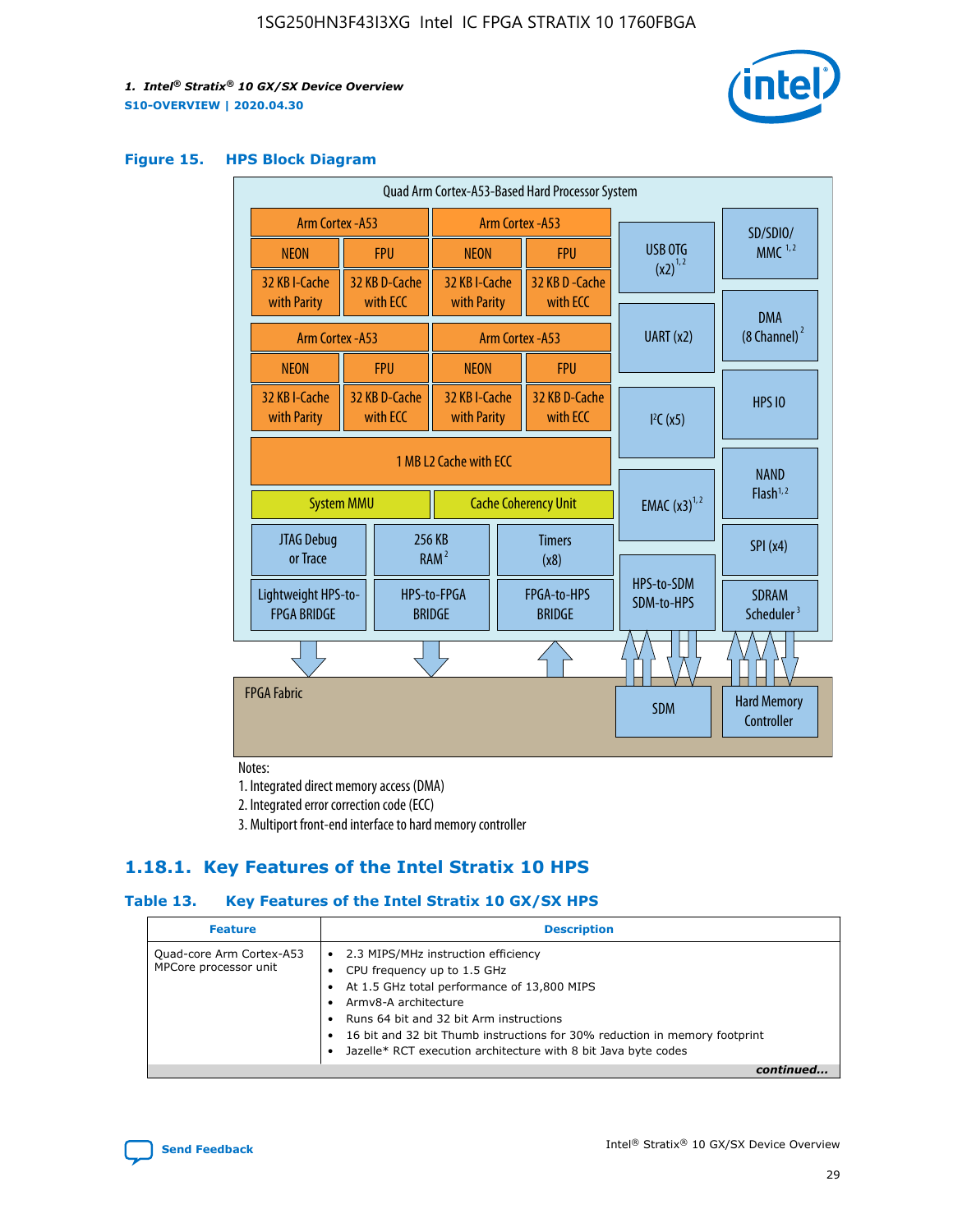

| <b>Feature</b>                                        | <b>Description</b>                                                                                                                                                                                                                                                                                                                                                                                                                                                                                                                                                                                                                                                                                                                                                                                                                                                                                                                                                                                                                                                                                                                                                                                                     |
|-------------------------------------------------------|------------------------------------------------------------------------------------------------------------------------------------------------------------------------------------------------------------------------------------------------------------------------------------------------------------------------------------------------------------------------------------------------------------------------------------------------------------------------------------------------------------------------------------------------------------------------------------------------------------------------------------------------------------------------------------------------------------------------------------------------------------------------------------------------------------------------------------------------------------------------------------------------------------------------------------------------------------------------------------------------------------------------------------------------------------------------------------------------------------------------------------------------------------------------------------------------------------------------|
|                                                       | Superscalar, variable length, out-of-order pipeline with dynamic branch prediction<br>Improved Arm Neon* media processing engine<br>$\bullet$<br>Single- and double-precision floating-point unit<br>Arm CoreSight* debug and trace technology<br>$\bullet$                                                                                                                                                                                                                                                                                                                                                                                                                                                                                                                                                                                                                                                                                                                                                                                                                                                                                                                                                            |
| <b>System Memory</b><br>Management Unit               | Enables a unified memory model and extends hardware virtualization into peripherals<br>$\bullet$<br>implemented in the FPGA fabric                                                                                                                                                                                                                                                                                                                                                                                                                                                                                                                                                                                                                                                                                                                                                                                                                                                                                                                                                                                                                                                                                     |
| Cache Coherency unit                                  | $\bullet$<br>Changes in shared data stored in cache are propagated throughout the system<br>providing bi-directional coherency for co-processing elements.                                                                                                                                                                                                                                                                                                                                                                                                                                                                                                                                                                                                                                                                                                                                                                                                                                                                                                                                                                                                                                                             |
| Cache                                                 | L1 Cache<br>$\bullet$<br>- 32 KB of instruction cache w/ parity check<br>- 32 KB of L1 data cache w /ECC<br>- Parity checking<br>L2 Cache<br>$-$ 1MB shared<br>- 8-way set associative<br>- SEU Protection with parity on TAG ram and ECC on data RAM<br>- Cache lockdown support                                                                                                                                                                                                                                                                                                                                                                                                                                                                                                                                                                                                                                                                                                                                                                                                                                                                                                                                      |
| On-Chip Memory                                        | 256 KB of scratch on-chip RAM<br>$\bullet$                                                                                                                                                                                                                                                                                                                                                                                                                                                                                                                                                                                                                                                                                                                                                                                                                                                                                                                                                                                                                                                                                                                                                                             |
| External SDRAM and Flash<br>Memory Interfaces for HPS | Hard memory controller with support for DDR4, DDR3<br>$\bullet$<br>$-$ 40 bit (32 bit + 8 bit ECC) with select packages supporting 72 bit (64 bit + 8 bit<br>ECC)<br>- Support for up to 2666 Mbps DDR4 and 2166 Mbps DDR3 frequencies<br>- Error correction code (ECC) support including calculation, error correction, write-<br>back correction, and error counters<br>- Software Configurable Priority Scheduling on individual SDRAM bursts<br>- Fully programmable timing parameter support for all JEDEC-specified timing<br>parameters<br>- Multiport front-end (MPFE) scheduler interface to the hard memory controller, which<br>supports the $AXI^{\circledR}$ Quality of Service (QoS) for interface to the FPGA fabric<br>NAND flash controller<br>$-$ ONFI 1.0<br>- Integrated descriptor based with DMA<br>- Programmable hardware ECC support<br>- Support for 8 and 16 bit Flash devices<br>Secure Digital SD/SDIO/MMC controller<br>$-$ eMMC 4.5<br>- Integrated descriptor based DMA<br>- CE-ATA digital commands supported<br>- 50 MHz operating frequency<br>Direct memory access (DMA) controller<br>$\bullet$<br>- 8-channel<br>- Supports up to 32 peripheral handshake interface<br>continued |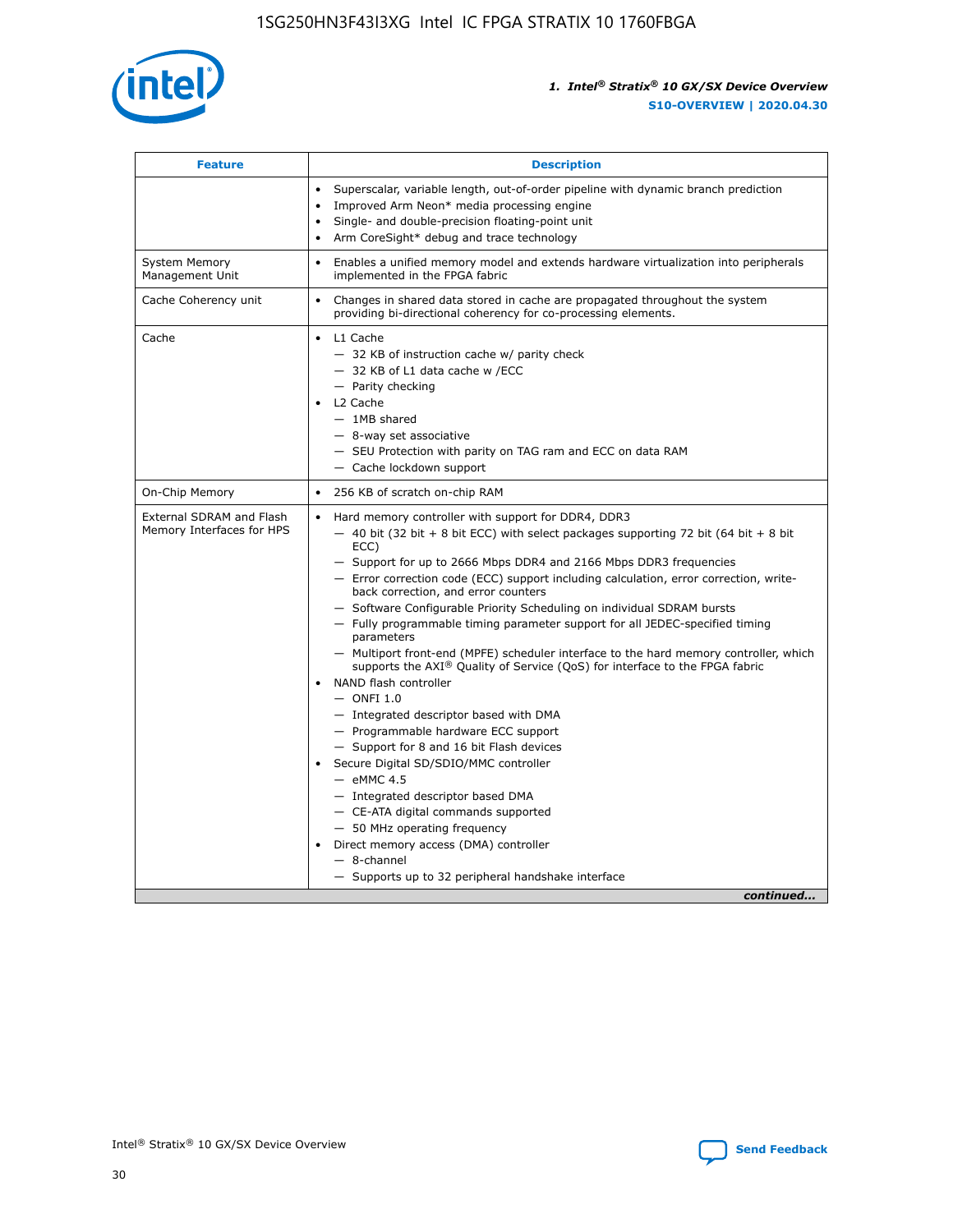

| <b>Feature</b>                         | <b>Description</b>                                                                                                                                                                                                                                                                                                                                                                                                                                                                                                                                                                                                                                                                                                                                                                                                                                                                                                                                                                                                                                                                                                                                                                                                                                                                                                                                                                                                                                                                                                     |
|----------------------------------------|------------------------------------------------------------------------------------------------------------------------------------------------------------------------------------------------------------------------------------------------------------------------------------------------------------------------------------------------------------------------------------------------------------------------------------------------------------------------------------------------------------------------------------------------------------------------------------------------------------------------------------------------------------------------------------------------------------------------------------------------------------------------------------------------------------------------------------------------------------------------------------------------------------------------------------------------------------------------------------------------------------------------------------------------------------------------------------------------------------------------------------------------------------------------------------------------------------------------------------------------------------------------------------------------------------------------------------------------------------------------------------------------------------------------------------------------------------------------------------------------------------------------|
| Communication Interface<br>Controllers | Three 10/100/1000 Ethernet media access controls (MAC) with integrated DMA<br>$\bullet$<br>- Supports RGMII and RMII external PHY Interfaces<br>- Option to support other PHY interfaces through FPGA logic<br>$\bullet$ GMII<br>MII<br>$\bullet$<br>RMII (requires MII to RMII adapter)<br>$\bullet$<br>• RGMII (requires GMII to RGMII adapter)<br>SGMII (requires GMII to SGMII adapter)<br>- Supports IEEE 1588-2002 and IEEE 1588-2008 standards for precision networked<br>clock synchronization<br>- Supports IEEE 802.1Q VLAN tag detection for reception frames<br>- Supports Ethernet AVB standard<br>Two USB On-the-Go (OTG) controllers with DMA<br>- Dual-Role Device (device and host functions)<br>• High-speed (480 Mbps)<br>• Full-speed (12 Mbps)<br>• Low-speed (1.5 Mbps)<br>• Supports USB 1.1 (full-speed and low-speed)<br>- Integrated descriptor-based scatter-gather DMA<br>- Support for external ULPI PHY<br>- Up to 16 bidirectional endpoints, including control endpoint<br>$-$ Up to 16 host channels<br>- Supports generic root hub<br>- Configurable to OTG 1.3 and OTG 2.0 modes<br>Five $I2C$ controllers (three can be used by EMAC for MIO to external PHY)<br>- Support both 100 Kbps and 400 Kbps modes<br>- Support both 7 bit and 10 bit addressing modes<br>- Support Master and Slave operating mode<br>Two UART 16550 compatible<br>- Programmable baud rate up to 115.2 Kbaud<br>Four serial peripheral interfaces (SPI) (2 Masters, 2 Slaves)<br>- Full and Half duplex |
| Timers and I/O                         | Timers<br>$\bullet$<br>- 4 general-purpose timers<br>$-4$ watchdog timers<br>48 HPS direct I/O allow HPS peripherals to connect directly to I/O<br>Up to three IO48 banks may be assigned to HPS for HPS DDR access                                                                                                                                                                                                                                                                                                                                                                                                                                                                                                                                                                                                                                                                                                                                                                                                                                                                                                                                                                                                                                                                                                                                                                                                                                                                                                    |
| Interconnect to Logic Core             | • FPGA-to-HPS Bridge<br>- Allows IP bus masters in the FPGA fabric to access to HPS bus slaves<br>- Configurable 32, 64, or 128 bit AMBA AXI interface<br>HPS-to-FPGA Bridge<br>- Allows HPS bus masters to access bus slaves in FPGA fabric<br>- Configurable 32, 64, or 128 bit AMBA AXI interface allows high-bandwidth HPS<br>master transactions to FPGA fabric<br>HPS-to-SDM and SDM-to-HPS Bridges<br>- Allows the HPS to reach the SDM block and the SDM to bootstrap the HPS<br>Light Weight HPS-to-FPGA Bridge<br>- Light weight 32 bit AXI interface suitable for low-latency register accesses from HPS<br>to soft peripherals in FPGA fabric<br>FPGA-to-HPS SDRAM Bridge<br>- Up to three AMBA AXI interfaces supporting 32, 64, or 128 bit data paths                                                                                                                                                                                                                                                                                                                                                                                                                                                                                                                                                                                                                                                                                                                                                    |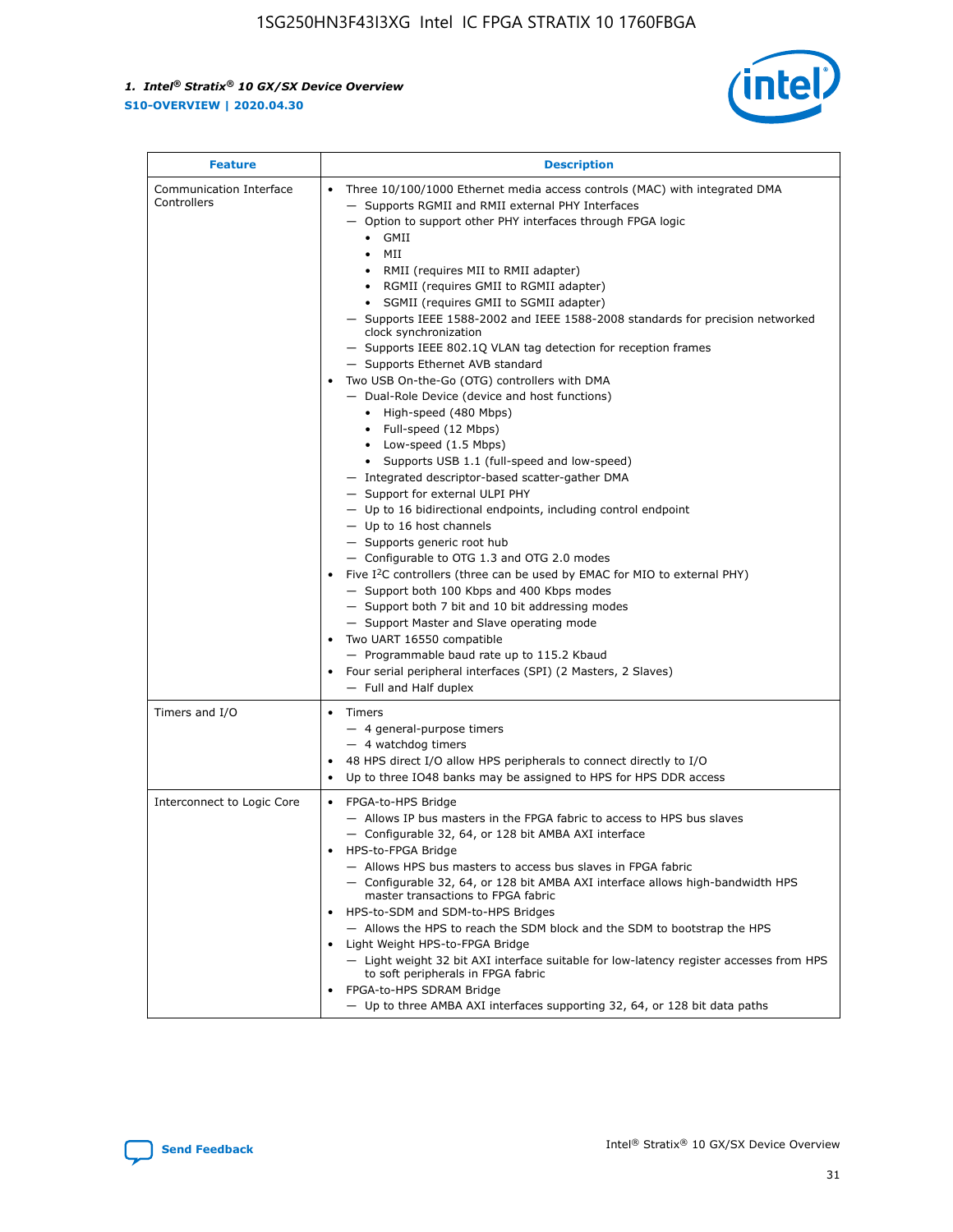

## **1.19. Power Management**

Intel Stratix 10 devices use the advanced Intel 14 nm tri-gate process technology, the all new Intel Hyperflex core architecture to enable Hyper-Folding, power gating, and several optional power reduction techniques to reduce total power consumption by as much as 70% compared to previous generation high-performance Stratix V devices.

Intel Stratix 10 standard power devices (-V) are SmartVID devices. The core voltage supplies (VCC and VCCP) for each SmartVID device must be driven by a PMBus voltage regulator dedicated to that Intel Stratix 10 device. Use of a PMBus voltage regulator for each SmartVID (-V) device is mandatory; it is not an option. A code is programmed into each SmartVID device during manufacturing that allows the PMBus voltage regulator to operate at the optimum core voltage to meet the device performance specifications.

With the new Intel Hyperflex core architecture, designs can run 2X faster than previous generation FPGAs. With 2X performance and same required throughput, architects can cut the data path width in half to save power. This optimization is called Hyper-Folding. Additionally, power gating reduces static power of unused resources in the FPGA by powering them down. The Intel Quartus Prime software automatically powers down specific unused resource blocks such as DSP and M20K blocks, at configuration time.

The optional power reduction techniques in Intel Stratix 10 devices include:

• **Available Low Static Power Devices**—Intel Stratix 10 devices are available with a fixed core voltage that provides lower static power than the SmartVID standard power devices, while maintaining device performance

Furthermore, Intel Stratix 10 devices feature Intel's low power transceivers and include a number of hard IP blocks that not only reduce logic resources but also deliver substantial power savings compared to soft implementations. In general, hard IP blocks consume up to 50% less power than the equivalent soft logic implementations.

## **1.20. Device Configuration and Secure Device Manager (SDM)**

All Intel Stratix 10 devices contain a Secure Device Manager (SDM), which is a dedicated triple-redundant processor that serves as the point of entry into the device for all JTAG and configuration commands. The SDM also bootstraps the HPS in SoC devices ensuring that the HPS can boot using the same security features that the FPGA devices have.

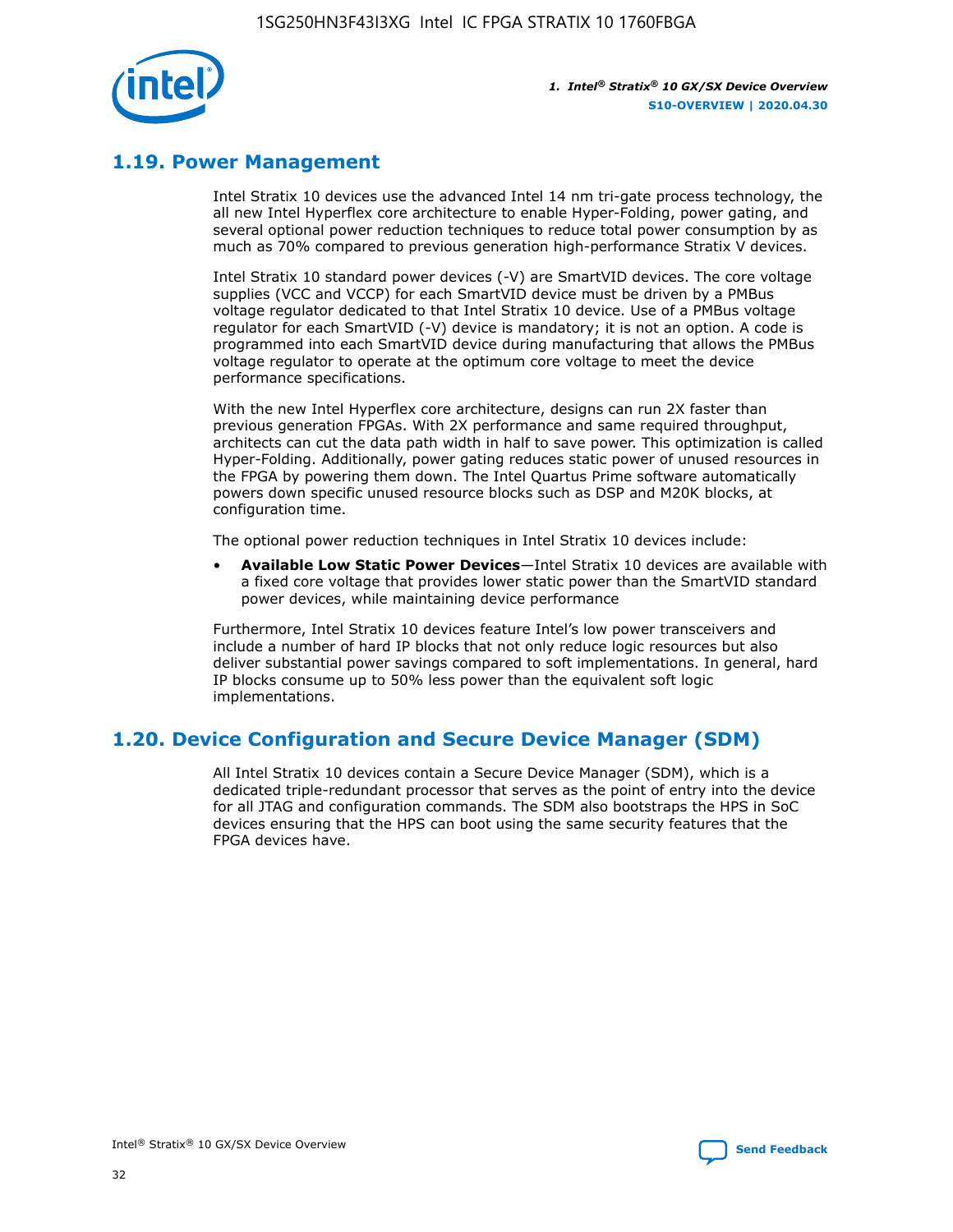





During configuration, Intel Stratix 10 devices are divided into logical sectors, each of which is managed by a local sector manager (LSM). The SDM passes configuration data to each of the LSMs across the on-chip configuration network. This allows the sectors to be configured independently, one at a time, or in parallel. This approach achieves simplified sector configuration and reconfiguration, as well as reduced overall configuration time due to the inherent parallelism. The same sector-based approach is used to respond to single-event upsets and security attacks.

While the sectors provide a logical separation for device configuration and reconfiguration, they overlay the normal rows and columns of FPGA logic and routing. This means there is no impact to the Intel Quartus Prime software place and route, and no impact to the timing of logic signals that cross the sector boundaries.

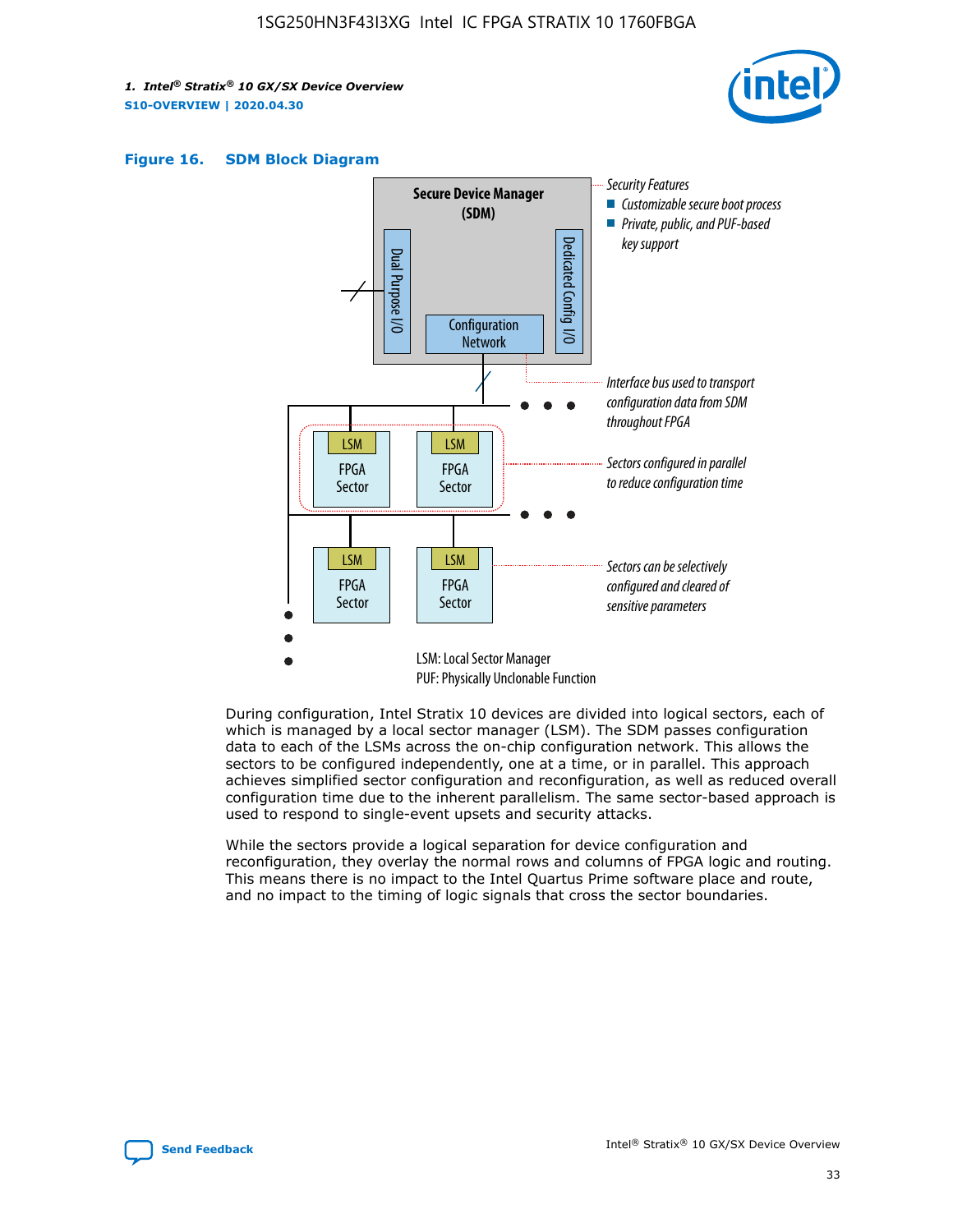

The SDM enables robust, secure, fully-authenticated device configuration. It also allows for customization of the configuration scheme, which can enhance device security. For configuration and reconfiguration, this approach offers a variety of advantages:

- Dedicated secure configuration manager
- Reduced device configuration time, because sectors are configured in parallel
- Updateable configuration process
- Reconfiguration of one or more sectors independent of all other sectors
- Zeroization of individual sectors or the complete device

The SDM also provides additional capabilities such as register state readback and writeback to support ASIC prototyping and other applications.

## **1.21. Device Security**

Building on top of the robust security features present in the previous generation devices, Intel Stratix 10 FPGAs and SoCs include a number of new and innovative security enhancements. These features are also managed by the SDM, tightly coupling device configuration and reconfiguration with encryption, authentication, key storage and anti-tamper services.

Security services provided by the SDM include:

- Bitstream encryption
- Multi-factor authentication
- Hard encryption and authentication acceleration; AES-256, SHA-256/384, ECDSA-256/384
- Volatile and non-volatile encryption key storage and management
- Boot code authentication for the HPS
- Physically Unclonable Function (PUF) service
- Updateable configuration process
- Secure device maintenance and upgrade functions
- Side channel attack protection
- Scripted response to sensor inputs and security attacks, including selective sector zeroization
- Readback, JTAG and test mode disable
- Enhanced response to single-event upsets (SEU)
- Black key provisioning
- Physical anti-tamper

See the *Intel Stratix 10 Device Security User Guide* for a complete list of all security features.

The SDM and associated security services provide a robust, multi-layered security solution for your Intel Stratix 10 design.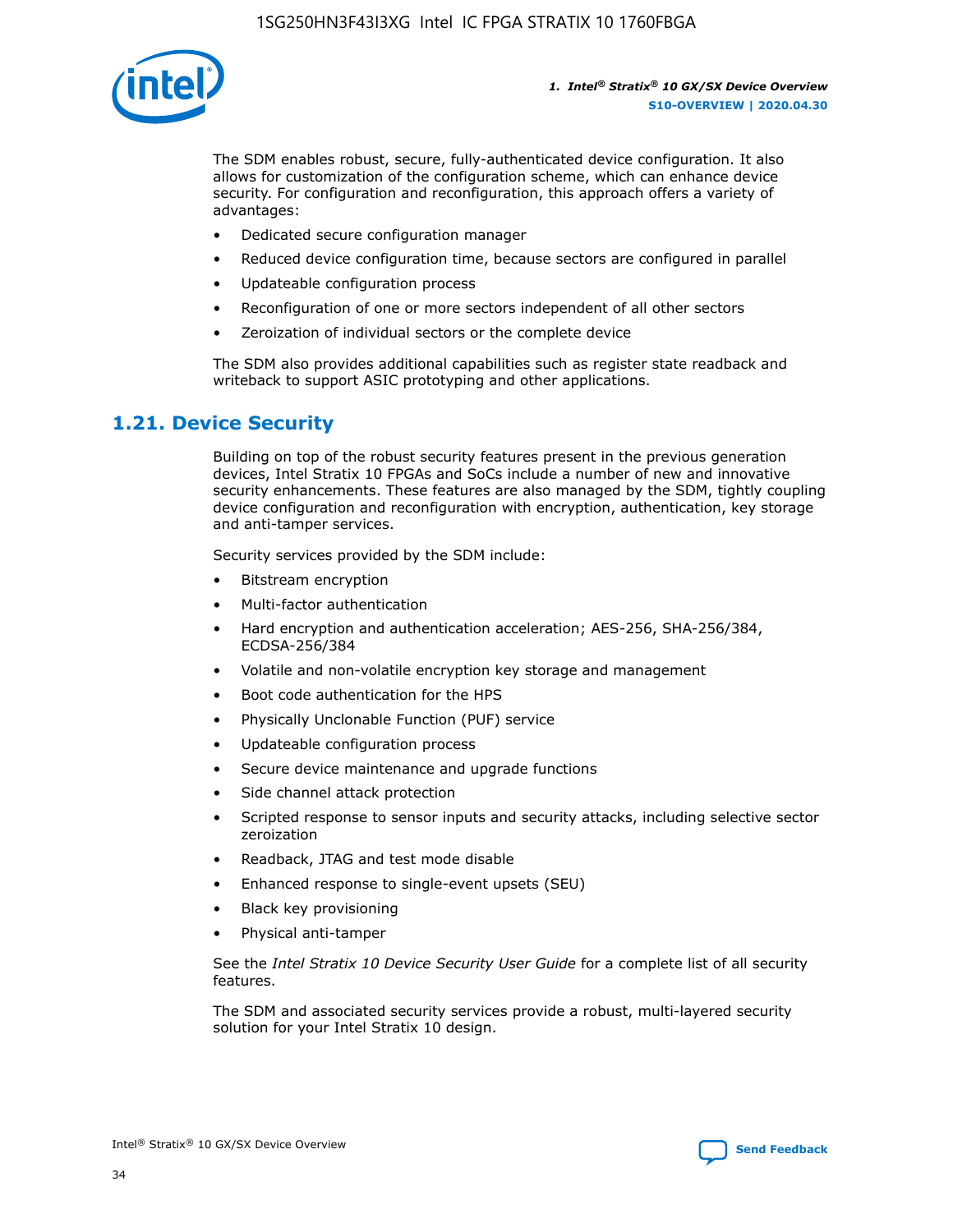

#### **Table 14. Device Security**

| <b>Intel Stratix 10 Family Variant</b> | <b>Bitstream Authentication</b> | <b>Advanced Security Features</b> <sup>(12)</sup> |
|----------------------------------------|---------------------------------|---------------------------------------------------|
| GX/SX                                  | All devices                     | -AS suffix part number required                   |

#### **Related Information**

- [My Intel Support](https://www.intel.com/content/www/us/en/programmable/my-intel/mal-home.html)
- [Intel Stratix 10 Device Security User Guide](https://www.intel.com/content/www/us/en/programmable/documentation/ndq1483601370898.html#wcd1483611014402)

## **1.22. Configuration via Protocol Using PCI Express**

Configuration via protocol using PCI Express allows the FPGA to be configured across the PCI Express bus, simplifying the board layout and increasing system integration. Making use of the embedded PCI Express hard IP operating in autonomous mode before the FPGA is configured, this technique allows the PCI Express bus to be powered up and active within the 100 ms time allowed by the PCI Express specification. Intel Stratix 10 devices also support partial reconfiguration across the PCI Express bus which reduces system down time by keeping the PCI Express link active while the device is being reconfigured.

## **1.23. Partial and Dynamic Reconfiguration**

Partial reconfiguration allows you to reconfigure part of the FPGA while other sections continue running. This capability is required in systems where uptime is critical, because it allows you to make updates or adjust functionality without disrupting services.

In addition to lowering power and cost, partial reconfiguration also increases the effective logic density by removing the necessity to place in the FPGA those functions that do not operate simultaneously. Instead, these functions can be stored in external memory and loaded as needed. This reduces the size of the required FPGA by allowing multiple applications on a single FPGA, saving board space and reducing power. The partial reconfiguration process is built on top of the proven incremental compile design flow in the Intel Quartus Prime design software

Dynamic reconfiguration in Intel Stratix 10 devices allows transceiver data rates, protocols and analog settings to be changed dynamically on a channel-by-channel basis while maintaining data transfer on adjacent transceiver channels. Dynamic reconfiguration is ideal for applications that require on-the-fly multiprotocol or multirate support. Both the PMA and PCS blocks within the transceiver can be reconfigured using this technique. Dynamic reconfiguration of the transceivers can be used in conjunction with partial reconfiguration of the FPGA to enable partial reconfiguration of both core and transceivers simultaneously.

## **1.24. Fast Forward Compile**

The innovative Fast Forward Compile feature in the Intel Quartus Prime software identifies performance bottlenecks in your design and provides detailed, step-by-step performance improvement recommendations that you can then implement. The Compiler reports estimates of the maximum operating frequency that can be achieved

<sup>(12)</sup> Contact My Intel Support for additional information.

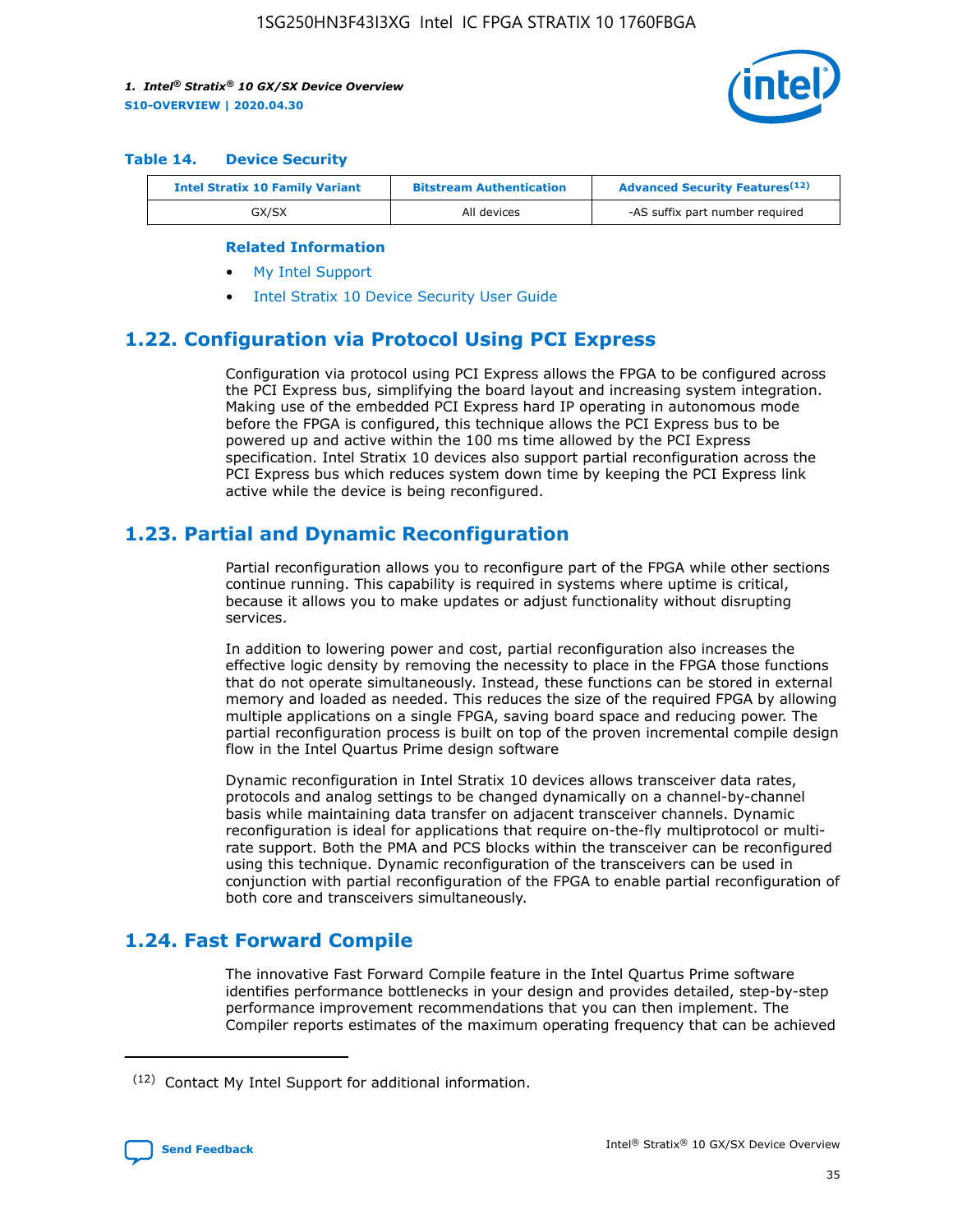

by applying the recommendations. As part of the new Hyper-Aware design flow, Fast Forward Compile maximizes the performance of your Intel Stratix 10 design and achieves rapid timing closure.

Previously, this type of optimization required multiple time-consuming design iterations, including full design re-compilation to determine the effectiveness of the changes. Fast Forward Compile enables you to make better decisions about where to focus your optimization efforts, and how to increase your design performance and throughput. This technique removes much of the guesswork of performance exploration, resulting in fewer design iterations and as much as 2X core performance gains for Intel Stratix 10 designs.

## **1.25. Single Event Upset (SEU) Error Detection and Correction**

Intel Stratix 10 FPGAs and SoCs offer robust SEU error detection and correction circuitry. The detection and correction circuitry includes protection for Configuration RAM (CRAM) programming bits and user memories. The CRAM is protected by a continuously running parity checker circuit with integrated ECC that automatically corrects one or two bit errors and detects higher order multibit errors.

The physical layout of the CRAM array is optimized to make the majority of multi-bit upsets appear as independent single-bit or double-bit errors which are automatically corrected by the integrated CRAM ECC circuitry. In addition to the CRAM protection, user memories also include integrated ECC circuitry and are layout optimized for error detection and correction.

The SEU error detection and correction hardware is supported by both soft IP and the Intel Quartus Prime software to provide a complete SEU mitigation solution. The components of the complete solution include:

- Hard error detection and correction for CRAM and user M20K memory blocks
- Optimized physical layout of memory cells to minimize probability of SEU
- Sensitivity processing soft IP that reports if CRAM upset affects a used or unused bit
- Fault injection soft IP with the Intel Quartus Prime software support that changes state of CRAM bits for testing purposes
- Hierarchy tagging in the Intel Quartus Prime software
- Triple Mode Redundancy (TMR) used for the Secure Device Manager and critical on-chip state machines

In addition to the SEU mitigation features listed above, the Intel 14 nm tri-gate process technology used for Intel Stratix 10 devices is based on FinFET transistors which have reduced SEU susceptibility versus conventional planar transistors.

## **1.26. Document Revision History for the Intel Stratix 10 GX/SX Device Overview**

| <b>Document</b><br><b>Version</b> | <b>Changes</b>             |
|-----------------------------------|----------------------------|
| 2020.04.30                        | Made the following change: |
|                                   | continued                  |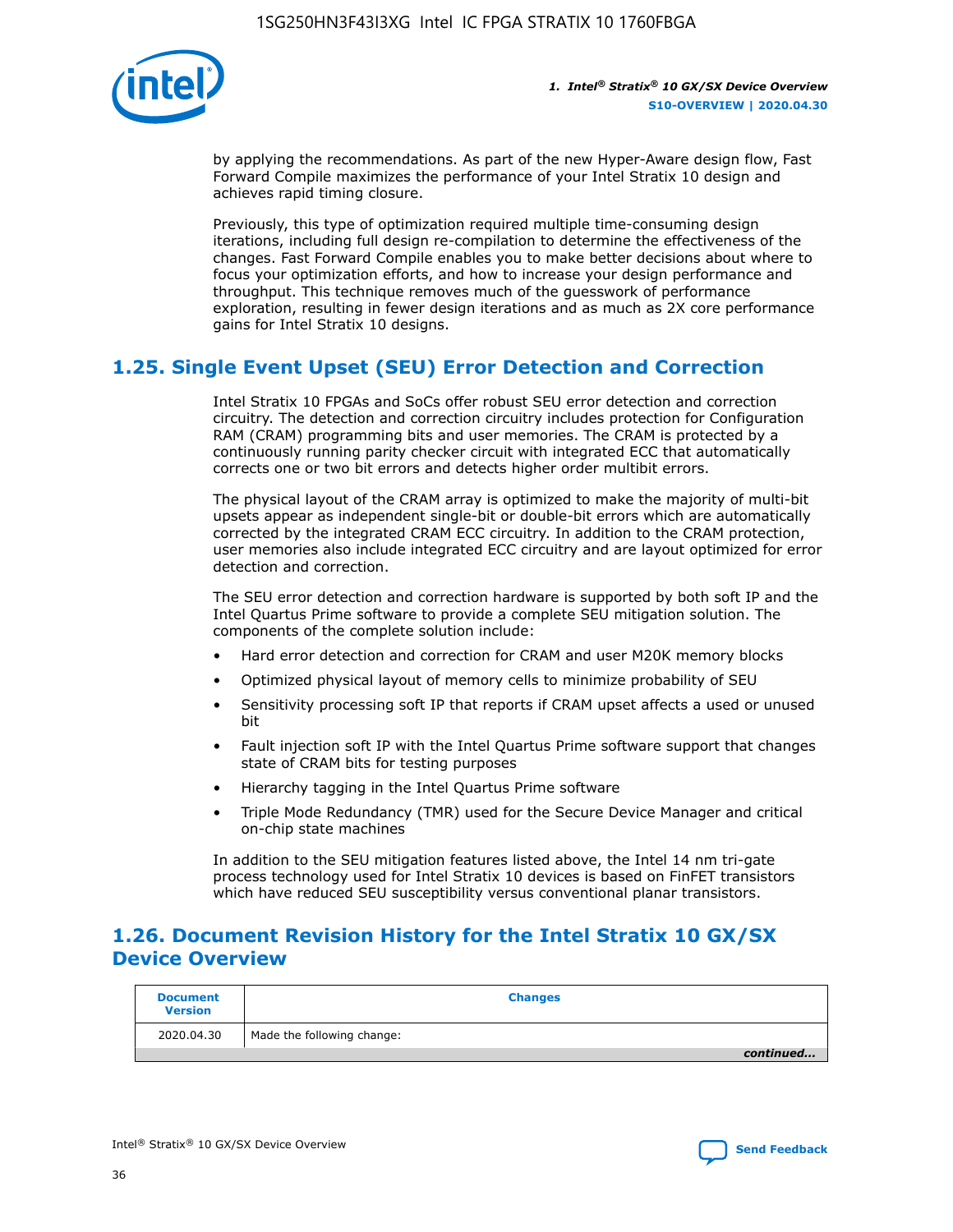

| <b>Document</b><br><b>Version</b> | <b>Changes</b>                                                                                                                                                                                                                                                                                                                                                                                                                                                                                                                                                                                                                                                                                                                                                                                                                                                                                                                                                                                      |
|-----------------------------------|-----------------------------------------------------------------------------------------------------------------------------------------------------------------------------------------------------------------------------------------------------------------------------------------------------------------------------------------------------------------------------------------------------------------------------------------------------------------------------------------------------------------------------------------------------------------------------------------------------------------------------------------------------------------------------------------------------------------------------------------------------------------------------------------------------------------------------------------------------------------------------------------------------------------------------------------------------------------------------------------------------|
|                                   | Added the GX 10M variant.                                                                                                                                                                                                                                                                                                                                                                                                                                                                                                                                                                                                                                                                                                                                                                                                                                                                                                                                                                           |
| 2020.03.24                        | Made the following changes:<br>Added advanced security (-AS) devices.<br>Added level shifter details for the Intel Stratix 10 SX/GX 400 device.                                                                                                                                                                                                                                                                                                                                                                                                                                                                                                                                                                                                                                                                                                                                                                                                                                                     |
| 2019.08.19                        | Made the following changes:<br>Added composition details for the leaded and lead-free contact device options.<br>$\bullet$<br>Updated the I/O PLL counts.                                                                                                                                                                                                                                                                                                                                                                                                                                                                                                                                                                                                                                                                                                                                                                                                                                           |
| 2019.02.15                        | Made the following changes:<br>Changed the number of included logic elements globally.<br>$\bullet$<br>Removed logic density 450, logic density 550, and package code 48 from the "Sample Ordering<br>$\bullet$<br>Code and Available Options for Intel Stratix 10 Devices" figure.<br>Updated description of the higher density in the "Innovations in Intel Stratix 10 FPGAs and SoCs"<br>section.<br>Updated description of the general purpose I/Os in the "Intel Stratix 10 FPGA and SoC Common<br>$\bullet$<br>Device Features" table.<br>Removed support for LPDDR3 globally.<br>Updated the "Intel Stratix 10 FPGA and SoC Architecture Block Diagram" figure.<br>$\bullet$<br>Updated the "Intel Stratix 10 GX/SX FPGA and SoC Family Plan-FPGA Core (part 1)" table.<br>٠<br>Updated the "Intel Stratix 10 GX/SX FPGA and SoC Family Plan-Interconnects, PLLs and Hard IP<br>(part 2)" table.<br>Updated and merged the "Intel Stratix 10 GX/SX FPGA and SoC Family Package Plan" tables. |
| 2018.08.08                        | Made the following changes:<br>Changed the specs for QDRII+ and QDRII+ Xtreme and added specs for QDRIV in the "External<br>$\bullet$<br>Memory Interface Performance" table.<br>Updated description of the power options in the "Sample Ordering Code and Available Options for<br>Intel Stratix 10 Devices" figure.<br>Changed the description of the technology and power management features in the "Intel Stratix 10<br>FPGA and SoC Common Device Features" table.<br>Changed the description of SmartVID in the "Power Management" section.<br>Changed the direction arrow from the coefficient registers block in the "DSP Block: High Precision<br>٠<br>Fixed Point Mode" figure.                                                                                                                                                                                                                                                                                                          |
| 2017.10.30                        | Made the following changes:<br>Removed the embedded eSRAM feature globally.<br>$\bullet$<br>Removed the Low Power (VID) and Military operating temperature options, and package code 53<br>٠<br>from the "Sample Ordering Code and Available Options for Stratix 10 Devices" figure.<br>Changed the Maximum transceiver data rate (chip-to-chip) specification for L-Tile devices in the<br>"Key Features of Intel Stratix 10 Devices Compared to Stratix V Devices" table.                                                                                                                                                                                                                                                                                                                                                                                                                                                                                                                         |
| 2016.10.31                        | Made the following changes:<br>• Changed the number of available transceivers to 96, globally.<br>Changed the single-precision floating point performance to 10 TFLOP, globally.<br>Changed the maximum datarate to 28.3 Gbps, globally.<br>٠<br>Changed some of the features listed in the "Stratix 10 GX/SX Device Overview" section.<br>٠<br>Changed descriptions for the GX and SX devices in the "Stratix 10 Family Variants" section.<br>٠<br>Changed the "Sample Ordering Code and Available Options for Stratix 10 Devices" figure.<br>Changed the features listed in the "Key Features of Stratix 10 Devices Compared to Stratix V<br>Devices" table.<br>Changed the descriptions of the following areas of the "Stratix 10 FPGA and SoC Common Device<br>Features" table:<br>- Transceiver hard IP<br>- Internal memory blocks<br>- Core clock networks<br>- Packaging<br>Reorganized and updated all tables in the "Stratix 10 FPGA and SoC Family Plan" section.                        |
|                                   | continued                                                                                                                                                                                                                                                                                                                                                                                                                                                                                                                                                                                                                                                                                                                                                                                                                                                                                                                                                                                           |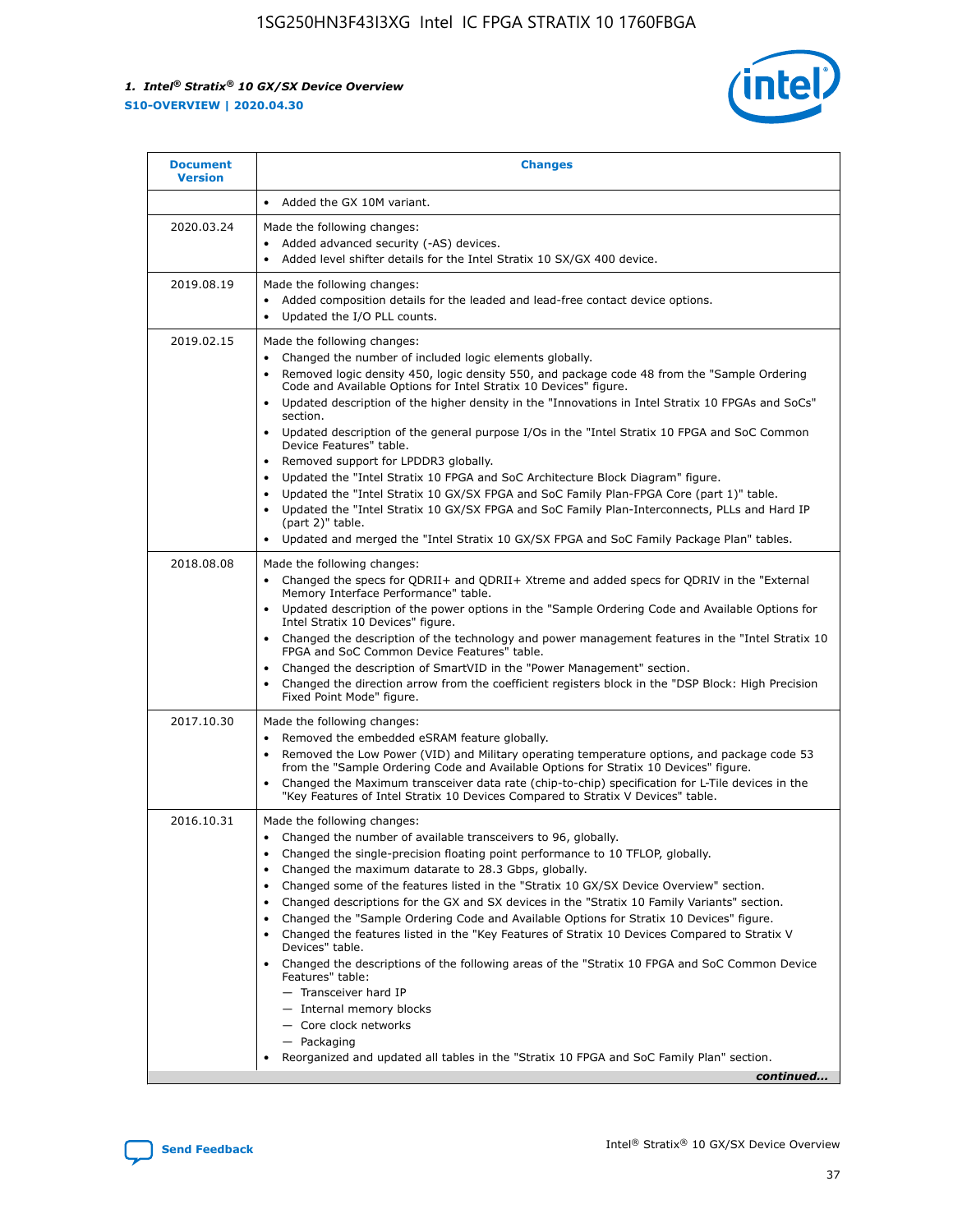

| <b>Document</b><br><b>Version</b> | <b>Changes</b>                                                                                                                                                                                                                                                                                                                                                                                                                                                                                                                                                                                                                                                                                                                                                                                                                                                                                                                                                                                     |
|-----------------------------------|----------------------------------------------------------------------------------------------------------------------------------------------------------------------------------------------------------------------------------------------------------------------------------------------------------------------------------------------------------------------------------------------------------------------------------------------------------------------------------------------------------------------------------------------------------------------------------------------------------------------------------------------------------------------------------------------------------------------------------------------------------------------------------------------------------------------------------------------------------------------------------------------------------------------------------------------------------------------------------------------------|
|                                   | Removed the "Migration Between Arria 10 FPGAs and Stratix 10 FPGAs" section.<br>Removed footnotes from the "Transceiver PCS Features" table.<br>Changed the HMC description in the "External Memory and General Purpose I/O" section.<br>Changed the number of fPLLs in the "Fractional Synthesis PLLs and I/O PLLs" section.<br>Clarified HMC data width support in the "Key Features of the Stratix 10 HPS" table.<br>Changed the description in the "Internal Embedded Memory" section.<br>Changed the datarate for the Standard PCS and SDI PCS features in the "Transceiver PCS Features"<br>table.<br>Added a note to the "PCI Express Gen1/Gen2/Gen3 Hard IP" section.<br>Updated the "Key Features of the Stratix 10 HPS" table.<br>Changed the description for the Cache coherency unit in the "Key Features of the Stratix 10 HPS"<br>table.<br>Changed the description for the external SDRAM and Flash memory interfaces for HPS in the "Key<br>Features of the Stratix 10 HPS" table. |
| 2015.12.04                        | Initial release.                                                                                                                                                                                                                                                                                                                                                                                                                                                                                                                                                                                                                                                                                                                                                                                                                                                                                                                                                                                   |